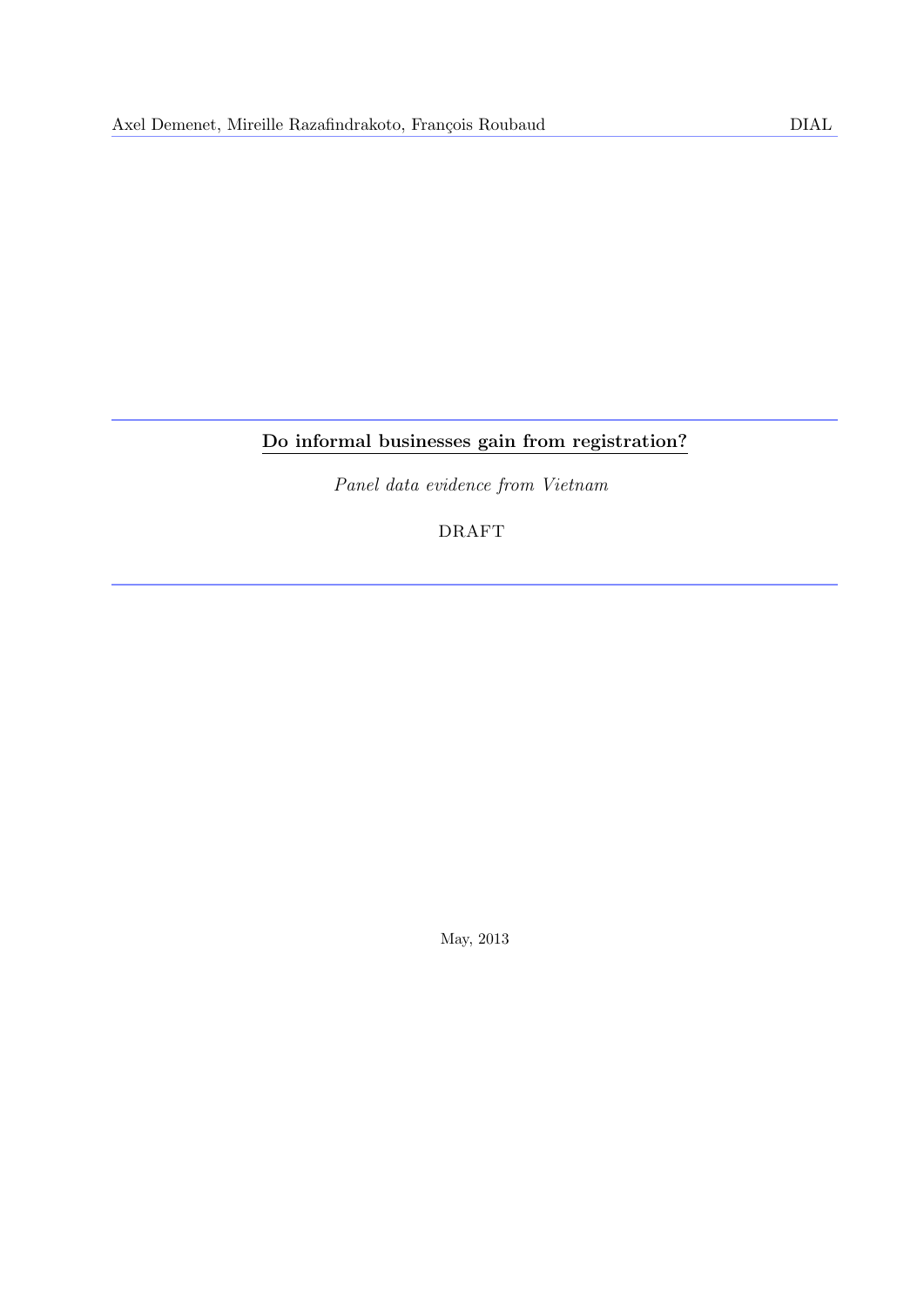#### Executive summary

This paper evaluates the impact of formalization on Household Businesses performance and mode of operation, a topic that has attracted recent attention in the literature. It capitalizes on a unique panel data, result of a five years research project, which allows (i) being representative of the urban informal sector, and (ii) measuring their performance and intermediate outcomes with great precision, reconstructing their often missing accounts. Focusing on already existing informal businesses that left the informal sector, we quantify a plausibly causal effect on performance, and identify the channels through which it occurs.

We find that leaving the informal sector has a significant positive impact on firms' performance, increasing annual value added by 22% on average. More importantly, we show that this improvement is made possible by associated changes in operating conditions: released from the constraints of informality, household businesses have better equipment, can increase their scale of operation, and operate in a more competitive environment. We confirm this result by looking at the dual problem: informalization (businesses that gave up registration but continued operating) has a symmetrical negative impact on performance and conditions.

These findings raise important questions concerning the types of businesses likely to formalize and the potential incentive policies targeted towards the informal sector.

#### Key words : Informal Sector, Household Business, Formalization, Matching

#### Corresponding author: axel.demenet@ensae.fr

### 1 Introduction

Should we hope that each of the Informal Production Units (IPU) that constitute a predominant share of developing economies will formalize in the medium run? The question is rarely asked directly. Considering the long-standing negative connotation of informality, the answer given by the literature -at least implicitly- makes no doubt. However, the extent to which micro-firms themselves would benefit from formalization remains unclear.

The question is yet a first-plan research topic. Firstly, it is closely related to the microdeterminants of informality: a large segment of literature defends the view of chosen informality, which implies that the overall size of the informal sector would depend on the perceived costs and benefits of each legal status. Furthermore, estimating the causal impact of registration is a necessary condition to the implementation of efficient policies towards informality. It is of particular interest in the case of Vietnam since encouraging formalization is one of the national priorities for the country's employment policy pointed out by the Ministry of Social Affairs. The country is symptomatic of such heterogeneous and predominant informal sector. Despite the rapid growth that occurred since the 1986 liberalization (Doi moi), and despite the new status of middle-income country according to the World Bank's classification, the informal sector is still the leading job provider in Hanoi and Ho Chi Minh City, accounting for around 50% of non-agricultural jobs.

If costs associated with formality have been extensively described (De Soto (1989) [\[19\]](#page-30-0); Djankov et al.  $(2002)|12|$ , measuring the gains of registration is not straightforward and raises two major problems. Firstly, given the very nature of the informal sector, quantitative data is everything but easy to produce (ILO (1993) [\[1\]](#page-30-2), Razafindrakoto et al. (2009) [\[32\]](#page-31-0)). The original sin of IPU -being unregistered- keeps them inherently away from statistical systems. They often operate without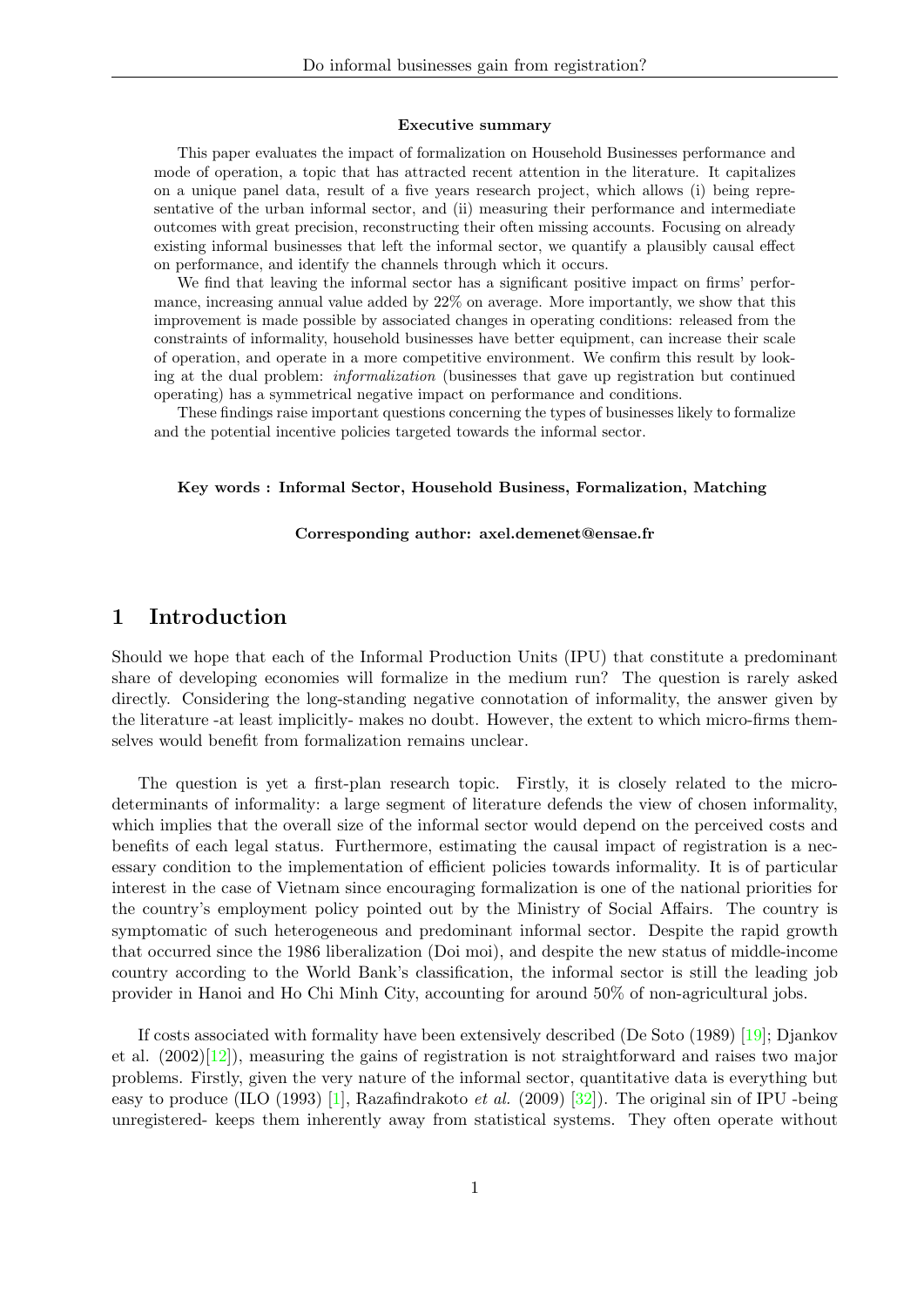fixed premises, outdoor or at home, which makes classical enterprises surveys (often census-type) inefficient in capturing for this phenomenon.

Secondly, even in the few countries where survey data was made available, evaluating a causal impact requires to overcome the fundamental problems of selection bias and endogeneity. On the one hand, selection bias arises from the fact that businesses that choose to formalize are not comparable with the ones that remained informal. Employing the impact evaluation terminology of Rubin (1974 [\[45\]](#page-31-1), 1990 [\[46\]](#page-31-2)), we can denote F the binary treatment variable (that takes the value  $F = 1$  if the production unit formalized) and Y the outcome (that takes values  $Y^f$  and  $Y^{inf}$  for the "formalized" and "remained informal" outcomes). The causal impact of formalization can be written  $\Delta = Y^f - Y^{inf}$ . Since we do not observe the counterfactuals  $\mathbb{E}(Y^f | F = 0)$  and  $\mathbb{E}(Y^{inf}|F=1)$ , identification requires  $(Y^{inf}, Y^f) \perp F$ . This hypothesis is highly questionable as the potential outcome of the formalized Household Businesses (HB) would probably have been different from the non-formalized one, whatever their trajectory. Status *vis*  $\dot{a}$  *vis* registration might be correlated with unobserved characteristics that also affect outcomes —for instance if more able HB heads are more likely to formalize. On the other hand, registration might be partly determined by outcomes, generating a simultaneity bias. This can be true if for instance higher profits lead to more visibility and therefore a higher probability to register. These forms of endogeneity have been largely documented (Maloney (2004) [\[33\]](#page-31-3), De Paula and Scheinkman (2007) [\[47\]](#page-31-4)), and need to be accounted for. Naive estimation of the impact of registration is likely to overestimate the gains.

This paper capitalizes on the panel data produced during the 5 years  $IRD/GSO<sup>1</sup>$  $IRD/GSO<sup>1</sup>$  $IRD/GSO<sup>1</sup>$  research project to approach the problem. A large scale survey has been conducted in 2007 and 2009 by the GSO in the two major cities, Hanoi and Ho Chi Minh City (HCMC). It is based on the mixed-survey methodology, whose principle is to identify the IPU heads in a first-phase Labour Force Survey, and to build a sampling frame of informal production units that are surveyed in a second phase. This methodology allows to capture outdoor unregistered businesses and to be representative of the informal sector (Hussmanns,  $2008[42]$  $2008[42]$ ; Roubaud and Séruzier (1991) [\[15\]](#page-30-3); Roubaud (2008) [\[14\]](#page-30-4)). The data includes a total of 1,465 initially informal Household Businesses (HB), among which 147 did formalize between the two years, enabling us to identify the impact of registration on a rich set of intermediate and final outcome variables, controlling for a large number of observables.

The aim of the paper is threefold: (1) determine what types of businesses do change their legal status and choose registration, (2) measure the impact of formalization on performance for the existing businesses that chose to leave the informal sector, and (3) identify the channels through which this effect occurs by evaluating the impact of registration on their conditions of operation (that is, determine whether operating formally allows better access to equipment, operating on a larger scale, and the type of business environment).

In order to overcome selection bias and endogeneity of registration —and thus estimate a plausibly causal effect— several methods are applied. We make use of the panel nature of our data to produce Difference-in-Difference (DiD) estimates, both in a OLS and Fixed-Effect (FE) setup, to control for potential unobserved time-invariant characteristics. Furthermore, we use DiD Matching estimators to control for selection bias. None of the method is individually satisfactory, since they only eliminate partly endogeneity bias. Combining them allows measuring a plausibly causal impact, although some of selection on unobservables remains.

The major result are as follows. (1) Firms that registered belonged to the higher-end of informal household businesses, since their characteristics were close to already formal household businesses.

<span id="page-2-0"></span><sup>1</sup>French Institute of Research on Development and Vietnamese General Statistics Office. Fore more details on the project, see Clinget al., 2010[\[23\]](#page-30-5)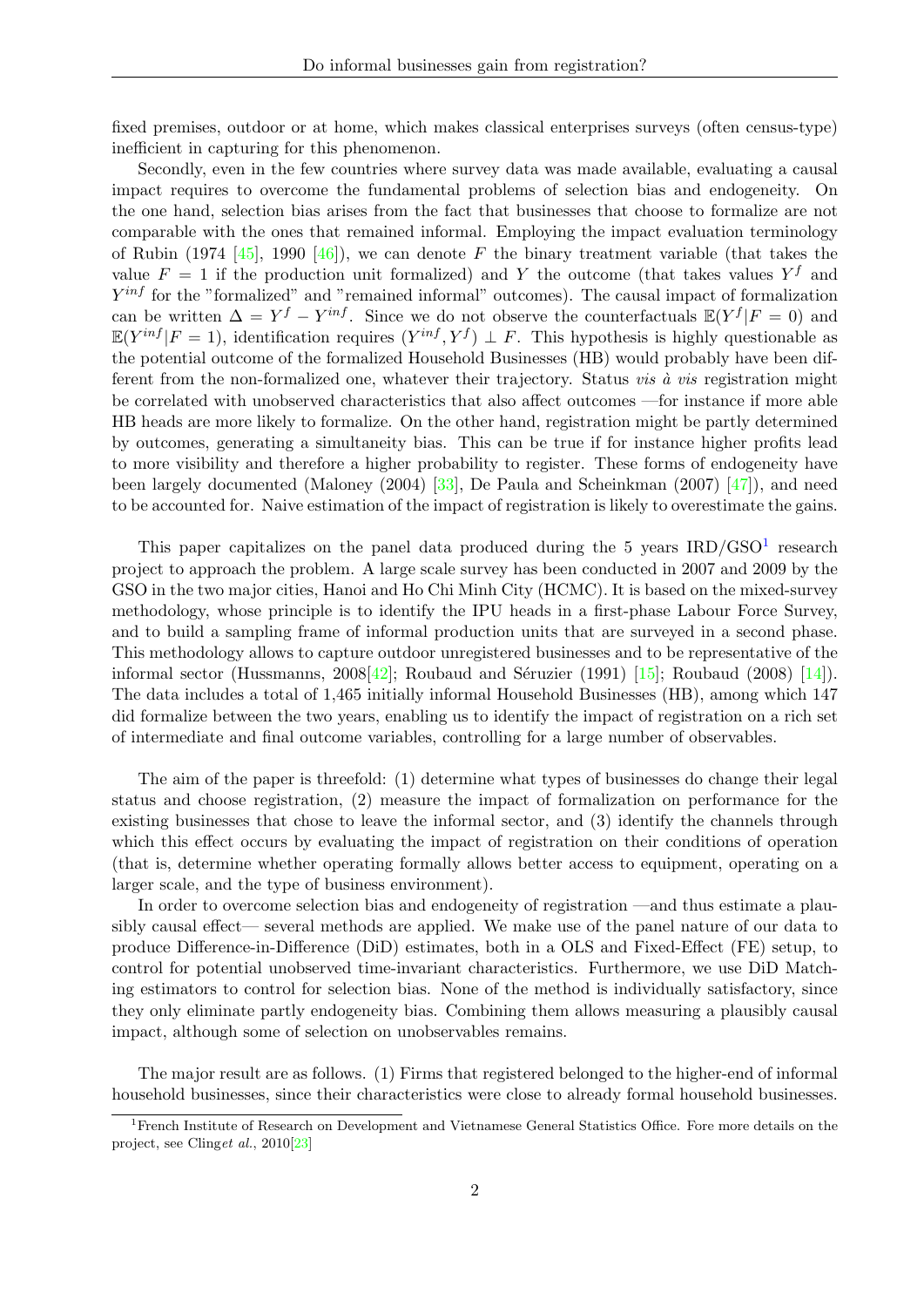(2) There is a large and significant effect of formalization on a set of measures of conditions of operation. Formalizing is found to be associated with an improved access to electricity and Internet, to allow for strongly increasing size, improve premises and widen the use of formal accounts. Furthermore, firms that decided to register seem to operate in a more competitive environment, reporting more problems with customers and competitors. (3) This, in turn, improves significantly the economic performance of businesses. Those who chose to register increased their annual value added by 20% (lower bound of estimations). Supporting the results of McKenzie and Sakho (2010 [\[35\]](#page-31-6)), we find that originally self-employed workers did not benefit from registration as much as bigger businesses, suggesting the existence of a threshold below which the choice is not relevant.

This paper is organized as follows: section 2 reviews literature on the topic, emphasizing the existing studies on formalization benefits. Section 3 presents the data, and a descriptive analysis of the formalized HBs' characteristics. Section 4 details the identification strategy and the estimation results. Section 5 provides further robustness checks.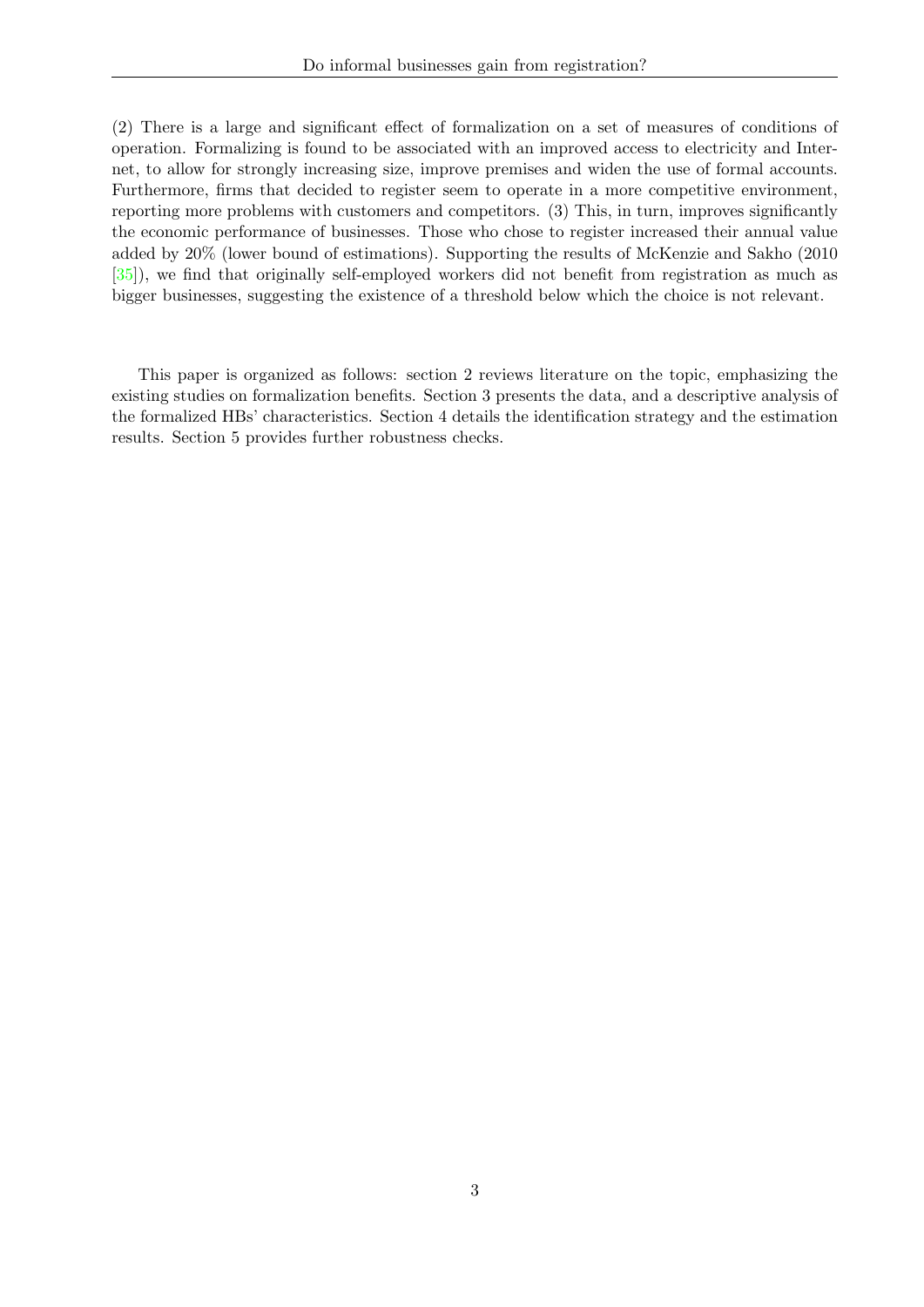### 2 Literature: what are the expected effects of formalization?

The central question of the effect of (in)formality on firms outcomes highly depends on the nature of informal activities and the motivations of individuals undermining their decision to operate in the informal sector. In the vision of the Legalist School (De Soto  $(1989)$  [\[19\]](#page-30-0)), informality is a rational decision of workers willing to escape the bureaucratic costs of formality, and their outcomes would be lower if they had to comply with excessive regulation. Thus, informality would have a positive impact on outcomes. The opposite conclusions are given by the *Structuralist School* (Moser, 1978  $[8]$ , Portes et al., 1989  $[40]$ ), for whom informality stems from the strategy of costoptimizing enterprises willing to outsource their production to unprotected local workers. In this case, informality may be an advantage in terms of flexibility for local micro-firms subordinated to internationalized enterprises, but is above all synonymous to unregulated, precarious and insecure work, and deprives workers from legal protection. For the *Dualist School* (Hart, 1973 [\[27\]](#page-31-8)) that sees informal businesses as subsistence activities, the legal status can hardly be linked with the outcomes as small self-employed businesses are at stake that would be of low productivity in both cases.

It is now widely acknowledged that the three conceptions of informality can be simultaneously true given the heterogeneity of existing businesses. Progress has been made in recognizing the segmentation of the informal sector itself (OECD, 2009 [\[26\]](#page-31-9)) where the higher, intermediate and lower segments represent respectively the Legalist, Structuralist and Dualist visions<sup>[2](#page-4-0)</sup>. The impact of (in)formality on outcomes is thus unclear and largely depends of the segment considered.

The literature handled the problem in three manners. The first strand of literature aims at identifying the correlates of informality at the firm level. Although informative, this approach does not allow isolating the effect of informality on outcomes: given the selection issue, a direct comparison is required between (otherwise similar) formal and informal businesses. The second strand of literature, to which contributed several recent papers, compares firms that are currently formal and firms that are currently informal. An additional question handled in the third strand, to which this paper contributes, is the effect of formalization for already existing informal firms. A dynamic vision comparing firms that remained informal and firms that formalized is closer to the actual question for policy makers raised by the existence of a predominant informal sector.

#### The correlates of informality at the firm's level

Enlightening the characteristics associated with informality at the Production Units (PU) level is one of the more documented strands of literature about developing countries. Informality has been shown to imply a number of correlates that are associated with inferior production conditions and subsequently with reduced performance.

First, Informal Production Units (IPU) are generally small. Not only are they made (at least partly) of self-employed workers and subsistence businesses, but also their expansion can be inhibited by the fear of attracting the attention of the authorities (World Bank, 2007). Even if their purpose is not illegal and their official registration not always compulsory, they operate in a fuzzy legal framework that neither informal workers nor the police really knows, and often prefer remaining unnoticed. In Vietnam as in several other countries, registration is only compulsory above a certain threshold of size and/or activity that only a tiny minority of workers know. Most of them

<span id="page-4-0"></span><sup>&</sup>lt;sup>2</sup>This is particularely true in the case of Vietnam where the multi-segmentation of the informal sector has been showed by Clinget al., 2010 [\[23\]](#page-30-5). Diametrically opposite types of household business coexist, from the most precarious and insecure businesses operating outdoors (40% of them, supporting the Dualist conception) to the high-end professionals (10% of the total).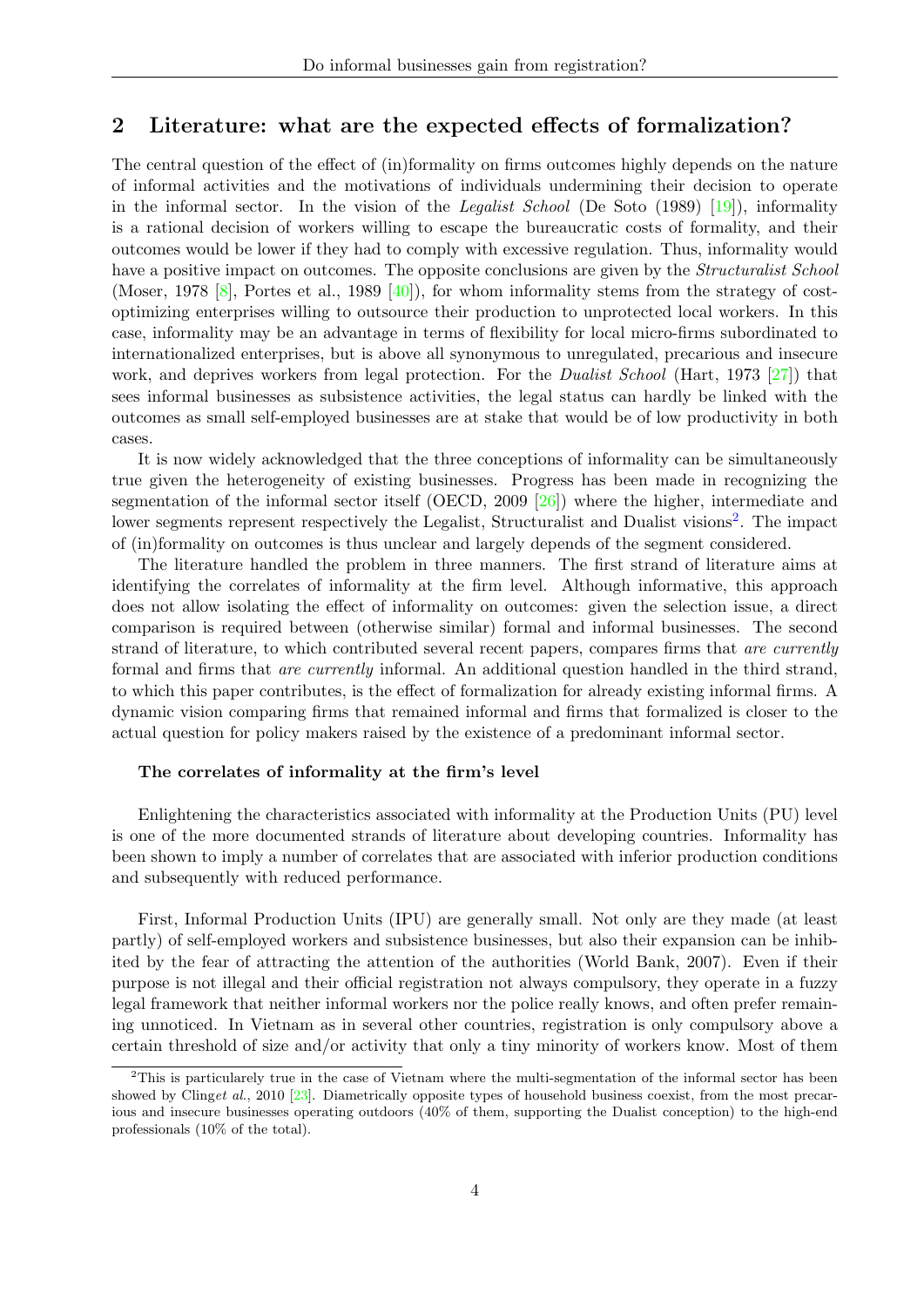believe that they are illegal, whether they actually are or not, which may prevent small IPU from expanding when they have the opportunity to do so.

Second, one of the most cited point is that IPU allegedly suffer from low productivity, most noticeably in the view of Levy (2007 [\[29\]](#page-31-10)) and after the work of La Porta and Schleifer (2008 [\[39\]](#page-31-11)). Relying on basic correlations and a comparative analysis of "official" and "unofficial" firms in several developing countries, the latter describe Informal Production Units (IPU) as "extremely unproductive". This view must be taken with care given the weaknesses of their data: 85% of their "unofficial firms" have 2 workers or more, which is far from representative. Benjamin and Mbaye (2011 [\[7\]](#page-30-7)) findings follow the same direction, documenting a labour productivity gap in West Africa.

By contrast, rigorous measurements of capital returns consistently find them to be very high among IPU, although highly dependent from the initial stock. Grimm, Krüger and Lay  $(2011 \, [31])$  $(2011 \, [31])$  $(2011 \, [31])$ measured them for West Africa using 1-2-3 databases representative of the urban informal sector and found very high marginal returns at low levels of capital, consistently over 70 per cent, but rapidly decreasing with the level of capital down to 4-7 per cent. Other findings are consistent with this result: Göbel, Grimm and Lay  $(2012 \vert 18)$  repeated the exercise in Peruvian micro-firms using panel data; De Mel, Mc Kenzie and Woodruff's (2008 [\[10\]](#page-30-9)) experiment of randomized grants in Sri Lanka showed returns to be on average of 55%–63% per year; Mc Kenzie and Woodruff (2010 [\[35\]](#page-31-6)) also came out with 20–33 percent a month from a similar random allocation of grants in Mexico. The overall productivity gap between formal and informal firms is subject to caution: if labour productivity seems to actually suffer from it, capital returns are high in the small IPU, justifying the recent interest for microcredit.

Third, All results of the above-cited studies corroborate the fact that informal firms face significant constraints in access to credit. This explains the high level of returns to capital: IPU are poorly endowed entrepreneurs who operate in imperfect capital markets and a very risky environment. Because they have no legal existence and generally no collateral to offer, IPU are deprived from access to formal loans, which is only partly balanced by the existence of informal channels (see e.g. Udry,  $1993$  [\[50\]](#page-31-13)).

Fourth, an explanation of the labour productivity gap often put forward is differences in production means. IPU suffer from unequal access to public services. Often lacking fix premises, they logically have less access to running water, electricity or telephone. Moreover, legal protection and contract enforcement can also be seen as a public good to which the absence of legal status prevents from accessing. Apart from differentiated access to public goods and services, IPU generally suffer from challenging access to intrants (Levy (2007) [\[29\]](#page-31-10)). Inability to enter formal contractual relationships can be associated to difficulties in establishing long-term quality relations with suppliers. Consequently, the quality of goods produced by IPU is inferior (Banerji and Jain, 2007 [\[5\]](#page-30-10)).

Fifth, formality of the production unit has an impact on the type of manpower and the labour cost. Logically enough, formal PU have a higher unit labour cost than informal ones, as they have to provide workers with social benefits and/or contribute to social protection schemes, and are unable to pay them below minimum wage. They may also have less flexibility to fire workers in case of negative shocks (Heckman and Pages, 2004 [\[20\]](#page-30-11)). Almeida and Susanlı (2012) argue that informality allows firms greater flexibility in their employment decisions which, in turn, allows them to operate more efficiently. On the other side, formal contracts may act as risk pooling mechanisms that may attract a better quality manpower (Fajnzylber, Maloney and Montes-Rojas, 2009 [\[16\]](#page-30-12). From the workers' point of view, formality is also associated with a higher income. The wage gap has been measured with consistent results in South America (Maurizio, 2012 [\[34\]](#page-31-14)) and Vietnam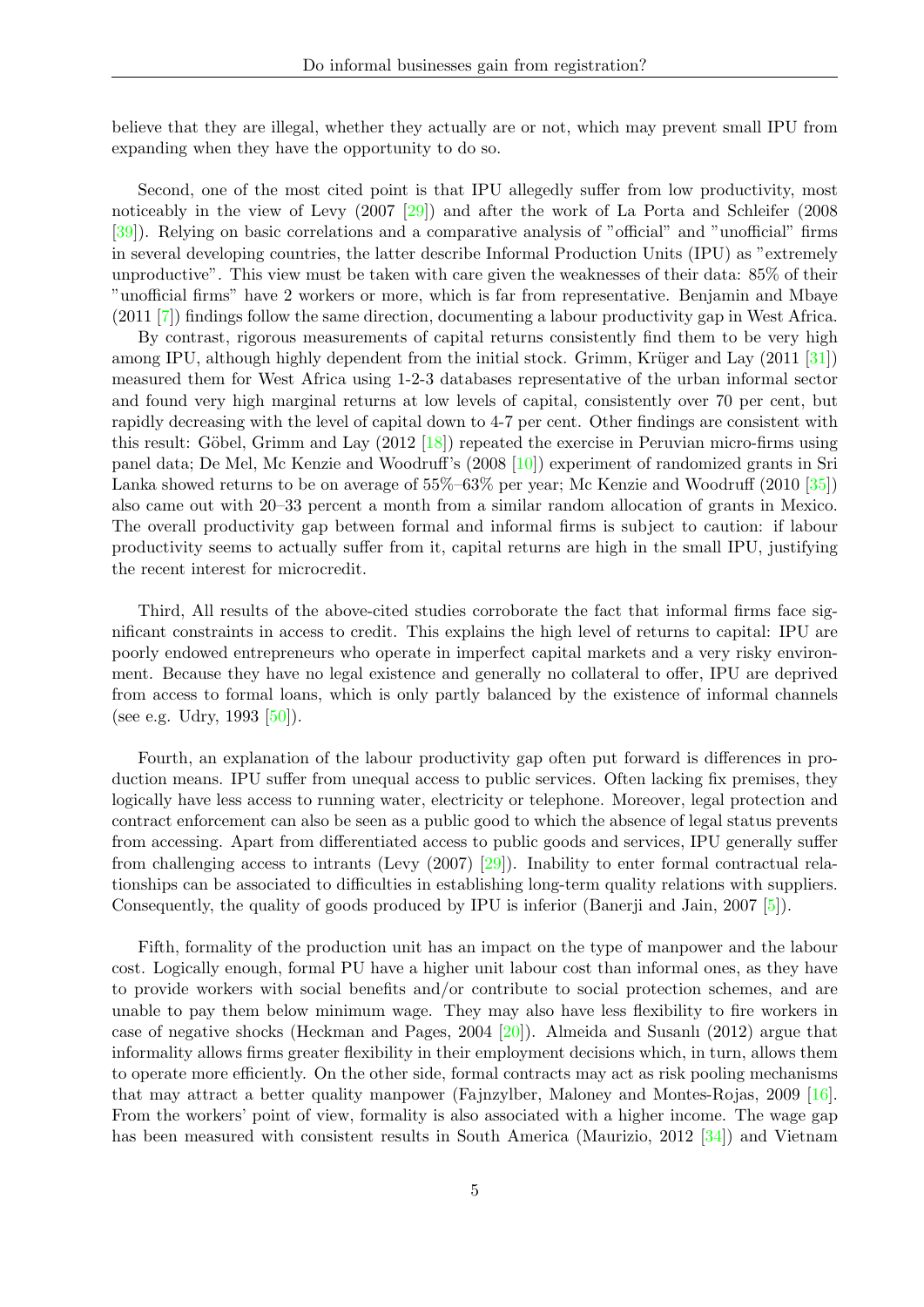(Rand and Torm, 2012b [\[44\]](#page-31-15) and Nguyen, Nordman and Roubaud, 2013 [\[37\]](#page-31-16)).

As useful as these findings are, they say little about the pure impact of the legal status on the firms outcomes and conditions of operation. Such identification requires to overcome the endogeneity of legal status. Indeed, IPU's underlying characteristics (such as head's ability, family background, wealth and social network) determine both outcomes and legal status: they make firms more productive and at the same time more likely to need formality. As in Lenvenson and Maloney (1998 [\[28\]](#page-31-17)), IPU's performance can make them more likely to be detected by authorities and hence formalize. Ignoring this selection issue leads to biased results: it is obvious that the observed difference between both status will incorporate differences in these underlying characteristics that determine at the same time the outcomes and the legal status, leading to overestimate the pure impact of formalization from the firm's point of view.

#### Identifying the effect of legal status on IPU's outcomes

Acknowledging the endogeneity of legal status, several recent studies isolated its effect on performance. Fajnzylber, Maloney and Montes-Rojas (2011 [\[17\]](#page-30-13)), examining the impact of choosing formality on revenue, employment and capital stock in Brazil, find a positive effect on the three dimensions. Newly created firms that opt for operating formally show higher levels of revenue and profits, employ more workers and are more capital intensive.

In a previous paper, Fajnzylber, Maloney and Monte Rojas (2009 [\[16\]](#page-30-12)) showed in the context of Mexico that micro-firms that participating in credit markets, receive training, pay taxes and belong to business associations exhibit significantly higher profits (20 per cent increase). Moreover, tax registration together with access to credit increases the likelihood of firm survival, that is the probability to stay in business.

Although overall positive, the effect of registration on profits can be highly heterogeneous, depending on the type of businesses considered. McKenzie and Sakho (2010 [\[35\]](#page-31-6)) measure the impact of formality (in the sense of tax registration) on firm profitability among Bolivian micro-firms, using the distance of a firm from the tax office as an instrument. They find it to be significant for the medium-sized firms of their sample, but surprisingly enough to be negative for small and large businesses.

The channels through which the alleged benefits occur remain subject to caution. Fajnzylber, Maloney and Montes-Rojas (2011, op. cit.) argue that it is not thanks to credit access or contracts with large firms, but through a shift in production means, becoming more capital intensive. In particular, the choice of a permanent location is supposed to facilitate capital and employment extension, and thus operate on a larger scale.

These finding are valid in the hypothesis of production units choosing between formality and informality, but are not looking at the impact of formalization on existing informal firms. This issue is yet of prior importance in the point of view of the policy maker confronted with an existing and predominant informal sector. The results may differ for already existing informal firms that choose to formalize, and they may occur through different channels. Much of the policy recommendations as regards informality are dealing with Household Businesses formalization (OECD 2009 [\[26\]](#page-31-9), WTO 2009 [\[52\]](#page-32-0), World Bank, 2008 [\[2\]](#page-30-14)), and yet very few studies exist to measure the real benefit from the firms' point of view.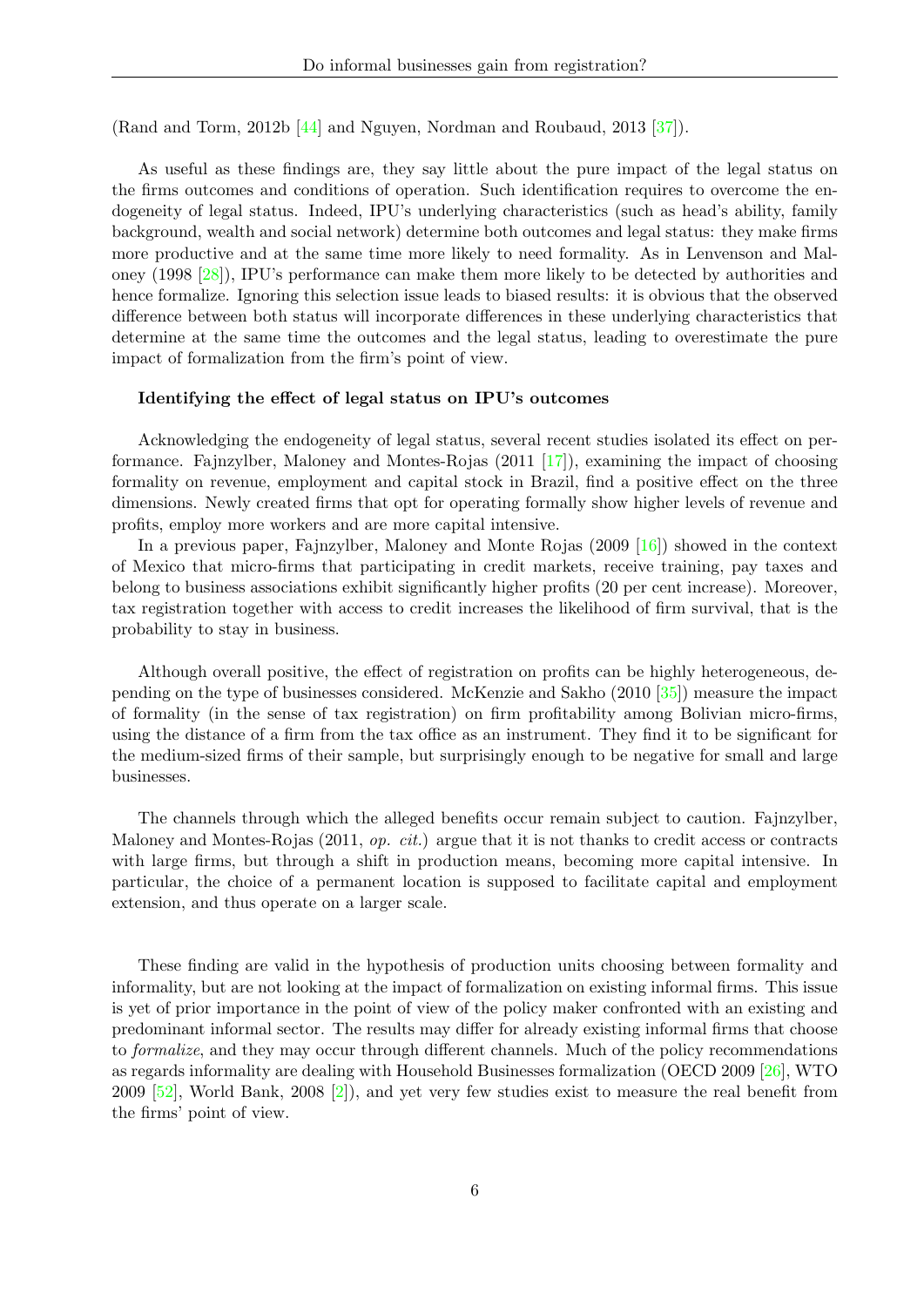#### Dynamic comparison: what is the impact of formalisation of existing businesses?

The data requirements to directly measure the effect of already existing informal firms' registration are much higher and make studies scarce. The more frequently handled related question is whether all types of businesses are potentially concerned, and when does the decision take place. Fajnzylber, Maloney and Monte Rojas (2011, op. cit.) argue that formalization is not relevant for all types of businesses: the intrinsic characteristics of many IPU make them unlikely to ever grow large enough to need institutions and formalization. De Mel, McKenzie and Woodruff (2008 [\[10\]](#page-30-9)) also question the potential of small IPU for income growth. Indeed, many of the self-employed subsistence businesses addressing local clients may not have the ambition, neither the possibility, to enlarge their scale of operation and enter the formal sector.

At least for a segment, the question is however relevant, but requires following the same units over time, and include both formalized and still informal units. Such panel data has been collected only twice, to the best of our knowledge, and both times in Vietnam: the large scale Household Business & Informal Sector Survey used in this paper on the one hand, and the Small and Medium Enterprise Survey by CIEM on the other hand. The latter has been exploited by Rand and Torm (2012a [\[43\]](#page-31-18)) in a seminal paper that enlightens the effects of formalization for firms that chose to leave the informal sector. They documented a significant effect of registration on profits and investment, and additionally a decrease in the use of casual labour. However, their data suffers from several limitations. First, it is not representative of the Vietnamese informal sector: all IPU were included by on-site identification, and thus operate alongside formal enterprises. The average size of IPU is around 4 full time employees, which is far from the actual figure of 1.5 (Cling *et al.*, 2010 [\[23\]](#page-30-5)). The possibility remains that their results are driven by a small segment of the informal sector, namely the biggest firms that correspond to the view of the Legalist School and deliberately chose to hide their output. Following McKenzie and Sakho (2010 op.cit.), one can argue that firms' owners of this segment are of higher ability and thus benefit more from formality (investment in particular). Second, the level of details does not allow investigating through which channels does the overall positive effect occur.

The present paper builds on an original and unparalleled representative panel data to contribute to the last strand of literature, and tentatively identify the channels that lead the positive effect of legal status on performance.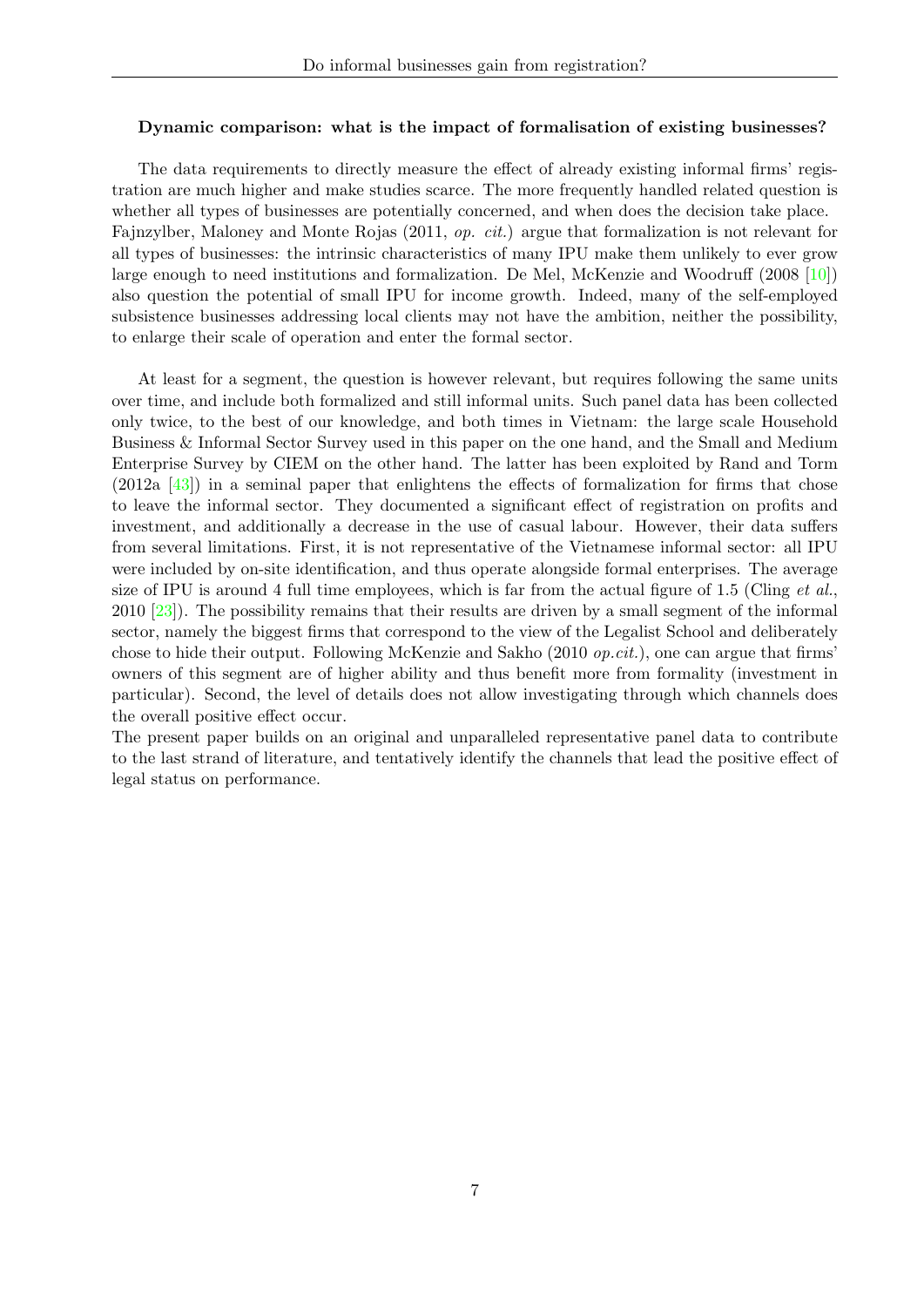### 3 Data and descriptive statistics

The authors of this paper have undertaken, in response to a technical assistance request from the Vietnamese General Statistics Office (GSO), a five years research project that aimed at measuring the size and characteristics of the informal sector. This paper capitalizes on the panel data produced during this project, of which some methodological strong points should be stressed. It is based on micro data drawn from a mixed-survey that allows being representative of the urban informal sector, and applying definitions in line with international recommendations. The questionnaire allows measuring the outcomes of informal production units (IPU) with great precision, reconstructing their (often missing) accounts.

We adopt an operational definition of the informal sector in line with international recommen-dations<sup>[3](#page-8-0)</sup> (ILO, 1993 [\[1\]](#page-30-2); OECD, 2002 [\[38\]](#page-31-19); SNA, 2008 [\[51\]](#page-32-1)); that is, the whole set of unincorporated household businesses that are unregistered as regards business license. Other types of registration criteria are sometimes used (social security, tax code); since our data allows to apply all of them, we chose to conduct the core analysis with business registration in order to stay in line with the literature on informality in Vietnam, and to use alternative definitions for robustness checks.

#### 3.1 Capturing Informality in survey data: HB&IS sample design

The original sin of informal production units -being unregistered- keeps them inherently away from statistical systems. They often operate without fixed premises, outdoor or at home, which prevents from constructing classical sampling frames of informal production units. This makes classical enterprises surveys (often census-type) inefficient in capturing this phenomenon (see ILO (1993) [\[1\]](#page-30-2) and Razafindrakoto *et al.* (2009) [\[32\]](#page-31-0)). The survey data used in this paper allows to overcome the absence of sampling frame by applying a mixed household/enterprise methodology. In a first phase, informal businesses heads are identified through a set of questions in the Labour Force Survey.<sup>[4](#page-8-1)</sup> In a second phase, the Household Business and Informal Sector Survey (HB&IS) is conducted on a sample of those production units.

Information drawn from this kind of surveys is more comprehensive and representative of informality than when surveying separately households and production units (Ramilison, 2007 [\[13\]](#page-30-15); Hussmanns, 2008[\[42\]](#page-31-5)). The identification of informal businesses is comprehensive since every household member declaring a self-employment and/or employer activity in the LFS that matched informality criteria will be included in the sampling frame. For more details about mixed-methodology and 1-2-3 surveys, see for instance Roubaud and Séruzier (1991)  $[15]$  and ILO (2012)  $[21]$ .

In keeping with this methodology, HB&IS survey has been conducted in Hanoi and Ho Chi Minh City (HCMC) in 2007 and 2009, including both formal and informal units to allow for comparisons. Descriptive results and detailed information about the survey quality have been edited in a book (Cling et al.,  $2010[23]$  $2010[23]$ ). These two rounds of surveys constitute the first reliable estimates of informal employment and informal sector in Vietnam, and to our knowledge the first panel data representative of the urban informal sector worldwide.

<span id="page-8-0"></span><sup>3</sup>Confusion still prevails on the definition of informality. Several close notions are sometimes employed (moonlighted economy, underground, unregistered, shadow, etc.), and symmetrically the term "informality" is sometimes misused to refer to illegal activities (which are a tiny minority of unregistered household businesses).

<span id="page-8-1"></span><sup>&</sup>lt;sup>4</sup>In 2009, of the 4,500 households surveyed by the LFS in Hanoi and HCMC, around 2,300 individuals are heads of a HB in their main or secondary job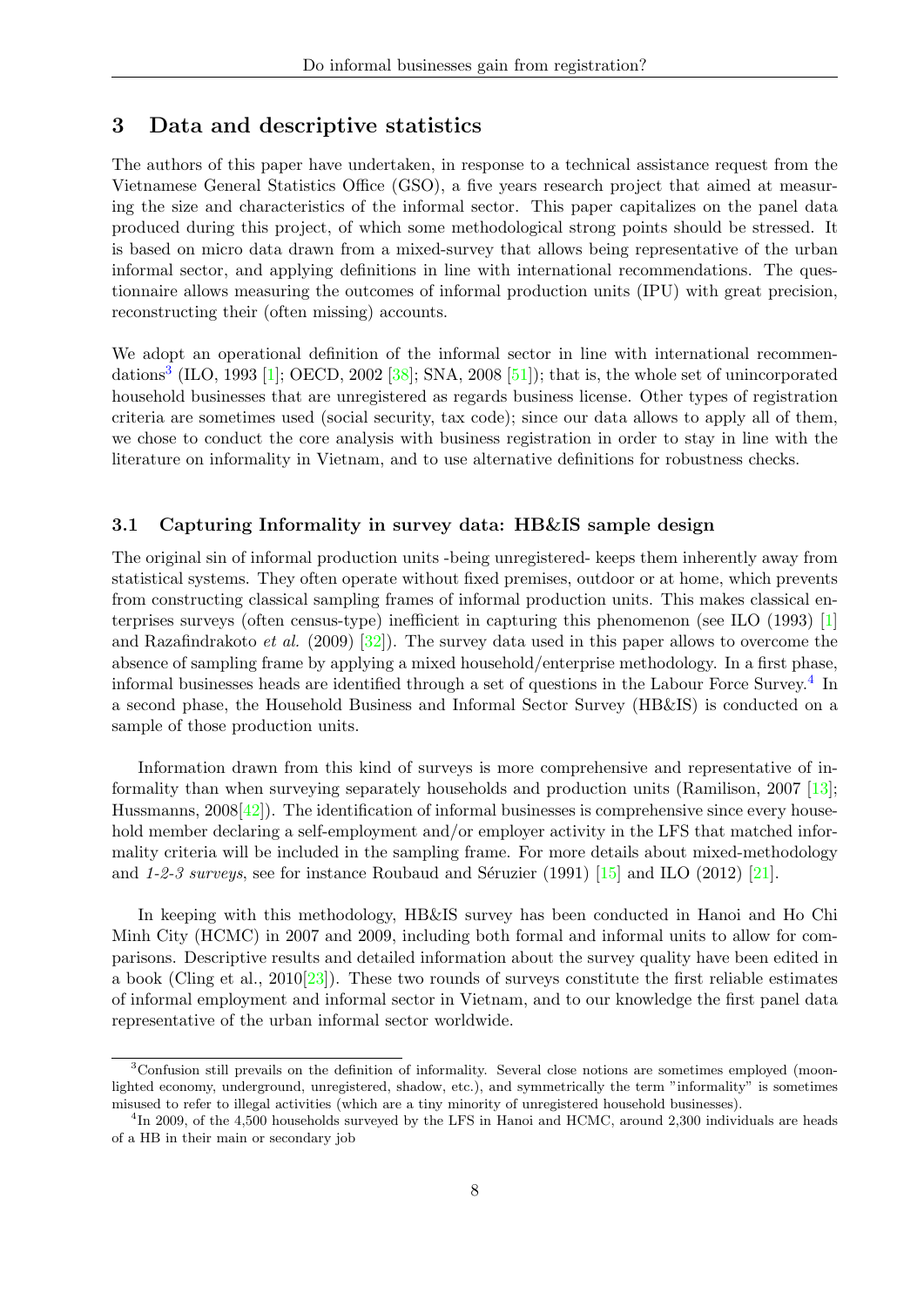The initial sample contains 2,606 observations in 2007 and 2,012 in 2012; overall, 648 units of the initial sample were not matched between the two years. The attrition process is all the more important to take into account that informal businesses are allegedly less lasting in business than formal ones (Fajnzylber, Maloney and Monte Rojas, 2009 [\[16\]](#page-30-12)). The intrinsic precariousness of informal sector activities associated with the context of crisis could have led to a high attrition; if this process is non-random, the results obtained by applying panel methods to our data would be biased. Mortality rates (HB that stopped activity) are very high in both cities (14% and 19% in Hanoi and HCMC respectively), but thanks to the scrutiny of interviewers, the attrition rate is quite low  $(9.1\%)$ . <sup>[5](#page-9-0)</sup> During the second survey, all the HBs that changed location within the cities or disappeared were tracked through family members, neighbours, etc. In order to check the randomness of the attrition process combined with mortality, we conducted Becketti, Gould, Lillard and Welch  $(1988)$  [\[6\]](#page-30-17)) tests on the whole sample. We computed F-tests of the joint significance of the attrition dummy and the interaction control variables on all outcomes of interest, [6](#page-9-1) and for none of them is it possible to reject the randomness of the attrition process.

After balancing the panel between years and restricting to non-missing values of control variables, we obtain a total of 3970 observations of both formal and informal household businesses (1,985 per year), respectively 1,972 in Hanoi and 1,998 and Ho-Chi-Minh City. Units of interest, that is household businesses that were initially informal in 2007, represent 73,2% of the sample (2930 observations). The rest of the paper focuses on this sub-sample of initially informal businesses, and compare treated (formalized) and control (remained informal) units. The identification relies on the businesses that were operating informally in 2007 and shifted to the formal sector (i.e. obtained a business license) before the second wave in 2009. 147 units in total followed this trajectory, which represents 10.07% of the total number of informal unit in our data.

#### 3.2 Descriptive statistics: which types of businesses chose formality?

A first descriptive analysis comparing treated and control production units along outcomes and control variables shows that both groups were barely comparable in their characteristics, initial conditions and evolution.

#### 3.2.1 Head's and Businesses' characteristics

As illustrated in table 1, the formalized HB were more often from Ho Chi Minh City, which is somehow coherent with the southern economic capital having a higher income per capita. A recurrent idea in the literature is that formality choice typically occurs when the firm is created, or that new businesses go through a first period of informality before getting registered: it appears in our data that already existing informal business that choose registration are not significantly older or younger than others (reaching an average of 8.4 years in 2009). This result suggests that formalizing remains an option for businesses that were created as informal ones long after the hypothetical test period. However, they differ by their sectorial repartition since most of the treated units operate in the trade sector, and significantly less than control ones in manufacture. Comparing formalized units with other also reveals interesting patterns as regards heads' characteristics: they were significantly more frequently led by males, with a better education (half less numerous to have a primary education or lower, and 80% having reached upper secondary school). We included the motivation for starting business as an additional proxy for head's ability, and it appears that the proportion of heads who started their business to be independent is higher among the formalized

<span id="page-9-1"></span><span id="page-9-0"></span> $5A$  complete descriptive analyses of informality dynamics can be found in Demenet *et al.*, 2010 [\[11\]](#page-30-18).

<sup>&</sup>lt;sup>6</sup>The idea is to determine whether the coefficients from the explanatory variables differ between households who are retained or not in the panel. Results are available on demand.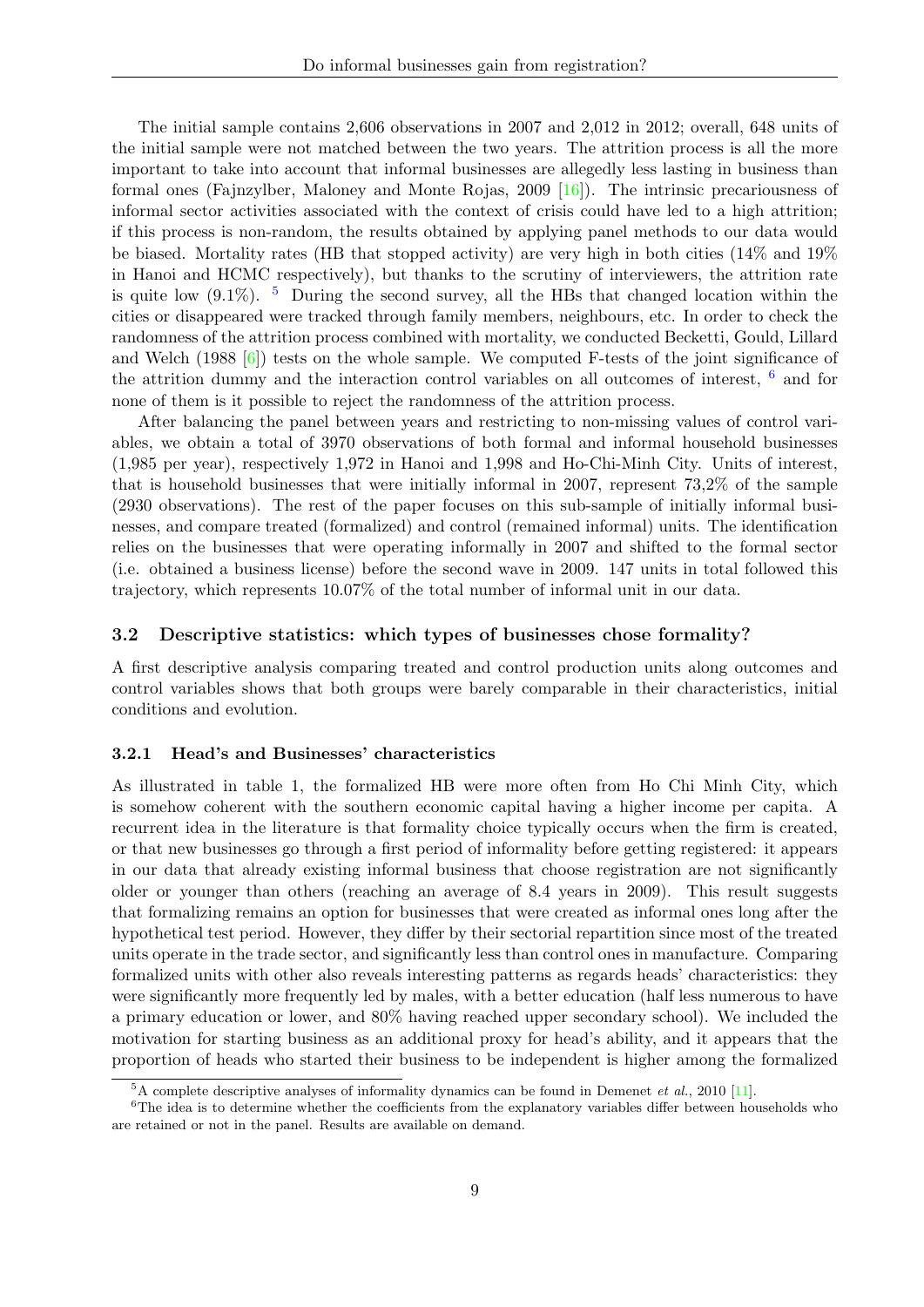units. Taken together with a higher education level, this tends to indicate a higher ability of heads who chose to formalize.

|                                           |         | 2007    |         |         | 2009    |         |
|-------------------------------------------|---------|---------|---------|---------|---------|---------|
|                                           | Treated | Control | P-Value | Treated | Control | P-Value |
| Observations                              | 147     | 1318    |         | 147     |         | 1318    |
| Control variables A. IPU characteristics  |         |         |         |         |         |         |
| City: Hanoi                               | 0.48    | 0.52    | 0.334   | 0.48    | 0.52    | 0.334   |
| Duration                                  | 6.39    | 6.42    | 0.955   | 8.37    | 8.41    | 0.947   |
| Industry: Manufacture                     | 0.14    | 0.20    | 0.073   | 0.16    | 0.20    | 0.197   |
| Industry: Trade                           | 0.46    | 0.32    | 0.001   | 0.47    | 0.31    | 0.000   |
| Industry: Services                        | 0.41    | 0.48    | 0.081   | 0.37    | 0.49    | 0.006   |
| Control variables B. Head characteristics |         |         |         |         |         |         |
| Sex: male                                 | 0.52    | 0.42    | 0.027   | 0.50    | 0.42    | 0.058   |
| Migrant                                   | 0.05    | 0.04    | 0.305   | 0.03    | 0.04    | 0.546   |
| School: primary or lower                  | 0.13    | 0.25    | 0.001   | 0.14    | 0.25    | 0.003   |
| School: upper sec.                        | 0.80    | 0.70    | 0.009   | 0.80    | 0.71    | 0.025   |
| School: college or more                   | 0.07    | 0.04    | 0.207   | 0.07    | 0.05    | 0.265   |
| Age                                       | 44.25   | 43.82   | 0.643   | 45.88   | 45.6    | 0.765   |
| Motivation: no work                       | 0.29    | 0.34    | 0.214   | 0.13    | 0.30    | 0.000   |
| Motivation: better income                 | 0.27    | 0.22    | 0.172   | 0.30    | 0.23    | 0.077   |
| Motivation: independent                   | 0.34    | 0.24    | 0.007   | 0.44    | 0.32    | 0.003   |
| Motivation: other/family                  | 0.10    | 0.20    | 0.003   | 0.14    | 0.15    | 0.647   |

Table 1: HB&IS panel: observations and basic control variables

#### 3.2.2 Initial performance and evolution

No consensus has been reached on the appropriate measure of outcomes for micro-enterprises in the literature. In the rest of the study, we focus on Value  $\text{Add}^7$  $\text{Add}^7$  defined as the difference between turnover and intermediate consumption (which includes cost of products, raw material, self-consumption, rent, utilities like electricity and water, and other expenses), and measured in log of nominal annual value. Such variable integrates labour income, profits of the entrepreneur and capital income. The three aspects are mingled in the case of self-employed workers or IPU limited to unpaid family workers, but not in the presence of paid workers. We use therefore annual net profits as an alternative outcome measure for robustness checks (difference between value added and total paid wages and taxes), closer to the entrepreneurial profits in a narrow sense.

Initially, formalized units were performing better than those that remained in the informal sector, and their value added increased much more (figure 1). The mean value of annual Value Added was 53,536,150 VND (approximately 2,560 USD) in 2007 for the treated group, significantly different from the figure of the control one (37,174,680 VND or 1780 USD). It appears graphically that the distribution was similar among groups near the tails, and that formalized units were initially more concentrated in the high-end middle levels. Between the two years, annual Value Added knew a small increase in nominal terms for the whole sample of informal firms. This evolution was actually entirely driven by the sub-sample of informal units that chose to enter the

<span id="page-10-0"></span><sup>&</sup>lt;sup>7</sup>Such choice is made in Grimm, Krüger and Lay  $(2011 \ 31)$ , among others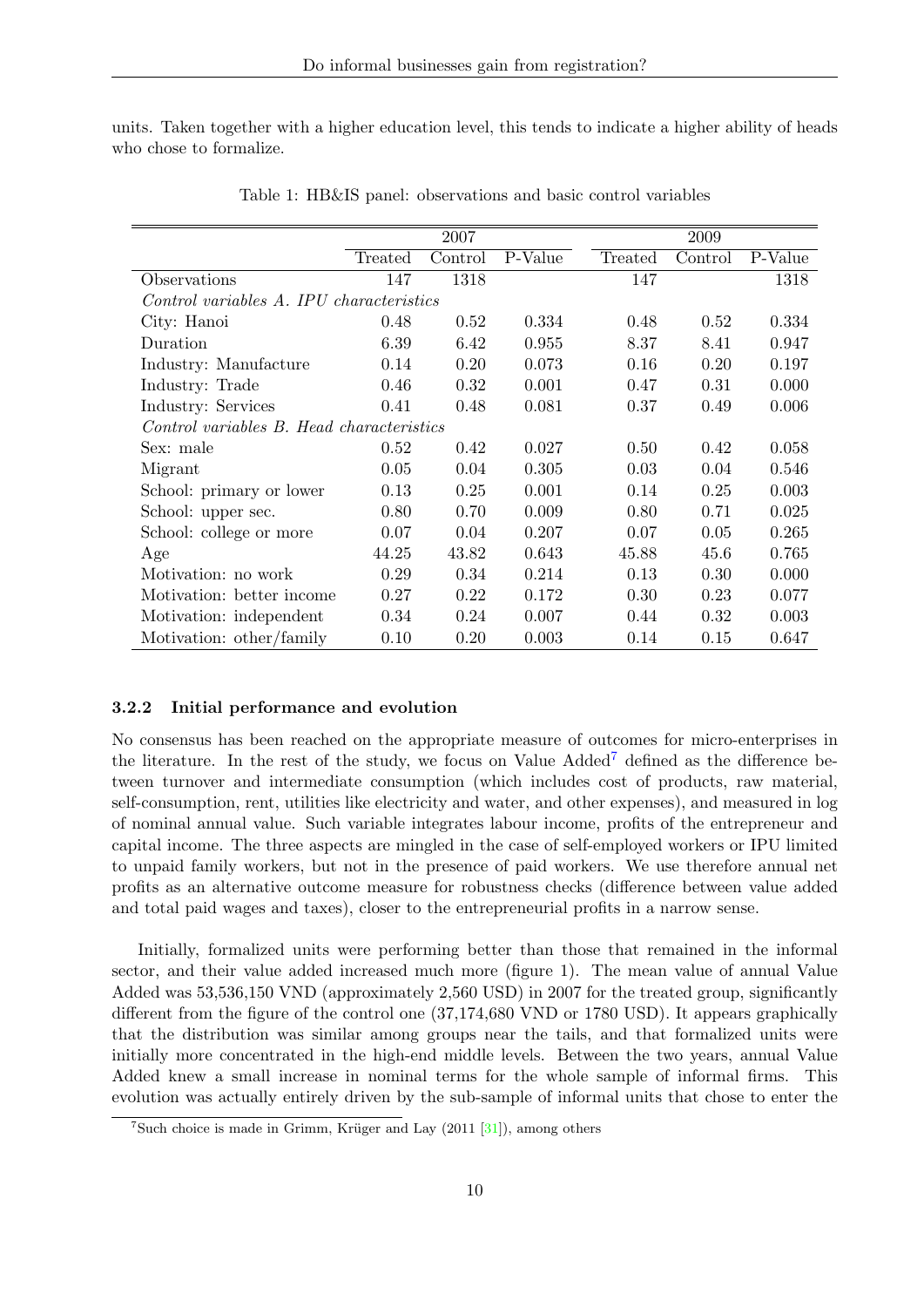formal sector: their added value grew (at constant prices) by 45.3% while it remained stable for other IPU. The difference in distribution is thus more pronounced in 2009: treated units improved their relative performance -the figures are 101,732,900 and 55,704,610 VND respectively for treated and controls.



(a) Distribution for the whole informal businesses sample (b) Distribution among treated and control groups

Figure 1: Distribution of (log) annual Value Added

### 3.2.3 Operating conditions

Comparing treated and controls along the variables measuring their operating conditions (table 2) reveals a high heterogeneity. Informal units that did register were significantly more often equipped with water (36 vs. 53%), electricity (62 vs. 79%), phone (40 vs. 61%) and mobile phone (39 vs. 20%). This gap worsened after the treatment for electricity and phone variables. The proportion of treated with Internet access, that were comparable to the one of controls in 2007, gained 10 percentage points while it remained stable in the other group.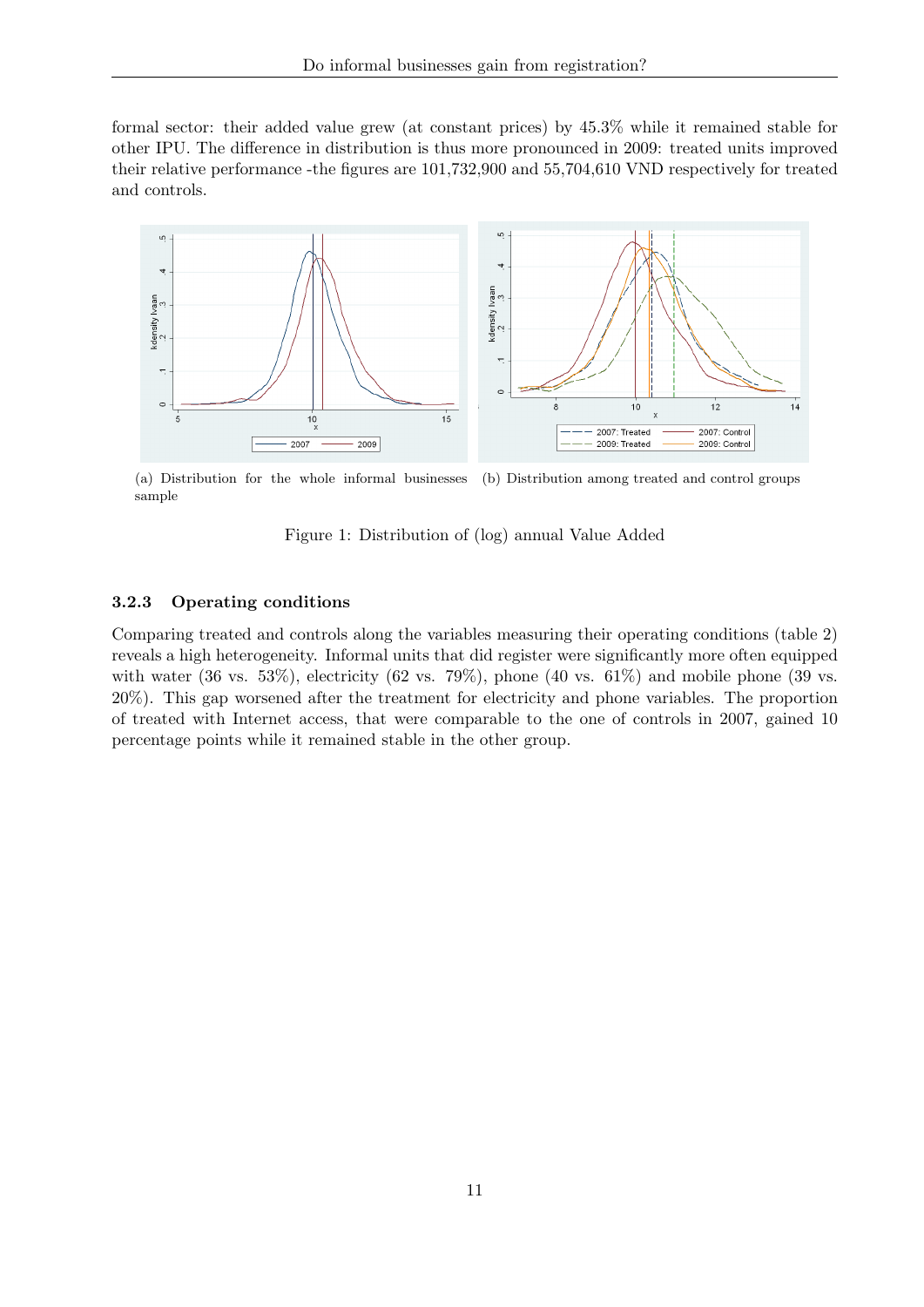|                                 |          | 2007    |         |          | 2009    |         |
|---------------------------------|----------|---------|---------|----------|---------|---------|
|                                 | Controls | Treated | P-value | Controls | Treated | P-value |
| Observations                    | 1,321    | 148     |         | 1,321    | 148     |         |
| Variables A. Equipment          |          |         |         |          |         |         |
| Water                           | .36488   | .53378  | 0.000   | .34974   | .57432  | 0.000   |
| Electricity                     | .6215    | .79054  | 0.000   | .57229   | .86486  | 0.000   |
| Phone                           | .39516   | .60811  | 0.000   | .37699   | .63514  | 0.000   |
| Mob. Phone                      | .20363   | .39189  | 0.000   | .44436   | .65541  | 0.000   |
| Internet                        | .01136   | .02703  | 0.110   | .0265    | .12162  | 0.000   |
| Variables B. Scale of operation |          |         |         |          |         |         |
| Size                            | 1.5125   | 1.6689  | 0.172   | 1.4762   | 2.0473  | 0.000   |
| Outside prem.                   | .39288   | .16892  | 0.000   | .37547   | .07432  | 0.000   |
| <b>Borrowed</b>                 | .08554   | .07432  | 0.642   | .08251   | .12162  | 0.109   |
| Investment                      | .14156   | .16892  | 0.369   | .23013   | .22297  | 0.844   |
| Accounts                        | .2975    | .4527   | 0.000   | .30053   | .60811  | 0.000   |
| Variables C. Expressed problems |          |         |         |          |         |         |
| Supply                          | .09992   | .10811  | 0.754   | .09841   | .14865  | 0.057   |
| Customers                       | .24375   | .22973  | 0.706   | .25132   | .31757  | 0.081   |
| Competitors                     | .37774   | .33108  | 0.266   | .36109   | .43919  | 0.062   |

Table 2: Intermediate outcomes by treated and control observations

If treated and controls were significantly different as regards type of premises in 2007 (39% of controls operating outside vs. 17% of treated only) and accounts (28 vs. 45% keeping formal accounts), it is worth noticing that they were comparable in terms of size (1.51 and 1.66 workers respectively), and in terms of proportion of units that borrowed and invested money in the past 12 month (these proportions being very low). The average size of treated units reached 2.05 in 2009, and the difference increased in terms of accounts and premises, but both groups remained comparable as regards borrowing and investment.

Last group of intermediate outcomes indicating the conditions of operation, variables of expressed problems are a self-assessment of the intensity of competitiveness by each PU's head. The proportion of treated and controls that expressed problems with supply of raw material, sales (due to lack of customer) and sales (due to competitors) was comparable in 2007, and increased slightly for the treated group in 2009, making formalized HB significantly different in terms of appreciation of the business environment at the 10% level.

All in all, treated observations were already performing better in 2007 in terms of value added, and the gap worsened. Moreover, they were operating with better equipment, less often outside, and kept more often formal accounts. The specificities of the formalized businesses group, made of initially better-off units, justify the need for a rigorous impact measurement taking selection bias into account.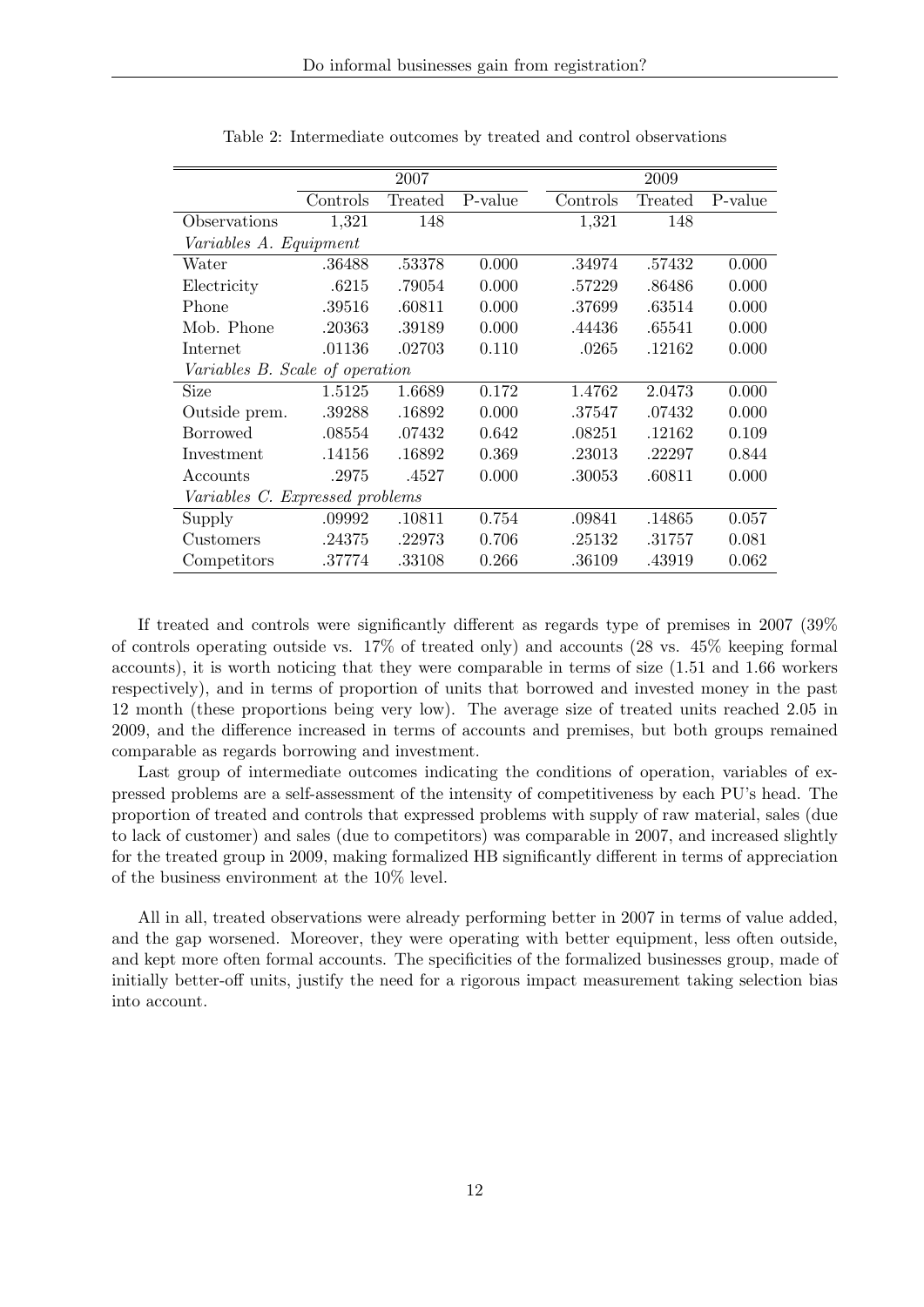### 4 Results and discussion

The main contribution of this paper is to focus on already existing informal businesses that left the informal sector, and to rely on the rich database to decompose the effect and identify the channels though which transition towards formality affects Household Businesses. In a first stage, we evaluate the impact of transition on final outcome, i.e. performance measured by annual value added. These results can be compared with those obtained by Rand and Torm (2012a) [\[43\]](#page-31-18), and to a certain extent to the rich result of McKenzie and Sakho (2010 [\[35\]](#page-31-6)). In a second step, we investigate more deeply on the channels through which these effects occur by estimating the impact of formalization on the firms' condition of operation: access to equipment (water, electricity, phone, Internet), scale of operation (size, premises, amount borrowed or invested in the past 12 months, type of accounts), and competitive intensity (problems with suppliers, customers, competitors).

Our result is that leaving the informal sector is associated with a better performance (the effect ranges from 20 to 22%). More specifically, we are able to prove that this positive effect already mentioned in the above-cited papers is made possible by the improvement in operating conditions associated with formalization. Getting registered is associated to a better access to equipment (electricity and Internet) and premises, increased size, more frequent formal accounts, and more intense competition. This makes firms more efficient by releasing many of the constraints associated to informality.

#### 4.1 Impact of formalization on final outcomes

Our purpose is to estimate the causal effect of formalization on outcome measured as annual Value Added. We rely on the 147 units of our panel that were operating informally in 2007 and became formal before 2009, and compare this treated group with the control group of 1,321 businesses that remained informal. Since we do not observe the counterfactual outcomes  $\mathbb{E}(Y^f|F=0)$  and  $\mathbb{E}(Y^{inf}|F=1)$ , naive estimates might be subject to both selection bias —better-off businesses selfselect into formality— and endogeneity of the legal status —registration decision might be typically correlated with unobserved factors influencing outcomes (e.g. ability, social network).

We denote Y the outcome of interest,  $F$  a dummy variable representing the treatment (getting registered),  $t$  a time dummy, and  $X$  the set of control variables. To measure the effect of formalization on outcome controlling for other covariates, we first run the following regression to double-difference in an OLS setting:

$$
Y_{it} = \beta_0 + \beta_1 t_{it} + \beta_2 F_{it} + \beta_3 (F_{it} * t_{it}) + \beta_4 X_{it} + \epsilon_{it}
$$
(1)

The effect we want to estimate is then  $\beta_3$ , coefficient of the interaction term between time and treatment. OLS regressions are simple and easily-implementable parametric methods to evaluate the impact of interest, but have several obvious limitations. First, the parametric specification of the outcome, supposed to be linearly dependent from the covariates. The unobserved residual has allegedly an additive and separable form. Thus, even if one has a complete and relevant set of control variables, the estimated ATT will be biased if the real specification of the interest variable is not linear. Secondly, it is sensitive to the distribution of covariates among treated and non-treated, since it is based on a linear extrapolation to build a counterfactual (Goussé *et al.*, 2010 [\[30\]](#page-31-20)). With the regression  $Y_i = \beta_0 X_i + \beta_1 F_i + \epsilon_i$ , the average treated individual with covariates  $\bar{X}^{F=1}$  will have as counterfactual the value  $\overline{Y}^{F=0} + \beta_0(\overline{X}^{F=1} - \overline{X}^{F=0})$ . If  $\overline{X}^{F=1}$  and  $\overline{X}^{F=0}$  are somehow close, the specification of the regression function will not influence the prediction of the average counterfactual. If the distribution of covariates differs, it will be affected. This is all the more problematic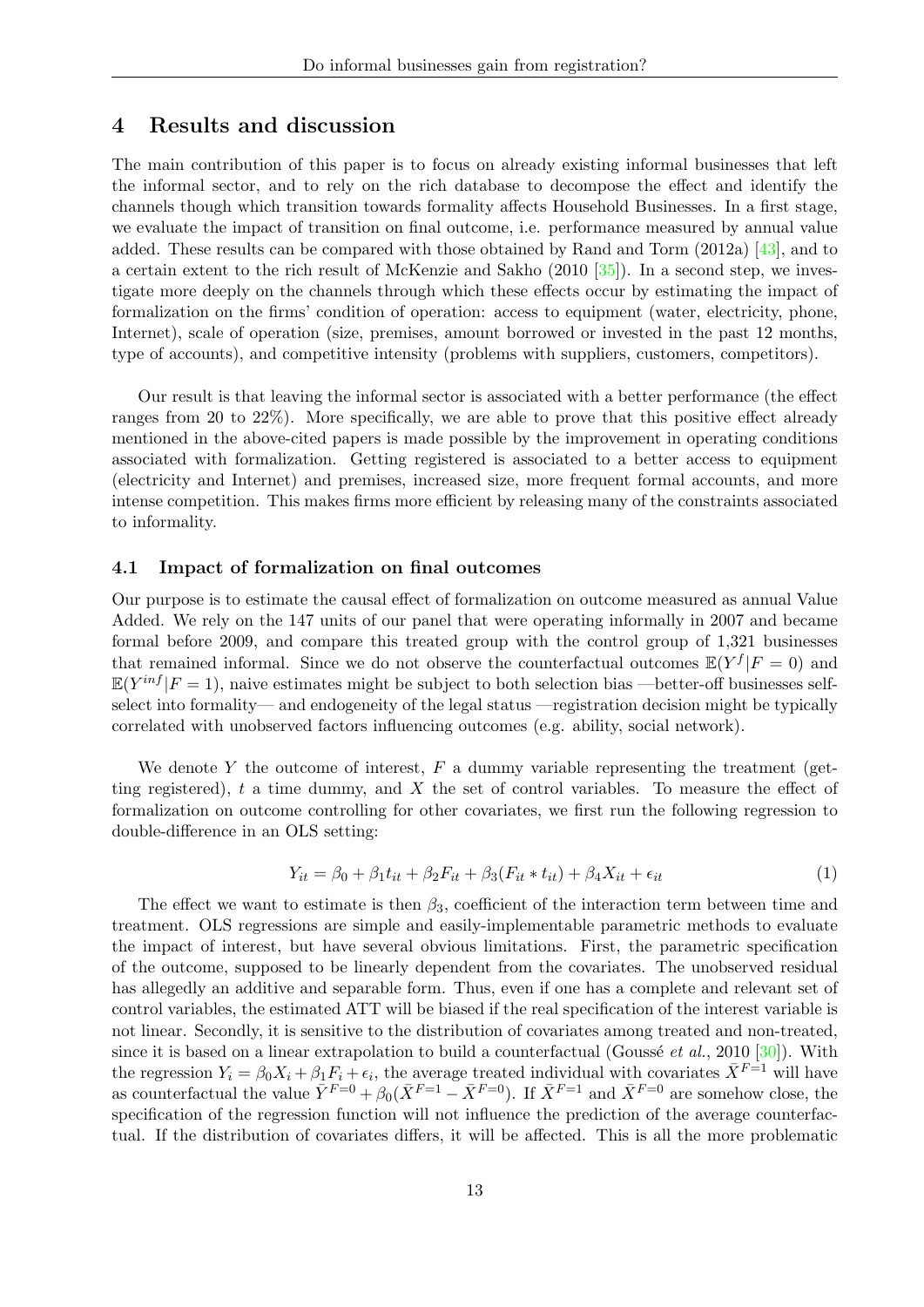that the number of covariates is high, which is precisely our case given the richness of our survey data.

A first solution is to control for unobserved time-invariant characteristics by introducing fixed effects. We can then control for the fact that initial conditions of explanatory variables may have an impact on the subsequent changes in performance or decision to formalize. We denote the individual fixed effect  $\beta_{0i}$  and re-write the previous model:

$$
Y_{it} = \beta_{0i} + \beta_1 t_{it} + \beta_2 (F_{it} * t_{it}) + \beta_3 X_{it} + \epsilon_{it}
$$
\n
$$
\tag{2}
$$

Fixed-effects models overcome part of the selection bias on unobservables. The counterpart is that variables that do not vary over time for each individual (e.g. structural characteristics: city, industry) are not used. Furthermore, it is unlikely that all the selection on unobservables is because of time-invariant factors; some factors explaining both registration and performance may remain.

Table 3 presents the results of difference-in-difference estimates of the effect of formalization on log annual value added for both OLS and fixed-effects models. We progressively include the two groups of control variables related to production units' characteristics (city, time in business and industry), and then to heads' characteristics (sex, migration, age and proxies for abilities: education and motivation). Our interaction variable of time and registration has a constant positive effect on our performance measure, ranging from 21.5% to 22.3%. It is significant at the 10% level with OLS dif-in-dif specifications and 5% level with fixed-effects. This tends to indicate that the selection effect leads to softly underestimate the gains of registration in terms of performance. This result, considering the whole sample, is consistent with what has been obtained in other papers, even if the observation unit is often bigger firms.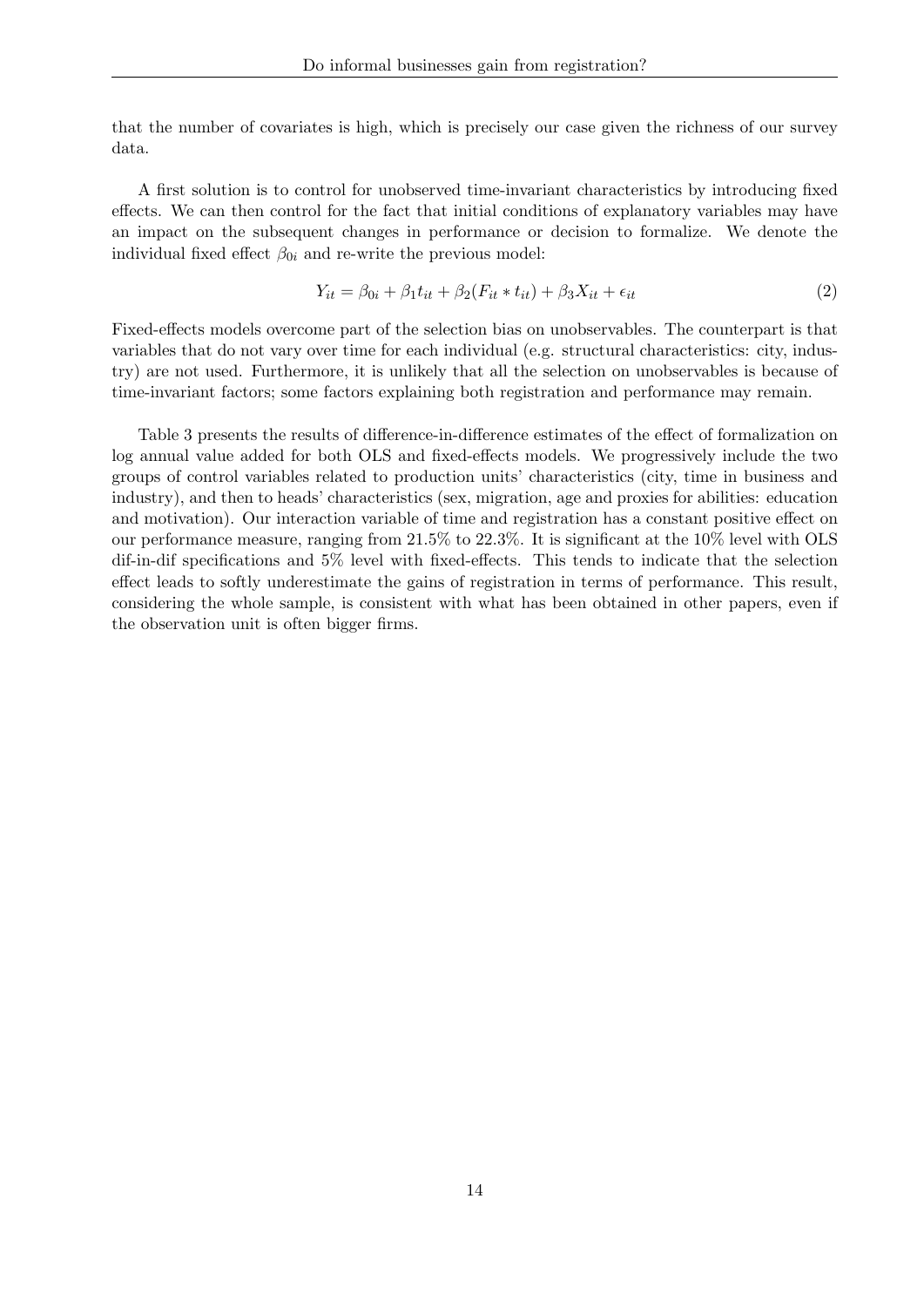|                                           | $(1)$ OLS  | $(2)$ OLS                                     | $(3)$ OLS               | $(4)$ FE   | $(5)$ FE               | $(6)$ FE               |
|-------------------------------------------|------------|-----------------------------------------------|-------------------------|------------|------------------------|------------------------|
| Controls                                  | $\it none$ | IPU char.                                     | all                     | none       | $\cal{IPU}$ char.      | all                    |
| Time                                      | $0.340***$ | $0.322***$                                    | $0.294***$              | $0.340***$ | $0.364***$             | $0.361***$             |
|                                           | (0.0389)   | (0.0398)                                      | (0.0386)                | (0.0293)   | (0.0354)               | (0.0358)               |
| Treated                                   | $0.414***$ | $0.456***$                                    | $0.340***$              |            |                        |                        |
|                                           | (0.0839)   | (0.0837)                                      | (0.0799)                |            |                        |                        |
| Formalization $(T^*t)$                    | $0.216*$   | $0.216*$                                      | $0.223*$                | $0.216**$  | $0.218**$              | $0.215**$              |
|                                           | (0.128)    | (0.127)                                       | (0.125)                 | (0.101)    | (0.100)                | (0.101)                |
| Control variables A. IPU Characteristics  |            |                                               |                         |            |                        |                        |
| City:Hanoi                                |            | $0.0956**$                                    | $0.0758*$               |            |                        |                        |
|                                           |            | (0.0372)                                      | (0.0400)                |            |                        |                        |
| $IPU$ duration ref: 0-3 years             |            |                                               |                         |            |                        |                        |
| $3-10$ years                              |            | 0.0614                                        | $0.0737*$               |            | $-0.0399$              | $-0.0338$              |
|                                           |            | (0.0455)<br>0.0461                            | (0.0446)<br>$0.147***$  |            | (0.0646)<br>$-0.275**$ | (0.0652)<br>$-0.279**$ |
| $>10$ years                               |            |                                               |                         |            |                        |                        |
|                                           |            | (0.0553)                                      | (0.0551)                |            | (0.136)                | (0.137)                |
| Industry ref: manufacture<br>Trade        |            | $-0.450***$                                   | $-0.332***$             |            | $-0.395*$              | $-0.399**$             |
|                                           |            | (0.0586)                                      |                         |            | (0.205)                | (0.195)                |
| Services                                  |            | $-0.292***$                                   | (0.0565)<br>$-0.227***$ |            | $-0.0850$              | $-0.0891$              |
|                                           |            | (0.0537)                                      | (0.0513)                |            | (0.212)                | (0.203)                |
| Control variables B. Head Characteristics |            |                                               |                         |            |                        |                        |
| Sex                                       |            |                                               | $0.262***$              |            |                        | 0.138                  |
|                                           |            |                                               | (0.0375)                |            |                        | (0.152)                |
| Migration                                 |            |                                               | 0.0996                  |            |                        | $-0.243*$              |
|                                           |            |                                               | (0.0841)                |            |                        | (0.133)                |
| Schooling ref: Primary or less            |            |                                               |                         |            |                        |                        |
| Upper second                              |            |                                               | $0.0893*$               |            |                        | 0.0627                 |
|                                           |            |                                               | (0.0473)                |            |                        | (0.0817)               |
| College or tertiary                       |            |                                               | 0.139                   |            |                        | 0.0964                 |
|                                           |            |                                               | (0.0969)                |            |                        | (0.155)                |
| Age ref: $<$ 35                           |            |                                               |                         |            |                        |                        |
| Age: 35-45                                |            |                                               | 0.0514                  |            |                        | $-0.0803$              |
|                                           |            |                                               | (0.0511)                |            |                        | (0.0965)               |
| Age: 46-60                                |            |                                               | $-0.106**$              |            |                        | $-0.0837$              |
|                                           |            |                                               | (0.0534)                |            |                        | (0.115)                |
| Age $>60$                                 |            |                                               | $-0.468***$             |            |                        | $-0.177$               |
|                                           |            |                                               | (0.0824)                |            |                        | (0.169)                |
| Motivation for starting IPU- ref.no work  |            |                                               |                         |            |                        |                        |
| Reason: better income                     |            |                                               | $0.282***$              |            |                        | $0.0999*$              |
|                                           |            |                                               | (0.0496)                |            |                        | (0.0594)               |
| Reason: independent                       |            |                                               | $0.329***$              |            |                        | 0.0723                 |
|                                           |            |                                               | (0.0456)                |            |                        | (0.0554)               |
| Reason: other or family                   |            |                                               | $-0.0531$               |            |                        | $-0.0653$              |
|                                           |            |                                               | (0.0551)                |            |                        | (0.0662)               |
| Constant                                  | 9.989***   | $10.19***$                                    | $9.850***$              | $10.03***$ | $10.27***$             | $10.22***$             |
|                                           | (0.0269)   | (0.0602)                                      | (0.0803)                | (0.0140)   | (0.163)                | (0.204)                |
| Observations                              | 2,930      | 2,930                                         | 2,930                   | 2,930      | 2,930                  | 2,930                  |
| R-squared                                 | 0.055      | 0.080                                         | 0.146                   | $0.105\,$  | 0.111                  | $0.120\,$              |
| Number of id                              |            |                                               |                         | 1,465      | 1,465                  | 1,465                  |
|                                           |            | Dependant variable: log of annual Value Added |                         |            |                        |                        |
|                                           |            | Robust standard errors in parentheses         |                         |            |                        |                        |
|                                           |            | *** $p<0.01$ , ** $p<0.05$ , * $p<0.1$        |                         |            |                        |                        |

Table 3: Effect of formalization on performance for the whole sample: (DiD) OLS and FE estimates

Conventional DiD estimators rely on the common trend assumption (treated and untreated would have followed parallel paths in the absence of treatment), which is not completely plausible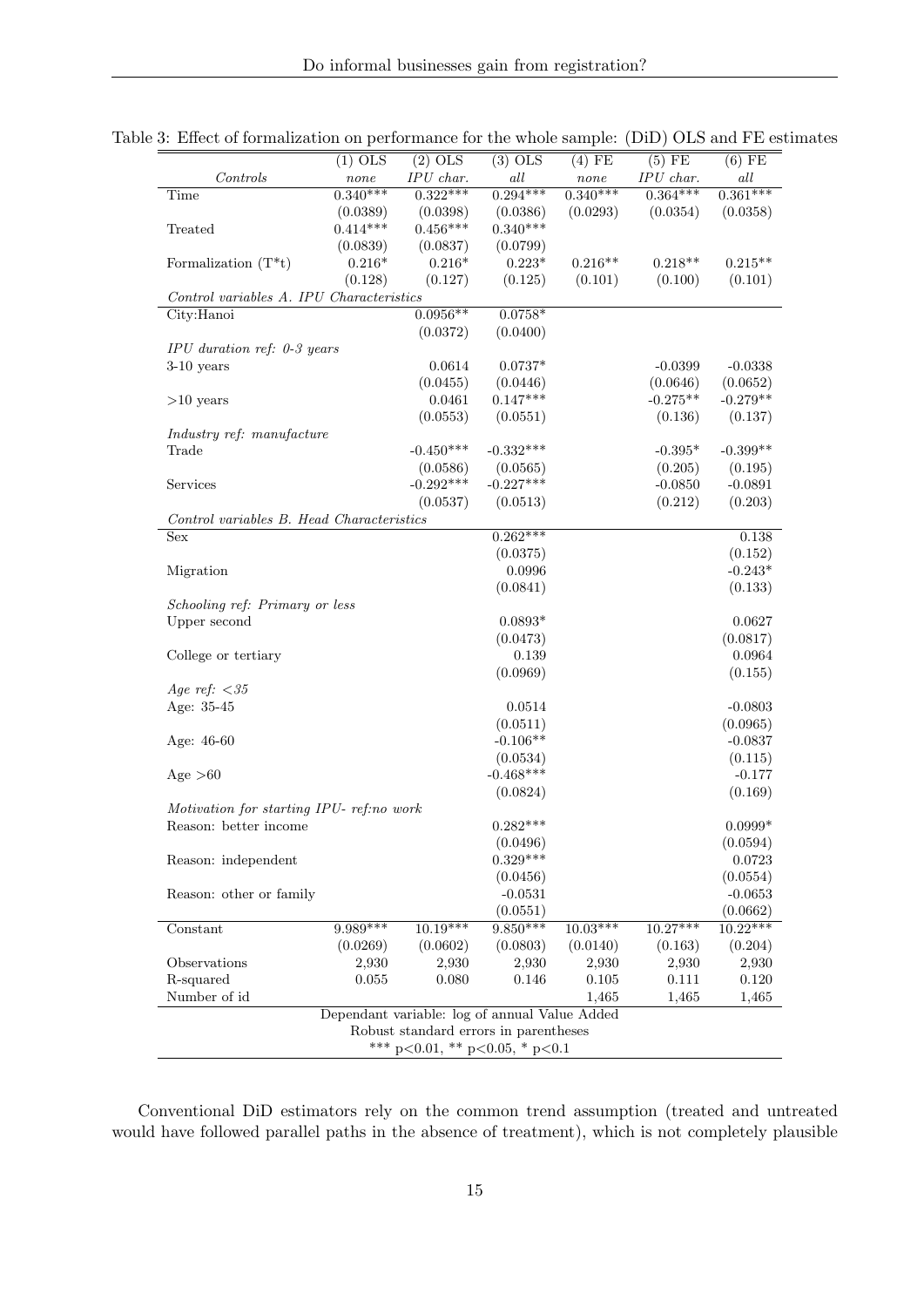if pre-treatment characteristics associated with subsequent changes in performance variables are unbalanced between the treated and the untreated. Therefore, the next step of the identification strategy to reduce selection bias is to apply DiD matching, to rebuild acceptable counterfactuals and keep controlling for time-invariant sources of bias. DiD matching estimators have been shown by Smith and Todd (2005) [\[25\]](#page-30-19) to perform best among the different matching methods. For more details about the theoretical aspect of matching, see Cochran and Rubin (1973) [\[9\]](#page-30-20), Stuart and Rubin (2007) [\[49\]](#page-31-21), and Imbens (2004) [\[22\]](#page-30-21).

Noting  $p_i$  be the propensity score score of individual i (that is, probability to register conditional on observables) and d some distance measure, the first matching estimator of the  $ATT$  can be written when each treated observation is matched with its closest neighbour:

$$
\Delta_M^{ATT} = \frac{1}{N_f} \sum_{F_i=1} [Y_i^f - \sum_{F_j=0} \omega_{N_{inf}}(i,j) Y_j^{inf}]
$$

where  $N_f$  and  $N_{inf}$  are the number of formalized and non-formalized observations, and  $\omega$  the weight function such as:

$$
\omega_{N_{inf}}(i,j)Y_j^{inf} = \begin{cases} 1 \text{ if } d(p_i, p_j) = min_j d(p_i, p_j) \\ 0 \text{ else} \end{cases}
$$

The effect is estimated as the average difference of pairwise observations; the closest in terms of propensity score receives a positive weight of 1. Matching individuals on M nearest neighbours ( we take M=4 in the following results) allows reducing the variance but increases bias (since we match individuals that are less and less close); with uniform weights we take:

$$
\omega_{N_{inf}}(i,j)Y_j^{inf} = \begin{cases} \frac{1}{M} \text{ if } j \in I_M(i) \\ 0 \text{ else} \end{cases}
$$

Where  $I_M(i)$  is the set of M non-treated individuals closest to observation i:

$$
I_M(i) = \{j_1(i), ..., j_M(i)/F_{jk(i)} = 0 \text{ and}
$$
  

$$
d(p_i, p_{j1(i)}) \le d(p_i, p_{j2(i)}) \le ... \le d(p_i, p_{jM(i)})
$$
  

$$
\le d(p_i, p_{j1(i)}) \le d(p_i, p_l) \forall l \notin I_M(i)\}
$$

Taking the differential variables to control for time-invariant unobserved factors, we can write the DiD matching estimator (DiDM) as follow (Smith and Todd, 2005 [\[25\]](#page-30-19)):

$$
\Delta_{DiDM}^{ATT} = \frac{1}{N_{ft}} \sum_{F_i=1}^{N_{ft}} \{ Y_{ti}^f - \hat{\mathbb{E}} (Y_{ti}^{inf} | p_i, F_i = 0) \} - \frac{1}{N_{ft'}} \sum_{F_j=1}^{N_{ft'}} \{ Y_{t'j}^{inf}(X_j) - \hat{\mathbb{E}} (Y_{t'j}^{inf} | p_j, F_j = 0) \} \tag{3}
$$

under conditions:

$$
0 < P(F = 1|X) < 1
$$

which is ensured by probit estimation of the score  $P(X)$  and restriction to common support, and:

$$
\mathbb{E}(Y_t^{inf} - Y_{t'}^{inf}|P(X), F = 1) = \mathbb{E}(Y_t^{inf} - Y_{t'}^{inf}|P(X), F = 0)
$$

Table 4 presents the results of the difference-in-difference matching estimation of the effect of registration on annual value added. Three types of DiD matching are computed. The first one consists in reweighing the observations by the odds-ratio of the score estimated in the first step,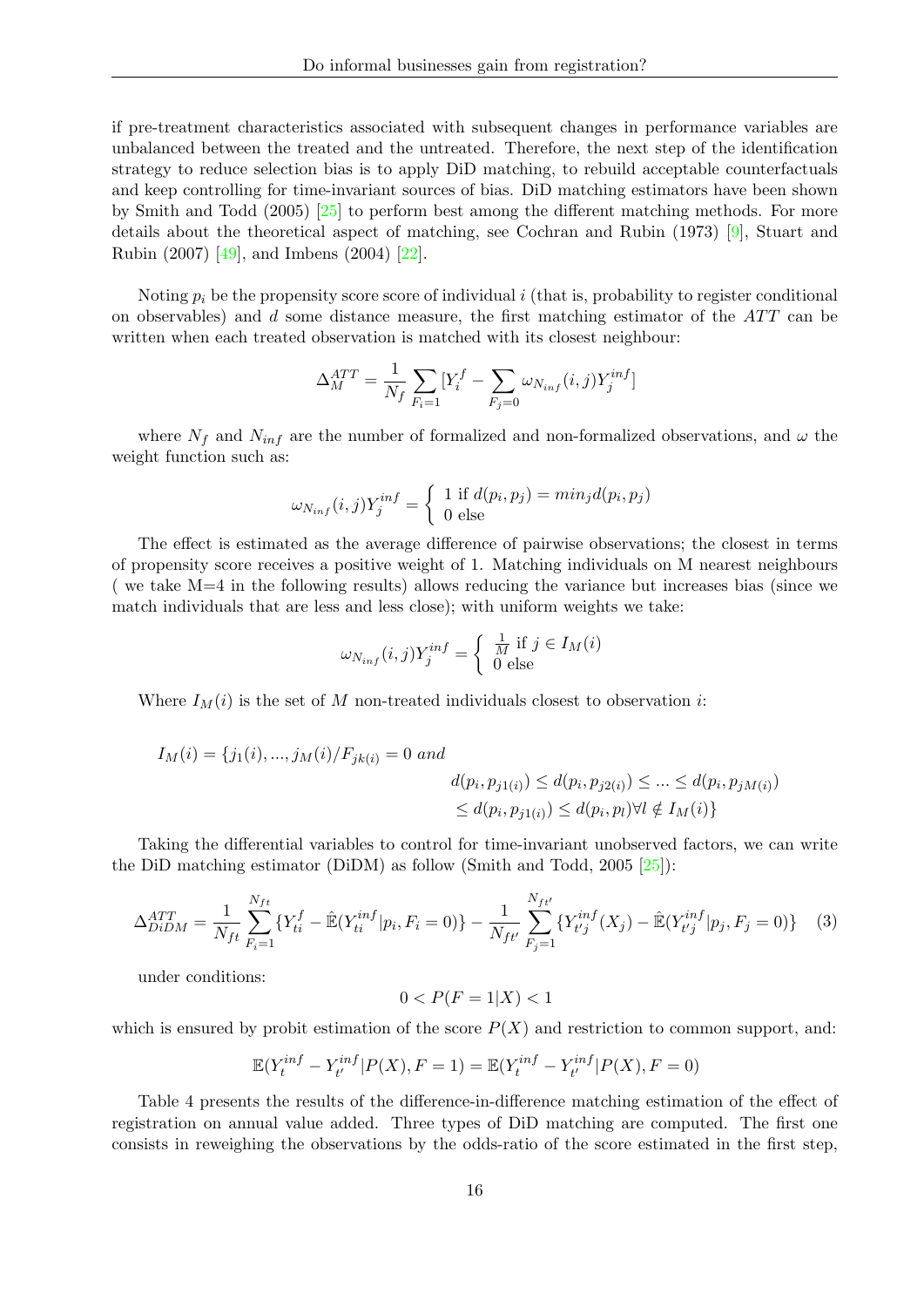while restricting to common support. The two others are nearest neighbours (with 4 units) and radius matching. Inference with propensity score matching estimators is problematic: standard errors are underestimated because failing to take into account that the score is estimated in a first step. In addition, Abadie and Imbens (2006a  $\boxed{4}$  and 2006b  $\boxed{3}$ ) demonstrated that bootstrap is not valid for inference in this case. Therefore, the reported S.E. in the case of reweighting and radius matching constitute lower bounds of the real values. We provide consistent S.E. in the case of nearest neighbours matching estimators with replacement, as in Abadie and Imbens (2006b) [\[3\]](#page-30-23).

| Table 1. Ence of formalization on performance, (DID) materially commates |  |  |  |  |  |  |  |  |
|--------------------------------------------------------------------------|--|--|--|--|--|--|--|--|
| (B) Nearest neighbour (4) (C) Radius matching                            |  |  |  |  |  |  |  |  |
| $0.204*$                                                                 |  |  |  |  |  |  |  |  |
| 0.109                                                                    |  |  |  |  |  |  |  |  |
| 90 non treated units are off common support                              |  |  |  |  |  |  |  |  |
| *** p<0.01, ** p<0.05, * p<0.1                                           |  |  |  |  |  |  |  |  |
|                                                                          |  |  |  |  |  |  |  |  |

Table 4: Effect of formalization on performance: (DiD) Matching estimates

This additional reduction of selection bias on observables confirms the overall positive impact on performance, the estimated coefficient being in the same range than the previous specifications. However, the huge heterogeneity of informal sector businesses may lead to contrasted results according to the profile of firms. Subsistence small businesses operate alongside bigger units escaping regulation, and both types may have contrasted motivations for registration, and thus face different consequences. As in McKenzie and Sakho (2010 [\[35\]](#page-31-6)) we chose to integrate this possibility by splitting the sample between self-employed workers and the rest of units including at least one worker (roughly half of the treated observations, according to their initial status).

Table 5 presents the coefficient of the effect of formalization on annual value added for 6 specifications. The two first specifications are an OLS setting including firstly the control variables of head's characteristics only, and secondly the PU characteristics as well. Models 3 and 4 do the same in a FE configuration, and finally columns 5 and 6 present the results for Matched double differences (reweighting and radius). The more selection on observable is accounted for, the stronger and more significant the effect; this result confirms the downward bias of naive benefits estimation. Moreover, it appears that the major part of previous results was driven by the initially bigger businesses (those having at least one worker, paid or not). While the effect becomes non-significant for sub-sample of initially self-employed workers in all models, it ranges from 35% to 48% for those having initially at least one worker.

|  | Table 5: Disagregating by size of production units |  |  |  |  |  |
|--|----------------------------------------------------|--|--|--|--|--|
|--|----------------------------------------------------|--|--|--|--|--|

|               | $(1)$ OLS    | $(2)$ OLS | $(3)$ FE     | $(4)$ FE  | $(5)$ DiD   | $(6)$ DiD  |
|---------------|--------------|-----------|--------------|-----------|-------------|------------|
|               | controls:    | controls: | controls:    | controls: | matching:   | matching:  |
|               | Head's char. | all.      | Head's char. | all.      | reweighting | radius     |
| Self-employed | 0.164        | 0.144     | 0.151        | 0.130     | 0.101       | 0.072      |
|               | (0.155)      | (0.152)   | (0.136)      | (0.139)   | (0.138)     | (0.151)    |
| $1+$ worker   | $0.347*$     | $0.393**$ | $0.375**$    | $0.370**$ | $0.478***$  | $0.483***$ |
|               | (0.190)      | (0.189)   | (0.150)      | (0.144)   | (0.146)     | (0.157)    |

s.e. in parenthesis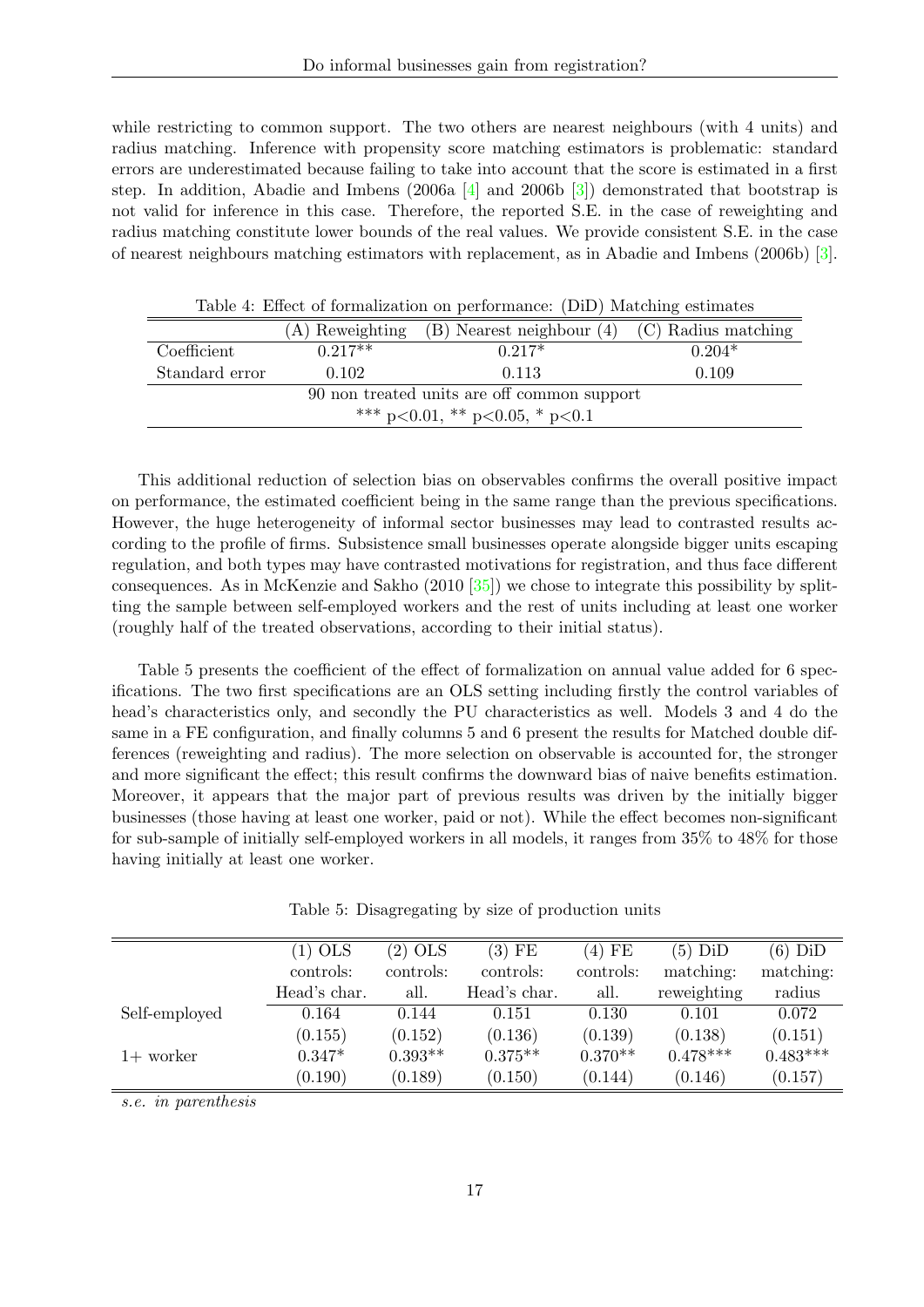While interpreting these results, one should bear in mind that between the two years of the panel occurred a major macroeconomic crisis that affected the Vietnamese economy (Cling et al., 2010 [\[24\]](#page-30-24)), dividing the growth rate by 2. Even if the hardest part of the crisis was already behind at the time of the second round of the panel in 2009, it is not impossible that the performance of formal HB was more affected than the one of IHB —due to lower flexibility—, leading to underestimate the effect of formalization. Applying the same evaluation process within another macroeconomic context might show that registration has an even more characterized effect on performance. Furthermore, the nature of the data does not allow taking directly into account the time elapsed between the business registration and the outcome measured. The impact of formalization on performance has no reason to be constant over time and could be under-evaluated if a large share of Production Units registrations occurred too closely before the second survey.

### 4.2 Impact of formalization on intermediate variables: does it change Household Businesses conditions of operation?

Although showing a plausibly causal effect on final performance when firms leave the informal sector and corroborating the existing results, the previous approach does not tell much about the mechanisms through which this effect occurs. One of the main contributions of this paper is to check a series of hypothesis on these potential channels.

Tables 6 to 8 report the coefficient and significance of the formalization variable on a set of intermediate outcomes representing businesses' conditions of operation. The same methodology is applied, using specifications (1), (2) and (3). For OLS and FE specifications, we control alternatively for (i) the characteristics of HB's heads only (sex, migration, schooling, age class, motivation) and (ii) the characteristics of both the head and the Production Unit itself (city, time in business, type of industry). Most of the outcomes of interest (all except size) are modelled in the form of dummy variables. Therefore, OLS, FE and IV specifications are estimated as linear probability models (LPM), whose usual limitation (to produce unbounded results that may be outside the correct interval) does not apply in a DiD setting.

#### 4.2.1 Access to equipment

Building on the views of Steel and Snodgrass (2008 [\[48\]](#page-31-22)) and Levy (2007 [\[29\]](#page-31-10)), the first hypothesis was that leaving the informal sector allows reducing the practical constraints that firms face in terms of access to adequate production means and public goods. This hypothesis is verified, as showed in table 5 that presents the estimation results on the PU's access to water, electricity, phone and Internet. Formalization has a strong and significant effect on access to equipment that (mostly) require legal existence: electricity and Internet. We found that treated units are respectively 13 and 8 per cent more likely to gain access to them between 2007 and 2009 than the control group.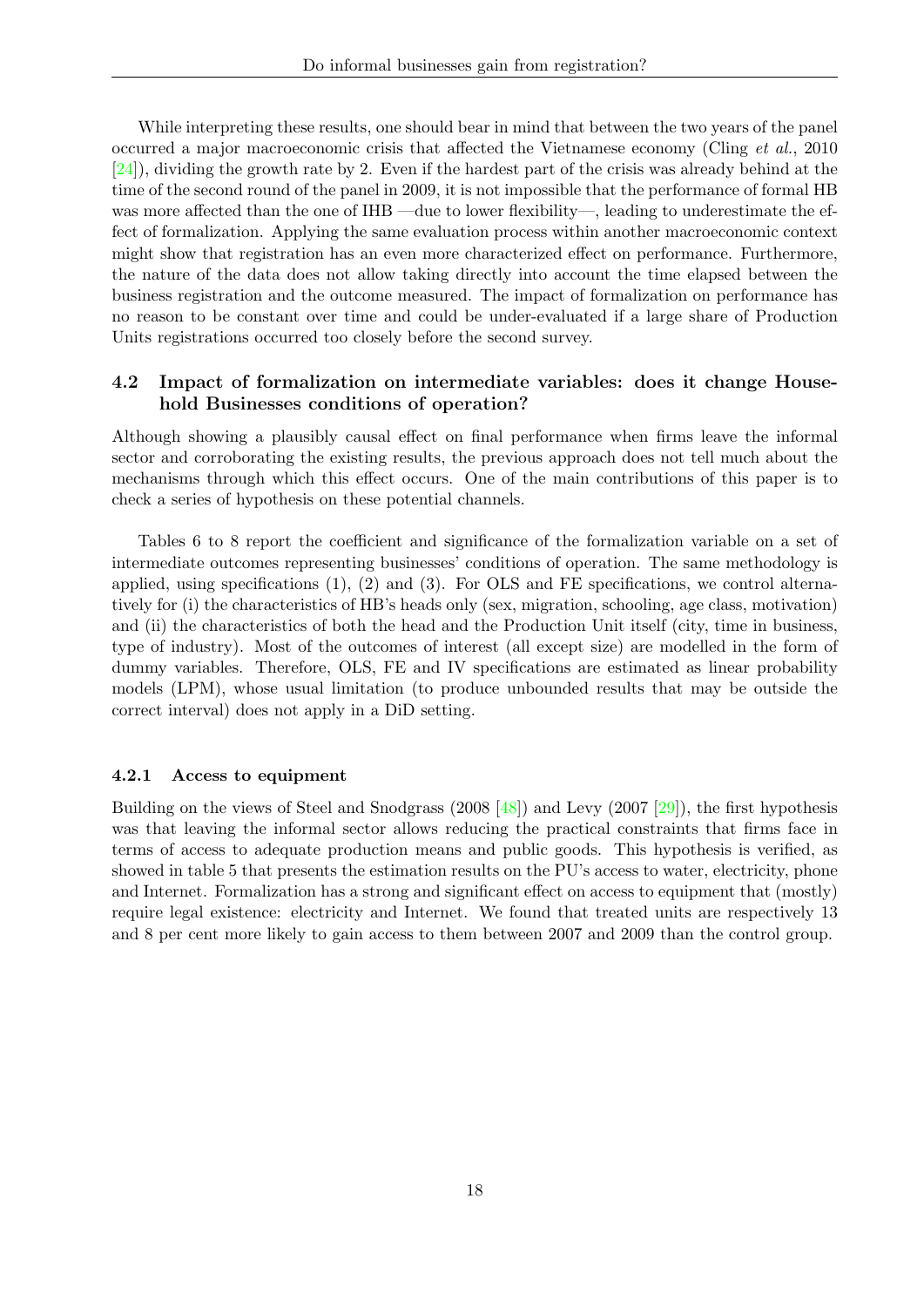|                               | Water    | Electricity                           | Phone    | Mob. Phone | Internet    |
|-------------------------------|----------|---------------------------------------|----------|------------|-------------|
| DiD: OLS                      |          |                                       |          |            |             |
| Controls: head char.          | 0.0563   | $0.117**$                             | 0.0383   | 0.0276     | $0.0796***$ |
|                               | (0.0590) | (0.0476)                              | (0.0582) | (0.0552)   | (0.0298)    |
| Controls: all                 | 0.0567   | $0.124**$                             | 0.0454   | 0.0292     | $0.0797***$ |
|                               | (0.0604) | (0.0483)                              | (0.0599) | (0.0552)   | (0.0299)    |
| DiD:FE                        |          |                                       |          |            |             |
| Controls: head char.          | 0.0480   | $0.117***$                            | 0.0371   | 0.0217     | $0.0786***$ |
|                               | (0.0490) | (0.0408)                              | (0.0524) | (0.0488)   | (0.0280)    |
| Controls: all                 | 0.0515   | $0.119***$                            | 0.0424   | 0.0231     | $0.0787***$ |
|                               | (0.0487) | (0.0404)                              | (0.0519) | (0.0484)   | (0.0280)    |
| DiD Matching                  |          |                                       |          |            |             |
| (A) Reweighting               | 0.0573   | $0.132***$                            | 0.0545   | 0.0249     | $0.0807***$ |
|                               | (0.0498) | (0.0418)                              | (0.0532) | (0.0494)   | (0.0282)    |
| $(B)$ Nearest neighbour $(4)$ | 0.047    | $0.115**$                             | 0.088    | $-0.039$   | $0.071**$   |
|                               | (0.061)  | (0.0515)                              | (0.0619) | (0.0601)   | (0.0298)    |
| (C) Radius matching           | 0.066    | $0.135***$                            | 0.063    | 0.028      | $0.074**$   |
|                               | (0.0501) | (0.0418)                              | (0.0528) | (0.0495)   | (0.0279)    |
| Observations                  | 2,938    | 2,938                                 | 2,938    | 2,938      | 2,938       |
| Treated                       | 296      | 296                                   | 296      | 296        | 296         |
|                               |          | Robust standard errors in parentheses |          |            |             |
|                               |          | *** p<0.01, ** p<0.05, * p<0.1        |          |            |             |

Table 6: Impact of formalization on equipment rates

By contrast, formalized Production Units do not have improved access to water, phone or mobile phone. Mobile phones do not require legal existence, nor signing any contract, and are already widespread in Vietnam. Although they almost fully substitute to landlines, access to the latter do require legal existence, and the absence of effect is more surprising. Water supply was already much higher among treated observations before registration (table 3), and did not vary significantly more for the units that registered.

### 4.2.2 Scale of operation

The second type of results relates to the often alleged constraint that informality represent in terms of scale of operation. Operating without license logically means remaining unnoticed, and thus the possibility has been evoked that informality prevents firms to reach their optimal size (such hypothesis has been made in particular in Fajnzylber, Maloney and Montes-Rojas (2011 [\[17\]](#page-30-13))). In order to test the possibility that formalization allows HB to operate on a larger scale, table 6 presents the effect of registration on size (discrete variable), probability to have outdoor premises, indicator of having borrowed money in the past 12 month, to have invested in the same period, and finally probability to hold formal accounts.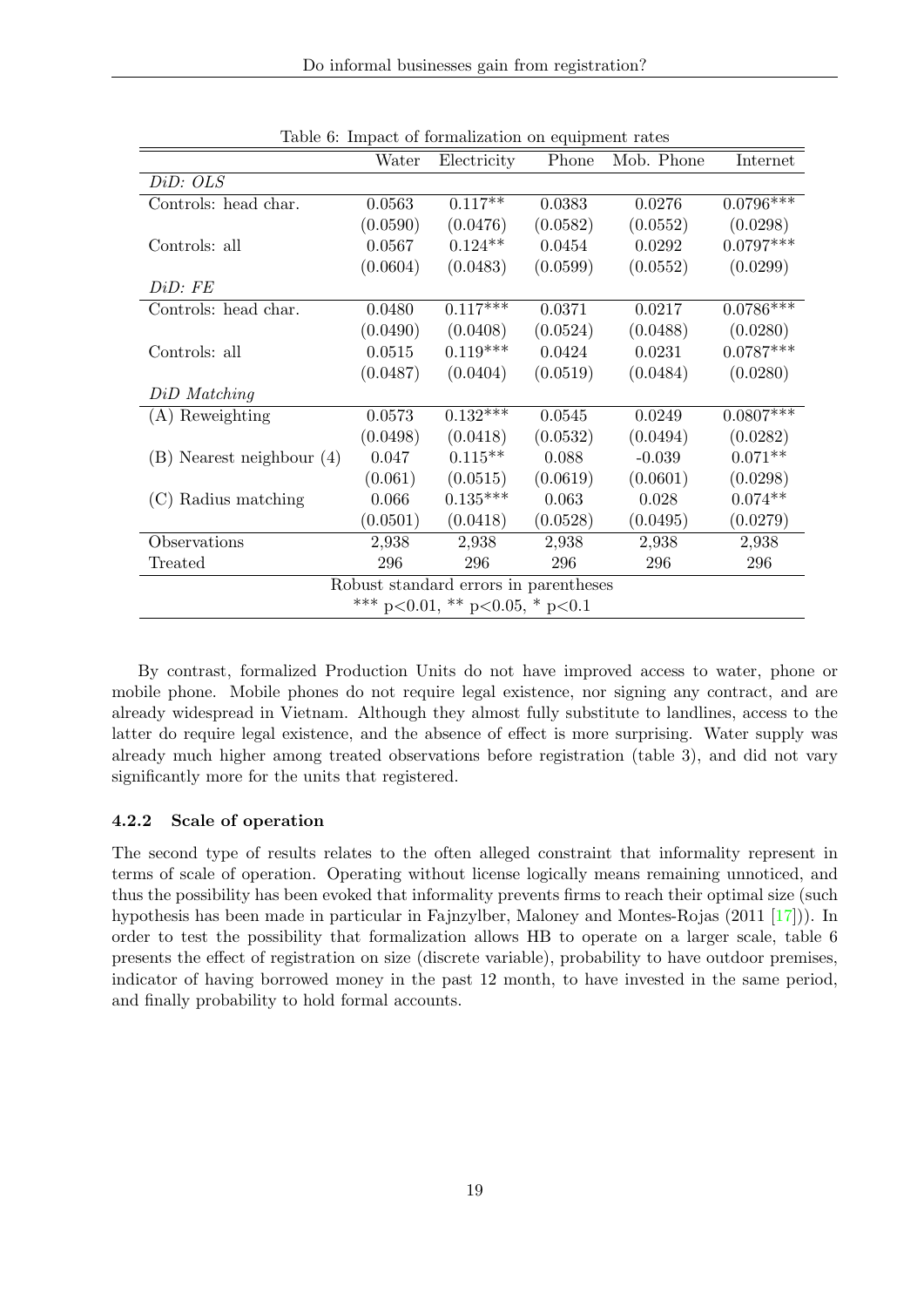| Size       | Premises    | Borrowed money | Invested                                                                        | Holds accounts |
|------------|-------------|----------------|---------------------------------------------------------------------------------|----------------|
|            |             |                |                                                                                 |                |
| $0.412***$ | $-0.0663$   | 0.0496         | $-0.0320$                                                                       | $0.142**$      |
| (0.153)    | (0.0432)    | (0.0360)       | (0.0476)                                                                        | (0.0586)       |
| $0.428***$ | $-0.0783*$  | 0.0508         | $-0.0308$                                                                       | $0.153**$      |
| (0.157)    | (0.0431)    | (0.0362)       | (0.0482)                                                                        | (0.0601)       |
|            |             |                |                                                                                 |                |
| $0.408***$ | $-0.0719**$ | 0.0512         | $-0.0275$                                                                       | $0.145***$     |
| (0.102)    | (0.0338)    | (0.0339)       | (0.0455)                                                                        | (0.0512)       |
| $0.416***$ | $-0.0765**$ | 0.0519         | $-0.0326$                                                                       | $0.153***$     |
| (0.104)    | (0.0335)    | (0.0338)       | (0.0459)                                                                        | (0.0512)       |
|            |             |                |                                                                                 |                |
| $0.419***$ | $-0.0650*$  | 0.0524         | $-0.00980$                                                                      | $0.126**$      |
| (0.103)    | (0.0346)    | (0.0346)       | (0.0442)                                                                        | (0.0519)       |
| $0.481***$ | $-0.0828*$  | $0.0946**$     | $-0.0068$                                                                       | 0.111          |
| (0.131)    | (0.0393)    | (0.0395)       | (0.0591)                                                                        | (0.0641)       |
| $0.409***$ | $-0.068*$   | 0.0502         | $-0.0272$                                                                       | $0.137**$      |
| (0.106)    | (0.0346)    | (0.0341)       | (0.0469)                                                                        | (0.0527)       |
| 2,938      | 2,938       | 2,938          | 2,938                                                                           | 2,938          |
| 296        | 296         | 296            | 296                                                                             | 296            |
|            |             |                |                                                                                 |                |
|            |             |                |                                                                                 |                |
|            |             |                | Robust standard errors in parentheses<br>*** $p<0.01$ , ** $p<0.05$ , * $p<0.1$ |                |

Table 7: Impact of formalization on scale of operation

Household businesses leaving the informal sector increased their size of about 40% more than control units, reaching a medium value of 2.04. This finding confirms the view of Fajnzylber, Maloney and Montes-Rojas  $(op.cit.)$ . Leaving the informal sector is a condition for firms to increase their size, since it will be harder to stay unnoticed. Moreover, it may have an indirect causal effect by the better final performance and improved access to equipment, which could encourage businesses' heads to hire more workers. Getting registered also decreases the probability to operate outdoors (significant at the 10% level), indicating a better access to premises for registered PU. Controlling for endogeneity allows finding a small impact on the probability to have borrowed money during the past 12 month, significant at 10%. By contrast with the results of Rand and Torm (2012a) [\[43\]](#page-31-18), this is not associated to a higher probability to invest during the same time period. The proportion of units that invested has almost doubled for both controls and treated (table 7), but did not increase faster for the latter. The possibility for the control group to access informal credit channels associated with the potentially remaining credit constraints for formalized businesses may explain why the treated units did not invest significantly more. Finally, formalized businesses are better managed: we find a well-determined effect on the probability to keep formal accounts, which is a necessary condition to operate more efficiently on a larger scale, and may also stem from the constraints associated with the possession of a license.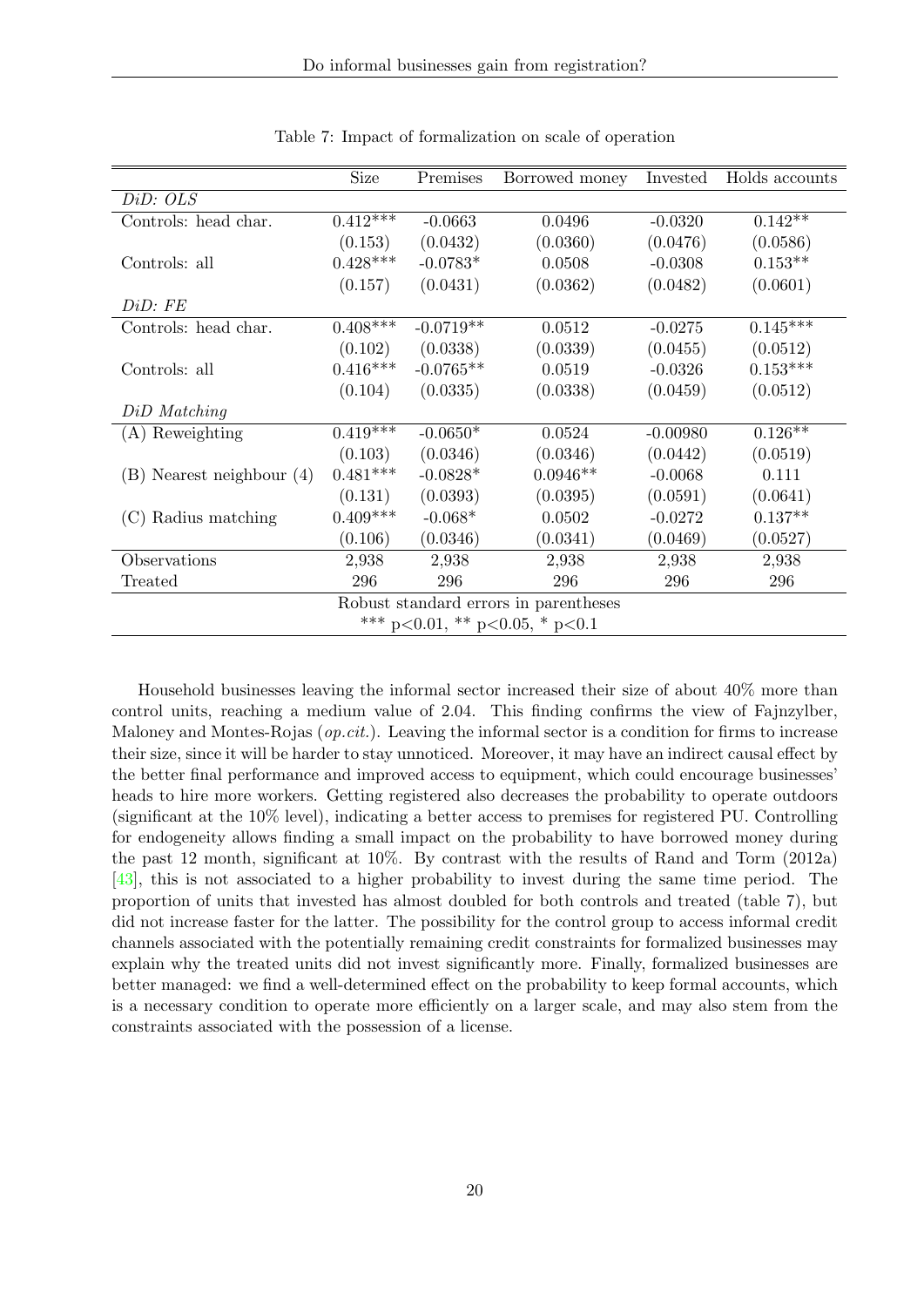#### 4.2.3 Intensity of competition

Finally, we estimate the impact of formalization on the heads self-assessment of their environment's competitiveness. Our outcome variables are in this case answers to a subjective appreciation on their situation, that is, "Do you have problems or difficulties in the following domains:"supply of raw materials (quantity or quality), sale of your production (lack of customers), sale of your production (too much competition). Our specifications indicate that the supply of materials did not change in a different manner for treated and controls (in particular, it did not improved for registered units), but controlling for endogeneity we find that PU heads report significantly (at 10%) more problems with customers, and above all between 12 and 17% stronger increase in reported problems with competitors.

|                                       | Supply   | Customers | Competitors |
|---------------------------------------|----------|-----------|-------------|
| DiD: OLS                              |          |           |             |
| Controls: head char.                  | 0.0396   | 0.0754    | $0.122**$   |
|                                       | (0.0400) | (0.0539)  | (0.0577)    |
| Controls: all                         | 0.0423   | 0.0775    | $0.121**$   |
|                                       | (0.0403) | (0.0542)  | (0.0590)    |
| DiD:FE                                |          |           |             |
| Controls: head char.                  | 0.0388   | 0.0738    | $0.114**$   |
|                                       | (0.0409) | (0.0534)  | (0.0581)    |
| Controls: all                         | 0.0428   | 0.0785    | $0.119**$   |
|                                       | (0.0409) | (0.0532)  | (0.0582)    |
| DiD Matching                          |          |           |             |
| (A) Reweighting                       | 0.0358   | 0.0813    | $0.120**$   |
|                                       | (0.0404) | (0.0531)  | (0.0577)    |
| $(B)$ Nearest neighbour $(4)$         | 0.078    | 0.073     | 0.133       |
|                                       | (0.0475) | (0.0634)  | (0.0723)    |
| (C) Radius matching                   | 0.0333   | 0.076     | $0.125*$    |
|                                       | (0.0417) | (0.0549)  | (0.0598)    |
| Observations                          | 2,938    | 2,938     | 2,938       |
| Treated                               | 296      | 296       | 296         |
| Robust standard errors in parentheses |          |           |             |
| *** p<0.01, ** p<0.05, * p<0.1        |          |           |             |

Table 8: Impact of formalization on expressed problems

All in all, our result show that formalized HB benefit from improved conditions of operation. On the one hand, registration facilitates accessing new equipment (electricity and Internet) and operating on a larger scale (bigger size, indoor premises, borrow money more often and hold formal accounts). On the other hand, it seems to be associated with a more competitive environment, since registered heads report more problems with competitors and customers.

In order to investigate on the reasons why the sub-sample of initially self-employed businesses do not benefit from registration as much as bigger businesses in terms of performance, we computed the effect of registration on the two separated groups (results in annex A). This supports our interpretation of improved conditions allowing in turn to increase economic performance, since the initially smaller businesses do not benefit as much from improvements: they do not have better access to electricity, and the effect on size increase is twice lower.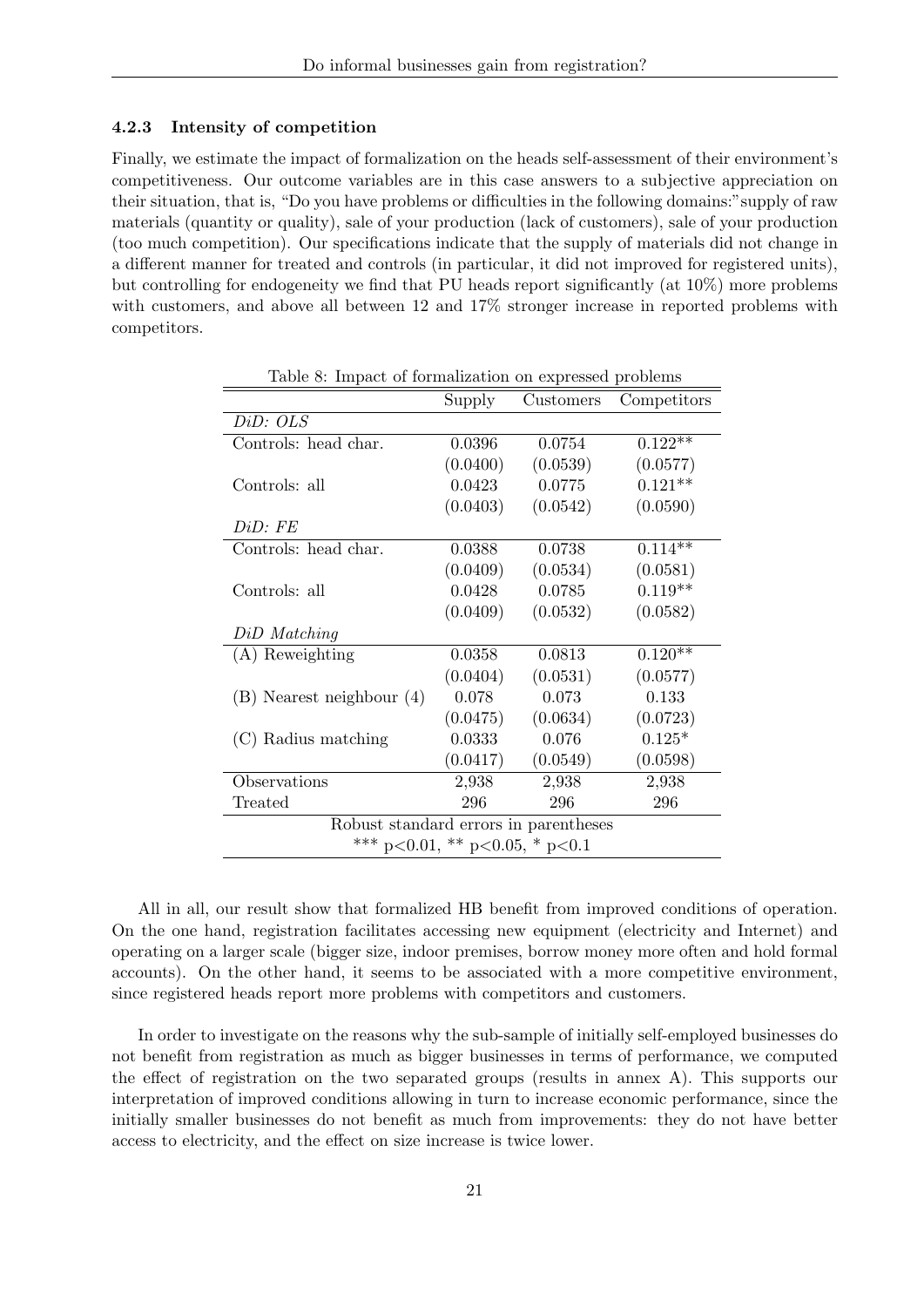# 5 Robustness

The following section provides additional robustness checks of the results by answering potential concerns as regards performance measure and definition of formalization. The same approach is applied to alternative variables of both concepts. We find the effect to be consistent, although less strong, with a measure of net profits. Moreover, when defining formalization as tax registration (instead of business license), we find even more characterized results.

### 5.1 Alternative performance measure: impact of business registration on net profits

Table 11 presents the results of difference-in-differences estimations of the impact of formalization on net profits. Our previous measure of performance, based on the difference between turnover and intermediate consumption, integrates at the same time labour, capital and entrepreneur's incomes. Although relevant when considering businesses' performance as a whole, this concept can be completed by another variable capturing more specifically entrepreneurial profit. Therefore, we subtracted to annual value added the total paid wages and taxes to get a measure of net profits, and computed OLS and Fixed-effects double-differences integrating PU and head's characteristics. Results are provided for the whole sample and for the two sub-sample of self-employed workers and employers.

First, taking the whole population of formalized businesses, the effect remains significant at the 10% level when accounting for unobserved time-invariant heterogeneity. HB that chose to register increased in this case their net profits by 17.9% more than those remaining informal. The impact is however not as high as the improvement of value added. Two reasons may directly explain the somehow inferior effect on net profits. On the one hand, business registration is likely to imply directly an increased amount of tax payed —even if fully unregistered businesses also pay some taxes. On the other hand, one can reasonably assume thanks to the previous results that most of the positive impact of formalization is linked to the improvement of operating conditions that in turn allow to be more efficient. This improvement also implies increased charges for the production unit, in particular when deciding to operate on a larger scale and to hire workers. The cost of manpower can raise both because of the higher number of employees and because of the increase in the unit  $\cos t^8$  $\cos t^8$ , and may in turn decrease net profits (but not value added).

Second, even more strikingly than with value added, the whole difference of performance is concentrated on PU that had at least one worker in 2007 with an impact of 34% while the difference is not significant for initially self-employed workers. This corroborates the idea that the smallest businesses take no direct advantage from registration in terms of performance because they do not benefit in the same terms from the improvement in operating conditions and the possibility to enlarge scale of operation. Their initial amount of capital may be too small —and the credit constraint too strong— to allow them making the necessary investments. This result supports the views of Levenson and Maloney (1998 [\[28\]](#page-31-17)) and McKenzie and Woodruff (2006 [\[36\]](#page-31-23)) for whom formality is potentially irrelevant for many micro-firms. Many informal enterprises made of selfemployed workers never grow large enough to need the institutions to which formality gives access (credit ones noticeably) while they support direct costs of registration and increased competition.

<span id="page-22-0"></span><sup>&</sup>lt;sup>8</sup> as showed in Rand and Torm (2012a [\[43\]](#page-31-18), registration decreases the use of casual labour force.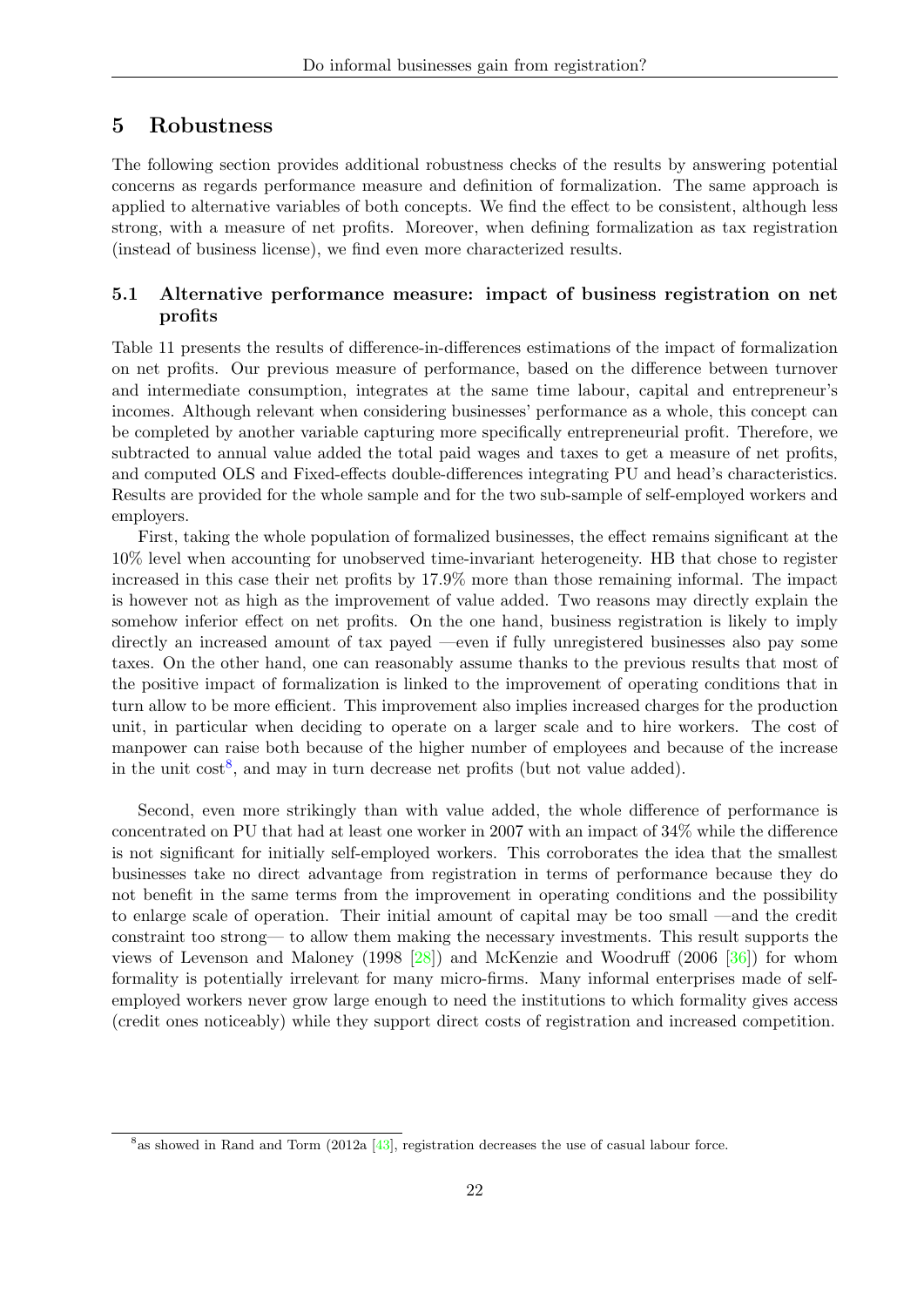|                                          | Whole sample<br>Self-employed |                        |                                               | At least one worker    |                           |                       |  |  |
|------------------------------------------|-------------------------------|------------------------|-----------------------------------------------|------------------------|---------------------------|-----------------------|--|--|
|                                          | $(2)$ OLS                     | $(4)$ FE               | $_{\text{OLS}}$                               | FE                     | $\overline{\mathrm{OLS}}$ | FE                    |  |  |
| Time                                     | $0.302***$                    | $0.361***$             | $0.358***$                                    | $0.411***$             | $0.192***$                | $0.241***$            |  |  |
|                                          | (0.0373)                      | (0.0359)               | (0.0414)                                      | (0.0436)               | (0.0676)                  | (0.0644)              |  |  |
| Treated                                  | $0.302***$                    |                        | $0.323***$                                    |                        | 0.136                     |                       |  |  |
|                                          | (0.0802)                      |                        | (0.0957)                                      |                        | (0.132)                   |                       |  |  |
| Formalization $(T^*t)$                   | 0.187                         | $0.179*$               | 0.0973                                        | 0.0824                 | $0.343*$                  | $0.338**$             |  |  |
|                                          | (0.125)                       | (0.102)                | (0.150)                                       | (0.138)                | (0.199)                   | (0.148)               |  |  |
| Controls A. IPU Characteristics          |                               |                        |                                               |                        |                           |                       |  |  |
| City:Hanoi                               | $0.0850**$                    |                        | 0.0530                                        |                        | $0.271***$                |                       |  |  |
|                                          | (0.0388)                      |                        | (0.0444)                                      |                        | (0.0691)                  |                       |  |  |
| IPU duration ref: 0-3 years              |                               |                        |                                               |                        |                           |                       |  |  |
| $3-10$ years                             | 0.0651                        | $-0.0490$              | $0.102**$                                     | $-0.0362$              | 0.0578                    | $-0.0941$             |  |  |
|                                          | (0.0434)                      | (0.0663)               | (0.0495)                                      | (0.0753)               | (0.0759)                  | (0.133)               |  |  |
| $>10$ years                              | $0.126**$                     | $-0.235*$              | $0.177***$                                    | $-0.277*$              | 0.0829                    | $-0.106$              |  |  |
|                                          | (0.0530)                      | (0.140)                | (0.0606)                                      | (0.158)                | (0.0914)                  | (0.297)               |  |  |
| Industry ref: manufacture                |                               |                        |                                               |                        |                           |                       |  |  |
| Trade                                    | $-0.198***$                   | $-0.297$               | $0.119*$                                      | $-0.455**$             | $-0.310***$               | $-0.245$              |  |  |
|                                          | (0.0535)                      | (0.210)                | (0.0631)                                      | (0.226)                | (0.0854)                  | (0.355)               |  |  |
| Services                                 | $-0.0972**$                   | 0.0143                 | $0.226***$                                    | $-0.263$               | $-0.182**$                | 0.496                 |  |  |
|                                          | (0.0483)                      | (0.223)                | (0.0611)                                      | (0.245)                | (0.0781)                  | (0.374)               |  |  |
| Controls B. Head Characteristics         |                               |                        |                                               |                        |                           |                       |  |  |
| Sex                                      | $0.228***$                    | 0.135                  | $0.143***$                                    | $-0.0132$              | 0.0901                    | 0.455                 |  |  |
|                                          | (0.0366)                      | (0.153)                | (0.0435)                                      | (0.175)                | (0.0664)                  | (0.289)               |  |  |
| Migration                                | 0.0877                        | $-0.264*$              | $-0.0686$                                     | $-0.208$               | 0.129                     | $-0.345$              |  |  |
|                                          | (0.0829)                      | (0.136)                | (0.0965)                                      | (0.159)                | (0.122)                   | (0.239)               |  |  |
| Schooling ref: Primary or less           |                               |                        |                                               |                        |                           |                       |  |  |
| Upper second                             | 0.0670                        | 0.0680                 | $0.112**$                                     | 0.0676                 | $-0.0816$                 | 0.106                 |  |  |
|                                          | (0.0461)                      | (0.0817)               | (0.0505)                                      | (0.0994)               | (0.0842)                  | (0.140)               |  |  |
| College or tertiary                      | 0.0754                        | 0.0863                 | $0.220**$                                     | 0.158                  | $-0.286*$                 | $-0.0232$             |  |  |
|                                          | (0.0911)                      | (0.155)                | (0.108)                                       | (0.216)                | (0.165)                   | (0.211)               |  |  |
| Age ref: $<$ 35                          |                               |                        |                                               |                        |                           |                       |  |  |
| Age: 35-45                               | 0.0472                        | $-0.0705$              | $-0.0507$                                     | $-0.0914$              | 0.136                     | 0.00758               |  |  |
|                                          | (0.0506)                      | (0.0984)               | (0.0561)                                      | (0.118)                | (0.0984)                  | (0.182)               |  |  |
| Age: 46-60                               | $-0.0937*$                    | $-0.0546$              | $-0.202***$                                   | $-0.0288$              | 0.0446                    | $-0.108$              |  |  |
|                                          | (0.0530)                      | (0.116)                | (0.0584)                                      | (0.142)                | (0.105)                   | (0.207)               |  |  |
| Age $>60$                                | $-0.430***$                   | $-0.122$               | $-0.513***$                                   | $-0.0337$              | $-0.323**$                | $-0.212$              |  |  |
|                                          | (0.0815)                      | (0.164)                | (0.0917)                                      | (0.195)                | (0.157)                   | (0.284)               |  |  |
| Motivation for starting IPU- ref:no work |                               |                        |                                               |                        |                           |                       |  |  |
| Better income                            | $0.248***$                    | 0.0845                 | $0.172***$                                    | $0.130*$               | 0.117                     | $-0.00836$            |  |  |
|                                          | (0.0485)                      | (0.0610)               | (0.0551)                                      | (0.0707)               | (0.0913)                  | (0.122)               |  |  |
| independent                              | $0.273***$                    | $\,0.0546\,$           | $0.214***$                                    | 0.0689                 | 0.135                     | 0.0350                |  |  |
|                                          | (0.0444)                      | (0.0555)               | (0.0496)                                      | (0.0651)               | (0.0862)                  | (0.110)               |  |  |
| Other or family                          | $-0.0385$                     | $-0.0579$              | $-0.0914$                                     | $-0.101$               | $-0.0260$                 | 0.0431                |  |  |
|                                          |                               |                        |                                               |                        |                           |                       |  |  |
|                                          | (0.0536)<br>$9.734***$        | (0.0667)<br>$10.06***$ | (0.0556)<br>$9.360***$                        | (0.0725)<br>$10.06***$ | (0.112)<br>$10.37***$     | (0.153)<br>$10.14***$ |  |  |
| Constant                                 |                               |                        |                                               |                        |                           |                       |  |  |
|                                          | (0.0778)                      | (0.215)                | (0.0837)                                      | (0.235)                | (0.154)                   | (0.405)               |  |  |
| Observations                             | 2,928                         | 2,928                  | 1,990                                         | 1,990                  | 938                       | 938                   |  |  |
| R-squared                                | 0.120                         | 0.113                  | 0.136                                         | 0.147                  | 0.088                     | 0.081                 |  |  |
| Number of id                             |                               | 1,465                  |                                               | 996                    |                           | 469                   |  |  |
|                                          |                               |                        | Dependant variable: log of annual Value Added |                        |                           |                       |  |  |
|                                          |                               |                        | Robust standard errors in parentheses         |                        |                           |                       |  |  |
| *** $p<0.01$ , ** $p<0.05$ , * $p<0.1$   |                               |                        |                                               |                        |                           |                       |  |  |

Table 9: Effect of formalization on net profits: OLS and FE estimates by size of PU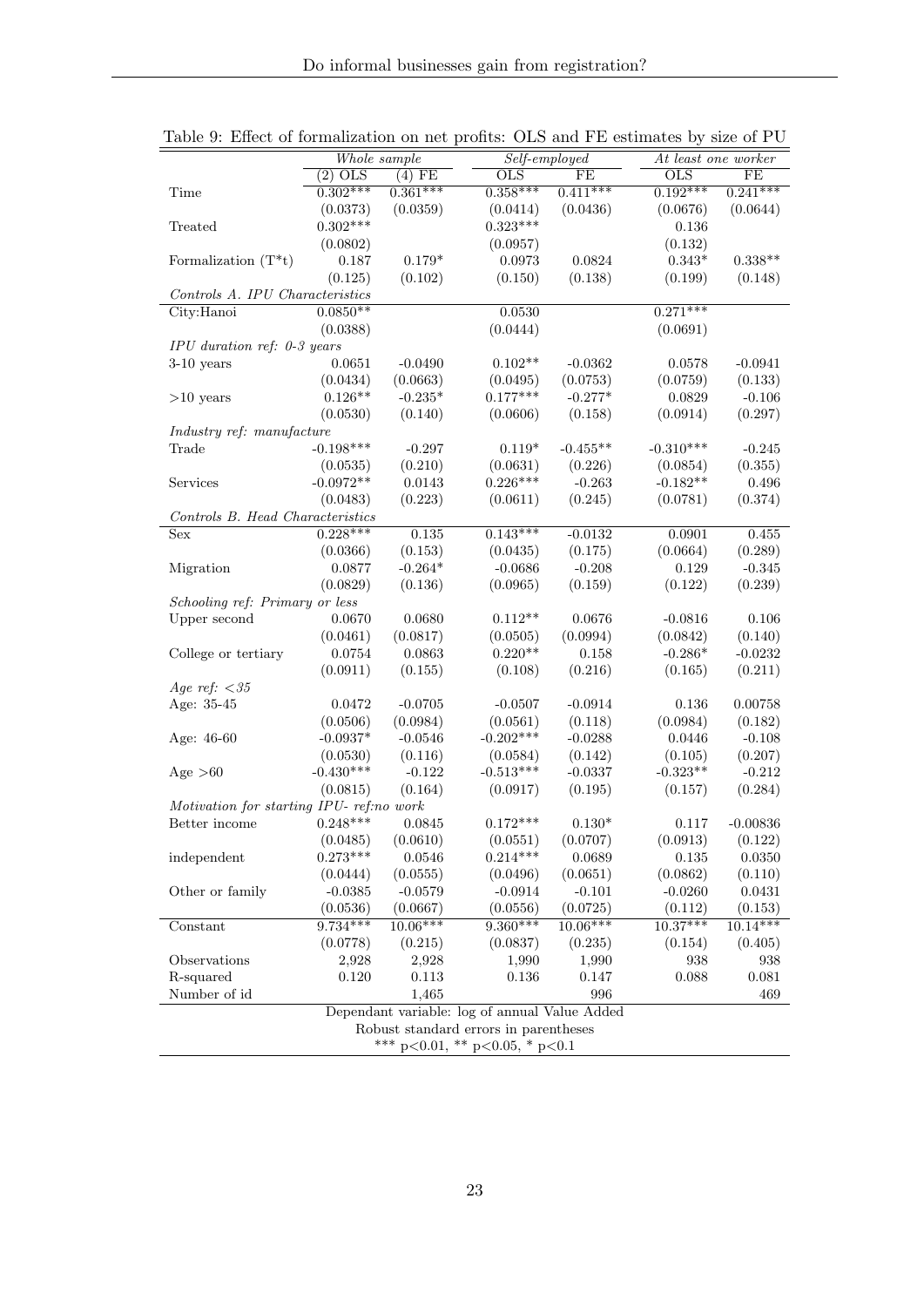### 5.2 Formalization and registration: is the operational definition relevant?

The statistical definition of informal production units has been adopted internationally in 1993 at the15th International Conference of Labour Statistics (ILO, 1993 [\[1\]](#page-30-2)) and enlarged during the 90th International Conference of Labour in 2002 under a form that leave a certain degree of freedom to each country as regards the criterion used to define informality. The more frequent are related to registration, and we chose business license in the core analysis to stay in line with the literature on informality in Vietnam (Cling et al., 2010 [\[23\]](#page-30-5)). However, some concern may remain that a different form of registration may capture the same concept of formalization but lead to contrasted results. To address this concern and provide a larger operational definition of formalization, we reproduce the results with the alternative definition of tax registration (instead of business license). The two aspects are supposed to be highly correlated (in particular because business license is virtually mandatory to register for tax), but we find in our sample that among the 133 units that performed tax registration between the two years, only 85 registered for business license as well (while 49 registered only for taxes).

Tables 10 and 11 reproduce the analysis with this alternative definition of formalization; we focus on the sample of units that were not registered for tax payment in 2007 and define our treated observations as the units that got a tax registration between the two years. Table 10 provides OLS and FE difference-in-difference estimates of tax registration on performance (measured as annual value added). We find a highly significant (at 1% level) and strong effect, as treated units increased their performance 41 or 42% more than the control group, which confirms that the previous results were not sensitive to the choice of the operational definition. Regressions on the two separated sub-samples of self-employed and employers (not reproduced) show a similar pattern to what has been previously showed. The effect is in fact mainly driven by the biggest units, even if it is partly significant for self-employed.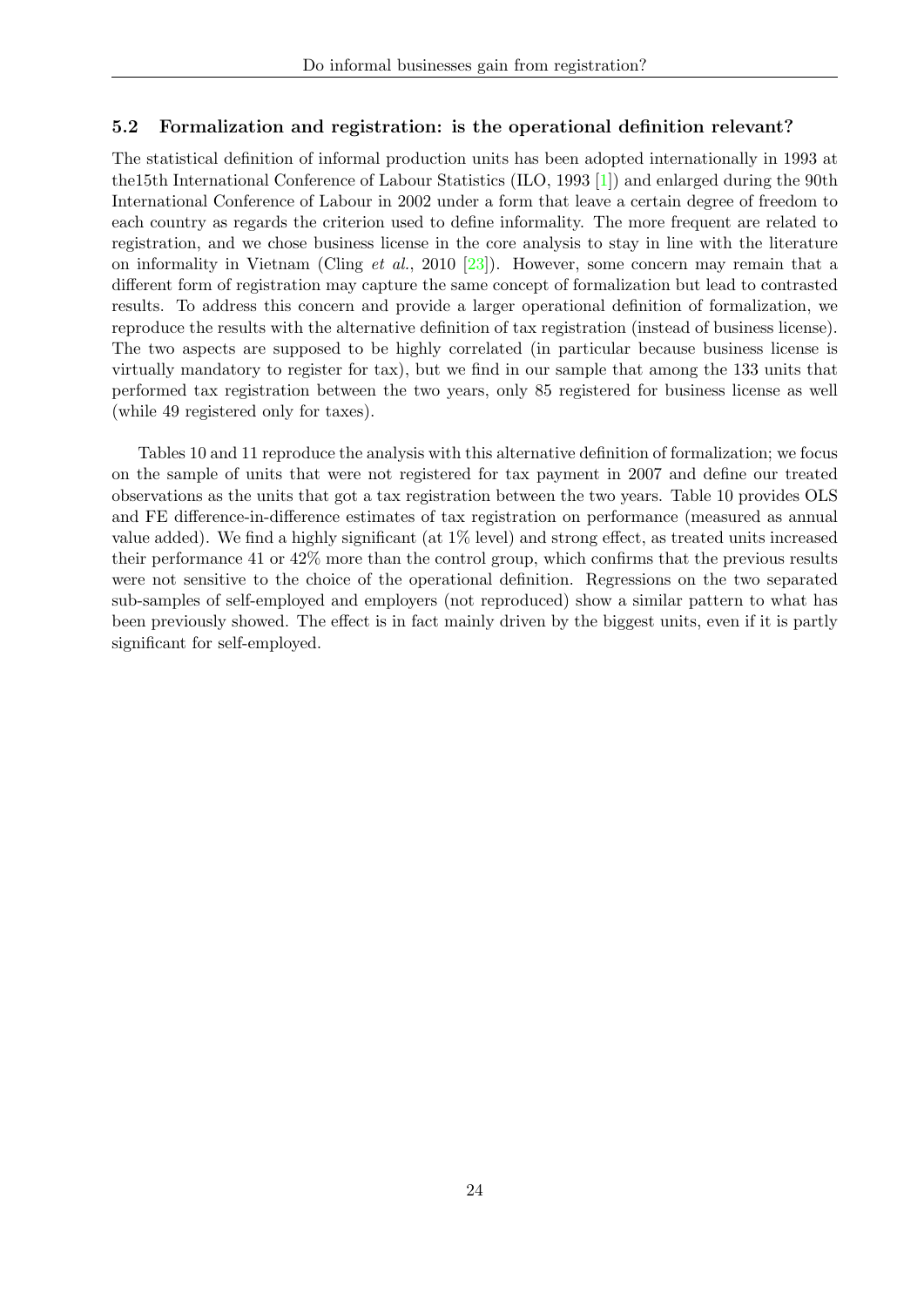|                                                                   |                        |                                               | $(3)$ OLS               |                    | $(5)$ FE                |                       |
|-------------------------------------------------------------------|------------------------|-----------------------------------------------|-------------------------|--------------------|-------------------------|-----------------------|
| Controls                                                          | $(1)$ OLS              | $(2)$ OLS                                     | all                     | $(4)$ FE           |                         | $(6)$ FE              |
|                                                                   | none<br>$0.328***$     | IPU char.<br>$0.307***$                       | $0.280***$              | none<br>$0.333***$ | IPU char.<br>$0.353***$ | all<br>$0.351***$     |
| Time                                                              |                        |                                               |                         | (0.0289)           | (0.0351)                | (0.0354)              |
| Treated                                                           | (0.0380)<br>$0.484***$ | (0.0390)<br>$0.515***$                        | (0.0378)<br>$0.435***$  |                    |                         |                       |
|                                                                   |                        |                                               |                         |                    |                         |                       |
|                                                                   | (0.111)<br>$0.424***$  | (0.109)<br>$0.432***$                         | (0.101)<br>$0.419***$   | $0.419***$         | $0.422***$              | $0.412***$            |
| Formalization $(T^*t)$                                            |                        |                                               |                         |                    |                         |                       |
|                                                                   | (0.163)                | (0.161)                                       | (0.156)                 | (0.122)            | (0.120)                 | (0.120)               |
| Controls A. IPU Characteristics                                   |                        | $0.0849**$                                    |                         |                    |                         |                       |
| City:Hanoi                                                        |                        |                                               | $0.0666*$               |                    |                         |                       |
|                                                                   |                        | (0.0370)                                      | (0.0397)                |                    |                         |                       |
| $IPU$ duration ref: 0-3 years                                     |                        |                                               | $0.0844*$               |                    |                         |                       |
| $3-10$ years                                                      |                        | 0.0732                                        |                         |                    | $-0.0281$               | $-0.0221$             |
|                                                                   |                        | (0.0454)<br>0.0583                            | (0.0444)<br>$0.159***$  |                    | (0.0646)<br>$-0.254*$   | (0.0652)<br>$-0.258*$ |
| $>10$ years                                                       |                        | (0.0549)                                      | (0.0547)                |                    | (0.135)                 | (0.136)               |
|                                                                   |                        |                                               |                         |                    |                         |                       |
| Industry ref: manufacture<br>Trade                                |                        | $-0.444***$                                   | $-0.332***$             |                    | $-0.408**$              | $-0.412**$            |
|                                                                   |                        |                                               |                         |                    |                         |                       |
|                                                                   |                        | (0.0584)<br>$-0.285***$                       | (0.0560)<br>$-0.223***$ |                    | (0.205)                 | (0.197)               |
| Services                                                          |                        |                                               |                         |                    | $-0.0916$               | $-0.0966$             |
|                                                                   |                        | (0.0536)                                      | (0.0512)                |                    | (0.216)                 | (0.208)               |
| Controls B. Head Characteristics                                  |                        |                                               | $0.262***$              |                    |                         |                       |
| <b>Sex</b>                                                        |                        |                                               |                         |                    |                         | 0.128                 |
|                                                                   |                        |                                               | (0.0372)                |                    |                         | (0.149)<br>$-0.241*$  |
| Migration                                                         |                        |                                               | 0.104                   |                    |                         |                       |
|                                                                   |                        |                                               | (0.0855)                |                    |                         | (0.132)               |
| Schooling ref: Primary or less                                    |                        |                                               | $0.0903*$               |                    |                         |                       |
| Upper second                                                      |                        |                                               | (0.0472)                |                    |                         | 0.0529<br>(0.0815)    |
|                                                                   |                        |                                               | 0.126                   |                    |                         | 0.0785                |
| College or tertiary                                               |                        |                                               |                         |                    |                         |                       |
| Age ref: $<35$                                                    |                        |                                               | (0.0977)                |                    |                         | (0.154)               |
| Age: 35-45                                                        |                        |                                               | 0.0521                  |                    |                         | $-0.0786$             |
|                                                                   |                        |                                               |                         |                    |                         |                       |
|                                                                   |                        |                                               | (0.0509)<br>$-0.106**$  |                    |                         | (0.0956)<br>$-0.0698$ |
| Age: 46-60                                                        |                        |                                               | (0.0535)                |                    |                         | (0.115)               |
|                                                                   |                        |                                               | $-0.459***$             |                    |                         | $-0.165$              |
| Age $>60$                                                         |                        |                                               |                         |                    |                         |                       |
|                                                                   |                        |                                               | (0.0818)                |                    |                         | (0.167)               |
| Motivation for starting IPU- ref.no work<br>Reason: better income |                        |                                               | $0.300***$              |                    |                         | $0.103*$              |
|                                                                   |                        |                                               |                         |                    |                         |                       |
|                                                                   |                        |                                               | (0.0493)                |                    |                         | (0.0596)              |
| Reason: independent                                               |                        |                                               | $0.340***$              |                    |                         | 0.0677                |
|                                                                   |                        |                                               | (0.0457)                |                    |                         | (0.0554)              |
| Reason: other or family                                           |                        |                                               | $-0.0542$               |                    |                         | $-0.0658$             |
|                                                                   |                        |                                               | (0.0551)                |                    |                         | (0.0659)              |
| Constant                                                          | 10.00***               | $10.20***$                                    | $9.845***$              | $10.03***$         | $10.27***$              | $10.22***$            |
|                                                                   | (0.0262)               | (0.0600)                                      | (0.0803)                | (0.0140)           | (0.165)                 | (0.205)               |
| Observations                                                      | 2,921                  | 2,921                                         | 2,921                   | 2,921              | 2,921                   | 2,921                 |
| R-squared                                                         | 0.059                  | 0.084                                         | 0.152                   | 0.109              | 0.115                   | 0.124                 |
| Number of id                                                      |                        |                                               |                         | 1,465              | 1,465                   | 1,465                 |
|                                                                   |                        | Dependant variable: log of annual Value Added |                         |                    |                         |                       |
|                                                                   |                        | Robust standard errors in parentheses         |                         |                    |                         |                       |
|                                                                   |                        | *** $p<0.01$ , ** $p<0.05$ , * $p<0.1$        |                         |                    |                         |                       |

Table 10: Effect of tax registration on annual value added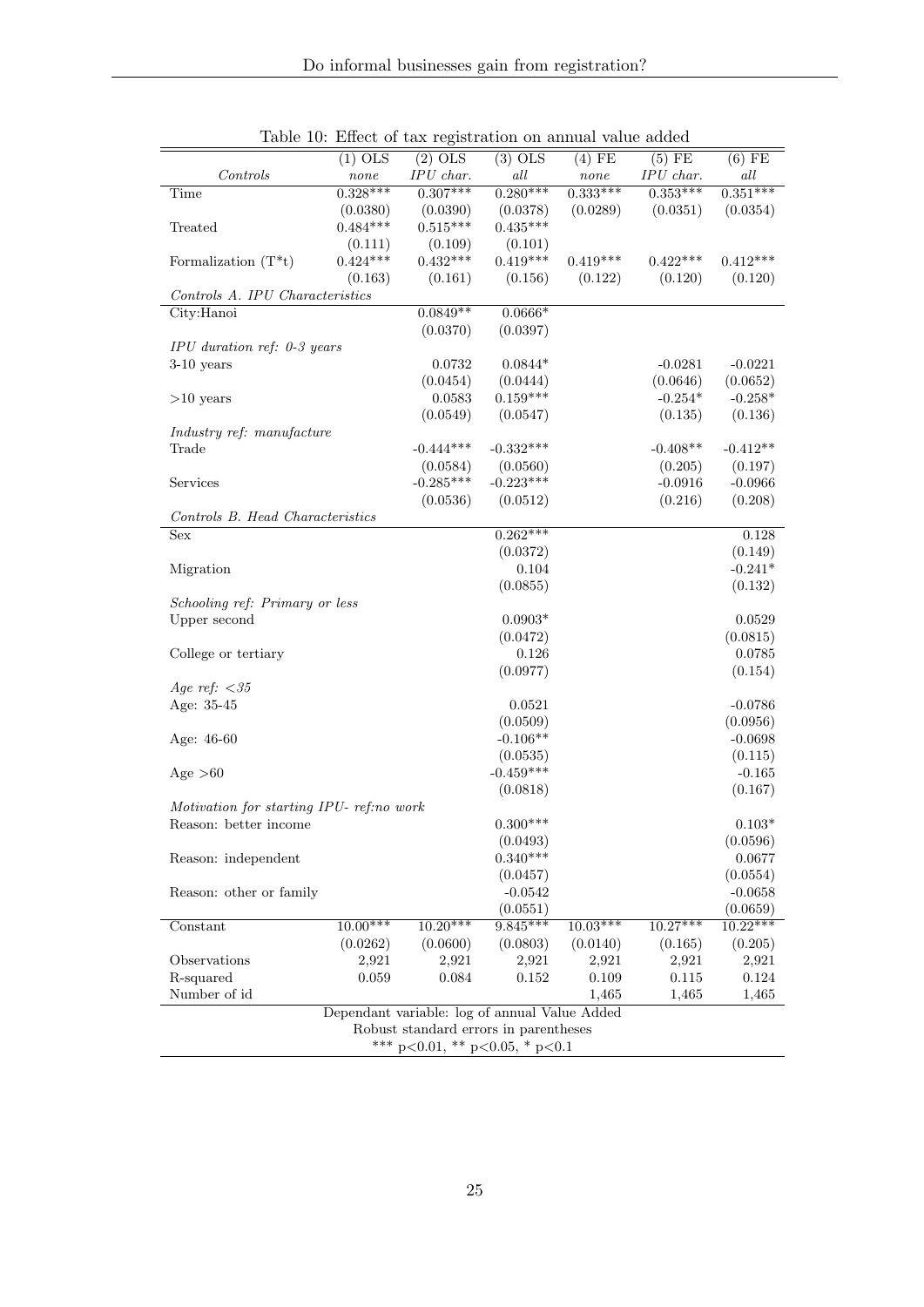Table 11 presents the estimated effect of tax-registration on our measures of conditions of operation. Overall, previous results are not only confirmed but also appear to be stronger with the alternative definition. We find a significant effect (with practically all specifications) that did not appear before on access to phone (at  $1\%$ ) and mobile phone (at  $10\%$  with matching and fixed effects). Tax registration is probably more reliable in Vietnam as a proof of existence to benefit from basic equipment than business license, and it is possible that many businesses did register to overcome the constraint that represents informality as regard access to equipment. Tax registration is also associated with an increase of size that ranges from 60 to 77%, depending on the specification, much higher than the figures of 41% obtained with business license. The probability to operate outdoors is significantly (at 1%) decreased, although much of the effect disappears when controlling for endogeneity (many of the formalized businesses already operated). The proportion of units that borrowed or invested money is not significantly different (and the coefficient is even negative for the latter). As regards business environment, registering for tax is associated with a comparable effect on expressed problems with competitors. Moreover, the coefficient of suppliers problems takes an expected negative sign, although remaining unsignificant.

|                          |             | <b>OLS</b>                             |              | FE           | Matching      |
|--------------------------|-------------|----------------------------------------|--------------|--------------|---------------|
| Controls:                | Head        | all                                    | Head         | all          | (reweighting) |
| Access to equipment      |             |                                        |              |              |               |
| Water                    | 0.0978      | $0.101*$                               | 0.0668       | 0.0687       | 0.0764        |
|                          | (0.0629)    | (0.0612)                               | (0.0550)     | (0.0549)     | (0.0524)      |
| Electricity              | $0.141***$  | $0.140***$                             | $0.0957**$   | $0.0967**$   | $0.104***$    |
|                          | (0.0460)    | (0.0460)                               | (0.0378)     | (0.0382)     | (0.0376)      |
| Phone                    | $0.222***$  | $0.225***$                             | $0.173***$   | $0.179***$   | $0.191***$    |
|                          | (0.0610)    | (0.0594)                               | (0.0485)     | (0.0488)     | (0.0477)      |
| Mobile Phone             | $0.136**$   | $0.136**$                              | 0.0790       | $0.0814*$    | $0.0885*$     |
|                          | (0.0579)    | (0.0581)                               | (0.0491)     | (0.0490)     | (0.0484)      |
| Internet                 | $0.155***$  | $0.155***$                             | $0.145***$   | $0.146***$   | $0.146***$    |
|                          | (0.0391)    | (0.0388)                               | (0.0334)     | (0.0334)     | (0.0323)      |
| Scale of operation       |             |                                        |              |              |               |
| Size                     | $0.760***$  | $0.766***$                             | $0.603***$   | $0.608***$   | $0.604***$    |
|                          | (0.229)     | (0.222)                                | (0.116)      | (0.116)      | (0.119)       |
| Premises                 | $-0.124***$ | $-0.119***$                            | $-0.0777***$ | $-0.0757***$ | $-0.0772***$  |
|                          | (0.0423)    | (0.0430)                               | (0.0275)     | (0.0275)     | (0.0276)      |
| Borrowed money           | 0.0583      | 0.0556                                 | 0.0512       | 0.0505       | $0.0571*$     |
|                          | (0.0404)    | (0.0405)                               | (0.0354)     | (0.0354)     | (0.0345)      |
| Invested                 | $-0.0761$   | $-0.0815*$                             | $-0.0706$    | $-0.0708$    | $-0.0538$     |
|                          | (0.0506)    | (0.0495)                               | (0.0476)     | (0.0473)     | (0.0457)      |
| Holds accounts           | $0.227***$  | $0.219***$                             | $0.159***$   | $0.155***$   | $0.143***$    |
|                          | (0.0598)    | (0.0592)                               | (0.0530)     | (0.0526)     | (0.0534)      |
| Intensity of competition |             |                                        |              |              |               |
| Supply                   | 0.0147      | 0.0109                                 | $-0.0165$    | $-0.0185$    | $-0.0340$     |
|                          | (0.0474)    | (0.0470)                               | (0.0478)     | (0.0473)     | (0.0448)      |
| Customers                | $0.108*$    | $0.105*$                               | 0.0842       | 0.0835       | 0.0631        |
|                          | (0.0592)    | (0.0597)                               | (0.0584)     | (0.0585)     | (0.0580)      |
| Competitors              | $0.162**$   | $0.162**$                              | $0.128**$    | $0.129**$    | $0.112*$      |
|                          | (0.0632)    | (0.0633)                               | (0.0587)     | (0.0584)     | (0.0577)      |
| Observations             | 3,524       | 3,524                                  | 3,524        | 3,524        | 3,524         |
| Treated                  | 133         | 133                                    | 133          | 133          | $133\,$       |
|                          |             | Robust standard errors in parentheses  |              |              |               |
|                          |             | *** $p<0.01$ , ** $p<0.05$ , * $p<0.1$ |              |              |               |

Table 11: Effect of tax registration on conditions of operation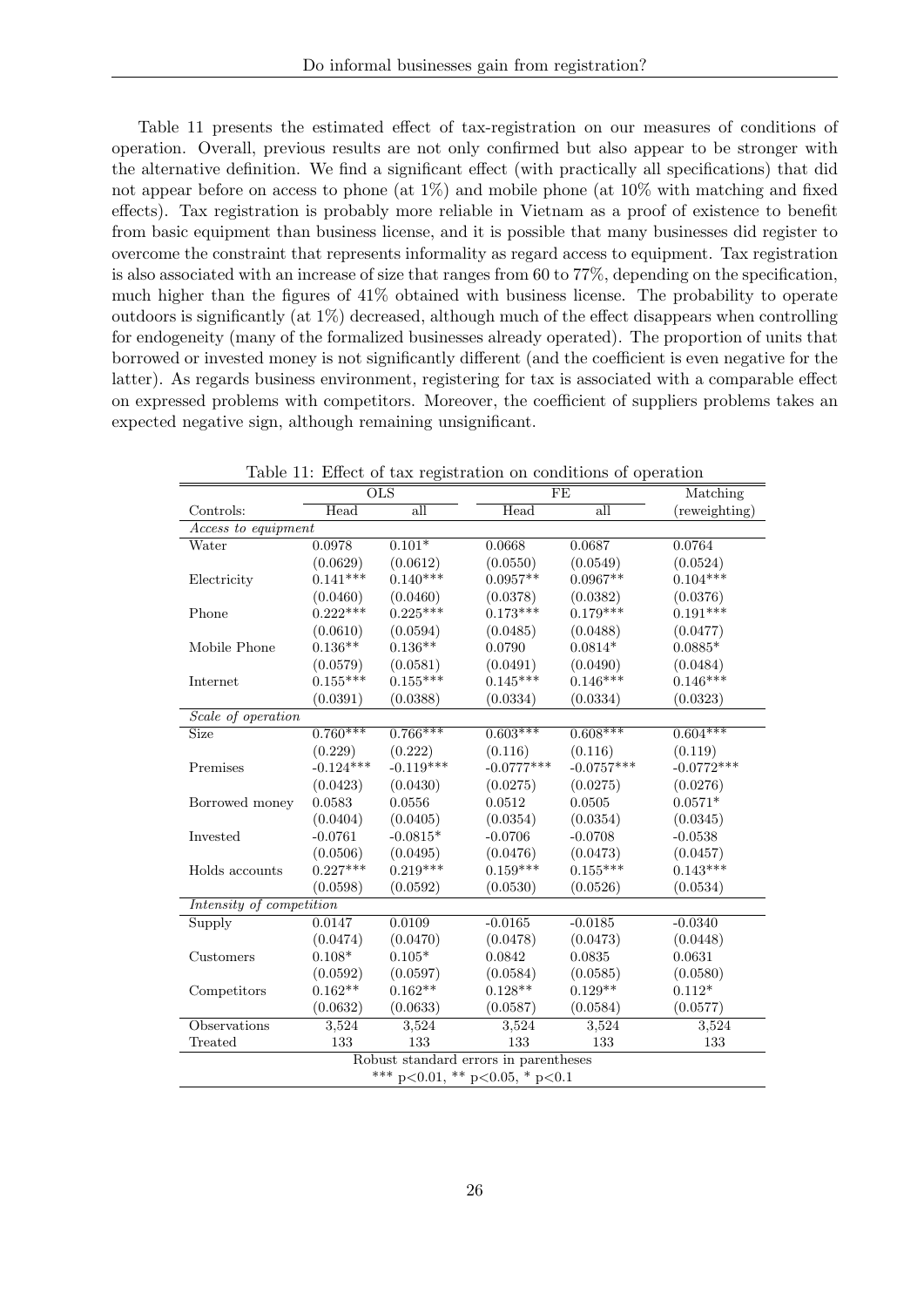### 5.3 The dual problem: effect of informalization on originally registered businesses

As mentioned earlier, the HB&IS survey was conducted in a context of financial and economic crisis in Vietnam. As a consequence, alongside the units of our panel that chose to formalize, many of the already registered businesses chose to enter the informal sector, which seemed to play a buffer role. This phenomenon was not marginal: 122 units that were originally formal chose to informalize. Qualitative interviews conducted with some of these units in 2013 showed that they were going through difficult times, and concretely gave back their license (while they were still operating) to avoid paying tax and gain flexibility. This phenomenon interestingly completes the previous analysis as it can be conceived as its dual problem; we expect to find a negative effect of informalization on our parameters. Table 12 provides the coefficient of this new treatment variable (entering the informal sector, for originally formal businesses) compared to the control group of formal units that remained registered. It is to our knowledge the first causal measurement of the impact of informalization for already existing formal production units. Applying the same methodology to control for endogeneity and selection bias, we find that informalization has a significant negative impact on performance, reducing Value Added by 33 to 46%. It also significantly decreases the probability to access equipment, to hold formal accounts and to operate in fix premises.

|                          | $O\overline{LS}$ | FE          | DiD Matching |  |  |  |  |  |
|--------------------------|------------------|-------------|--------------|--|--|--|--|--|
| Value added              | $-0.336**$       | $-0.337***$ | $-0.460***$  |  |  |  |  |  |
|                          | (0.134)          | (0.102)     | (0.106)      |  |  |  |  |  |
| Access to equipment      |                  |             |              |  |  |  |  |  |
| Water                    | $-0.0745$        | $-0.0817$   | $-0.120*$    |  |  |  |  |  |
|                          | (0.0689)         | (0.0575)    | (0.0709)     |  |  |  |  |  |
| Electrivity              | $-0.0942*$       | $-0.0902**$ | $-0.0998***$ |  |  |  |  |  |
|                          | (0.0482)         | (0.0352)    | (0.0385)     |  |  |  |  |  |
| Phone                    | $-0.161**$       | $-0.168***$ | $-0.210***$  |  |  |  |  |  |
|                          | (0.0648)         | (0.0536)    | (0.0577)     |  |  |  |  |  |
| Mobile Phone             | $-0.161**$       | $-0.175***$ | $-0.163**$   |  |  |  |  |  |
|                          | (0.0670)         | (0.0642)    | (0.0711)     |  |  |  |  |  |
| Internet                 | $-0.124***$      | $-0.122***$ | $-0.0846***$ |  |  |  |  |  |
|                          | (0.0379)         | (0.0342)    | (0.0324)     |  |  |  |  |  |
| Scale of operation       |                  |             |              |  |  |  |  |  |
| <b>Size</b>              | $-0.289$         | $-0.287**$  | $-0.146$     |  |  |  |  |  |
|                          | (0.225)          | (0.132)     | (0.198)      |  |  |  |  |  |
| Premises                 | $0.154***$       | $0.150***$  | $0.177***$   |  |  |  |  |  |
|                          | (0.0466)         | (0.0357)    | (0.0412)     |  |  |  |  |  |
| Borrowed money           | $-0.0206$        | $-0.0146$   | $-0.0296$    |  |  |  |  |  |
|                          | (0.0415)         | (0.0402)    | (0.0428)     |  |  |  |  |  |
| Invested                 | $0.0829*$        | $0.0903*$   | 0.0721       |  |  |  |  |  |
|                          | (0.0495)         | (0.0485)    | (0.0659)     |  |  |  |  |  |
| Holds accounts           | $-0.121*$        | $-0.117*$   | $-0.156**$   |  |  |  |  |  |
|                          | (0.0671)         | (0.0633)    | (0.0732)     |  |  |  |  |  |
| Intensity of competition |                  |             |              |  |  |  |  |  |
| Supply                   | $-0.0192$        | $-0.00342$  | 0.0506       |  |  |  |  |  |
|                          | (0.0541)         | (0.0530)    | (0.0619)     |  |  |  |  |  |
| Customers                | $-0.0292$        | $-0.0269$   | 0.0143       |  |  |  |  |  |
|                          | (0.0667)         | (0.0619)    | (0.0799)     |  |  |  |  |  |
| Competitors              | $-0.109$         | $-0.115*$   | 0.0135       |  |  |  |  |  |
|                          | (0.0713)         | (0.0682)    | (0.0807)     |  |  |  |  |  |
| Observations             | 1,040            | 1,040       | 1,040        |  |  |  |  |  |
| Treated units            | 122              | 122         | 122          |  |  |  |  |  |

Table 12: Effect of informalization on HB performances and operating conditions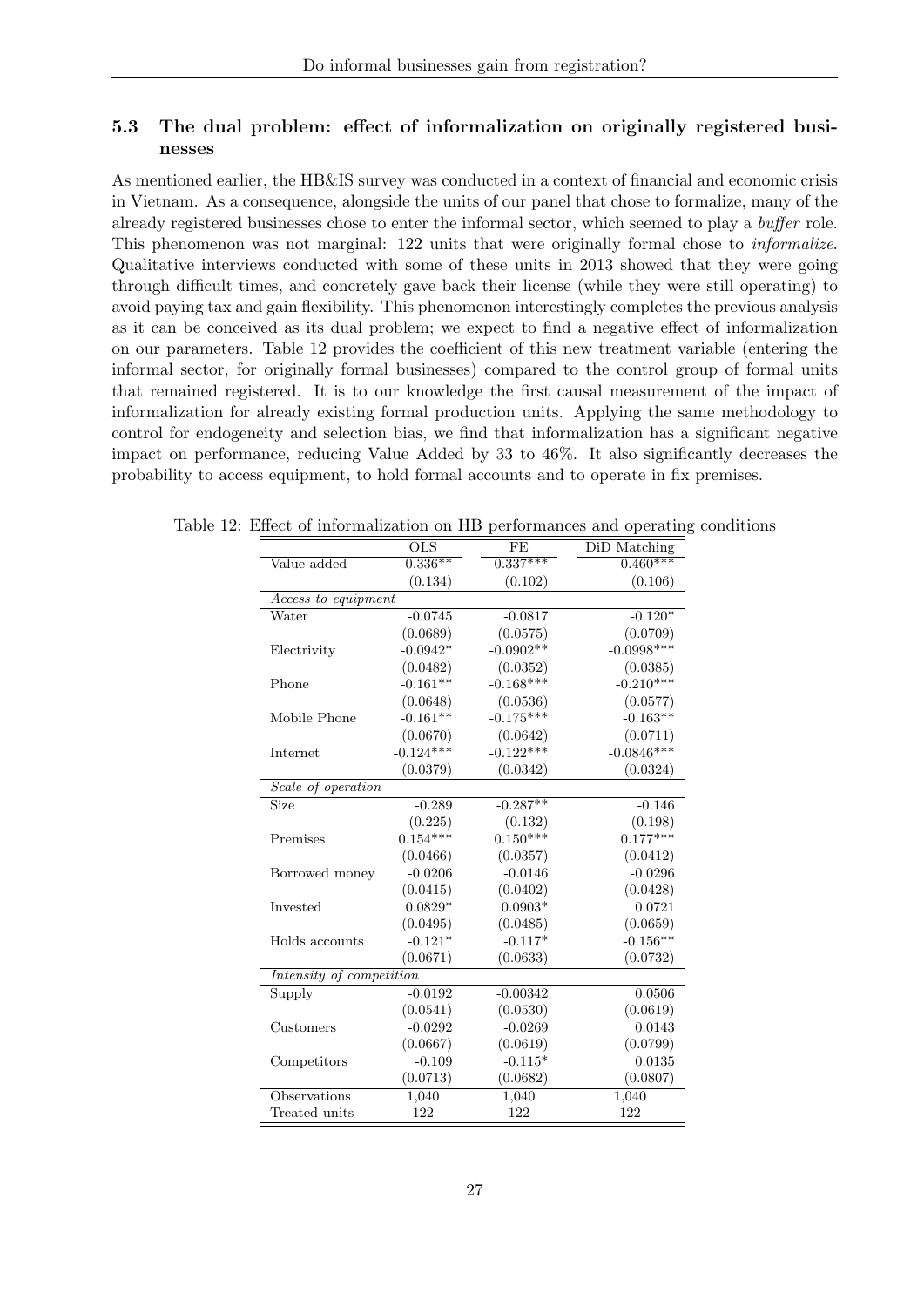# 6 Conclusion

In this paper, we addressed two policy-relevant questions on informality that remained unclear so far: the gains directly at stake when firms leave the informal sector on the one hand, and the channels through which it may occur on the other hand. Capitalizing on an exceptional panel micro data, product of a five years research partnership between the IRD (Institute of Research on Development) and the Vietnamese General Statistics Office, we evaluated the causal impact of exiting informality on several measures of operating conditions and performance.

Using a rich Diff-in-diff specification to control for unobserved time-invariant heterogeneity, selection bias and endogeneity of the legal status by fixed-effects and matching DiD estimators, it has been shown that:

- The production units that decided to register are a specific population, whose characteristics were already close to the ones of formal Household Businesses. We therefore support the view expressed (among others) by McKenzie and Woodruff (2006 [\[36\]](#page-31-23)) that not all production units in this sector have vocation to register: many of them are subsistence activities, for which the point of getting a business license is not even raised. For some others though (mainly the intermediate and "professional" types in the terminology of Cling  $et al., 2010 [23])$  $et al., 2010 [23])$  $et al., 2010 [23])$  the question is relevant, and the benefits and mechanisms of leaving the informal sector for the business themselves were unclear so far.
- Formalized HB benefit from improved conditions of operation. On the one hand, registration facilitates accessing new equipment (electricity and Internet) and operating on a larger scale (increase size, access indoor premises, borrow money more often and hold formal accounts). On the other hand, it seems to be associated with a more competitive environment, since registered heads report more problems with competitors and customers. Overall, firms are more efficient by escaping many of the constraints associated to informality.
- This ability to operate on a larger scale in a more competitive environment, and to use a better equipment in turn increases their global performance. We estimate the impact of business registration to be at least 20% on annual value added (and 18% on net profits), and even stronger for the alternative measure of tax registration (41%).

Moreover, all of the above results are strongly differentiated by initial size of businesses. Selfemployed workers who chose to register did not improve their operating conditions, and neither their value added nor their profits increased significantly. This confirms that a certain threshold of size exists for businesses to be able to benefit from legal existence and public goods.

These results have important policy implications: formalization of household businesses is seen as a way to increase government income by enlarging the tax base. It is also presented as a desirable trend in terms of regulatory power for the State: the more informality, the less sovereignty is an intuitive link. Therefore, policies aiming at encouraging formalization are often advocated for (see e.g. Cling et al., 2010 [\[24\]](#page-30-24) and World Bank, 2008 [\[2\]](#page-30-14)). One immediate interpretation of this paper in terms of policy-making is to discuss the conditions of efficiency of such policies.

Firstly, it should be acknowledged that the lower-end group of informal PU, whose justification is mainly subsistence, will not choose to formalize by itself. Since they constitute a huge part of the economy, they should however not be deprived from regulator's attention, and should benefit from specifically targeted programs aiming at improving their operating conditions. The current policy seems to be the opposite in Vietnam: a law has been voted in 2008 prohibiting itinerant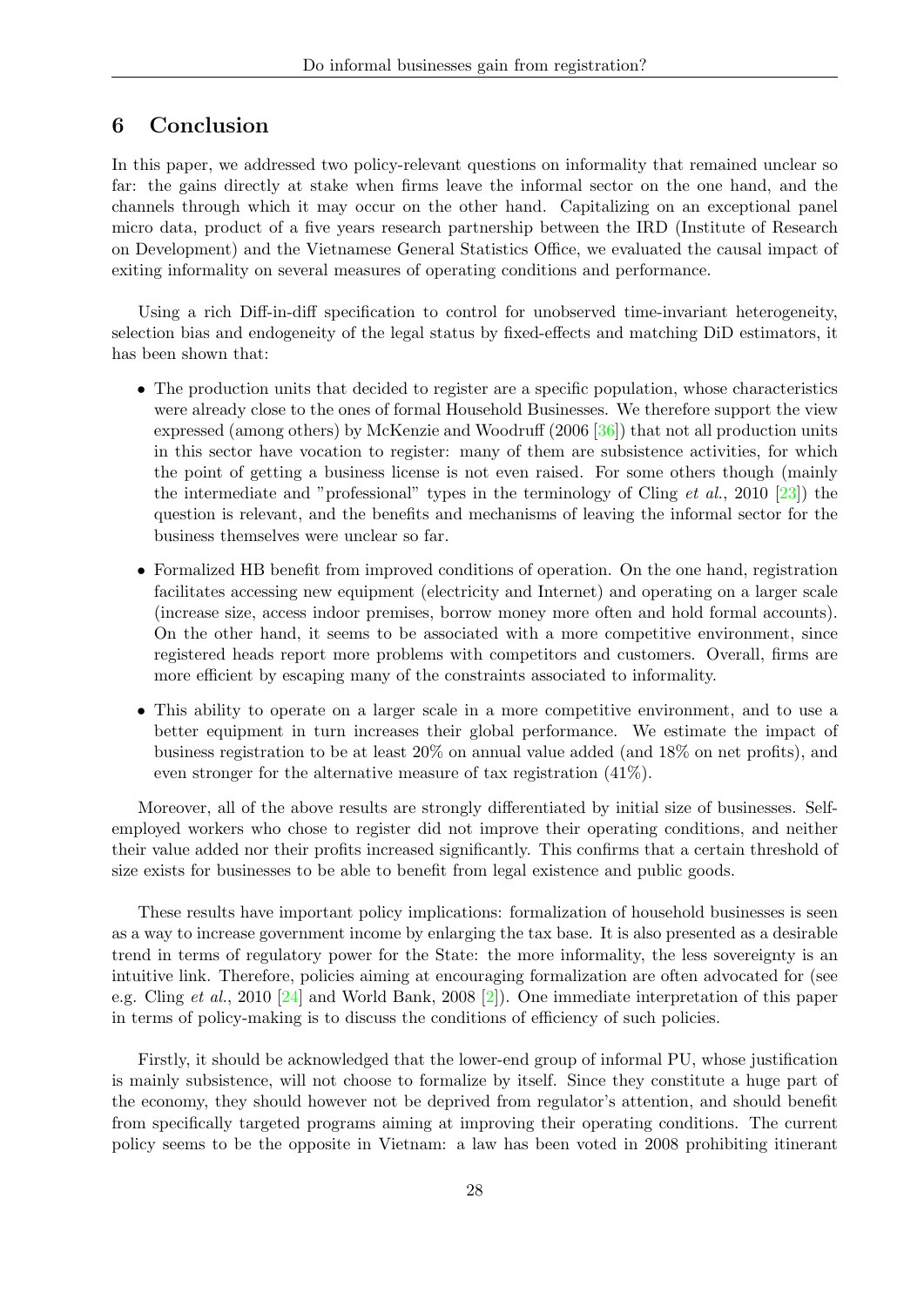sale, which denotes a will to display a face of emerging city (Pulliat, 2012 [\[41\]](#page-31-24)) at the expense of the reality of predominant informal activities.

Secondly, for businesses who are concerned by the possibility of registration, encouraging it<sup>[9](#page-29-0)</sup> is relevant since it is likely to improve their conditions of operation, and decisions could be taken to enhance the impact on performance and make the choice more attractive. In particular, we argue that the tax burden should be kept low when entering the formal sector, by applying for instance a low level flat-tax.

<span id="page-29-0"></span><sup>&</sup>lt;sup>9</sup>Among the simplest policy to encourage formalization, a low hanging fruit would be to clarify the registration rules and improve information. Almost 90% of unregistered business are so because they don't know that they have to register (Cling  $et$   $al., 2010 [23]$  $al., 2010 [23]$ ).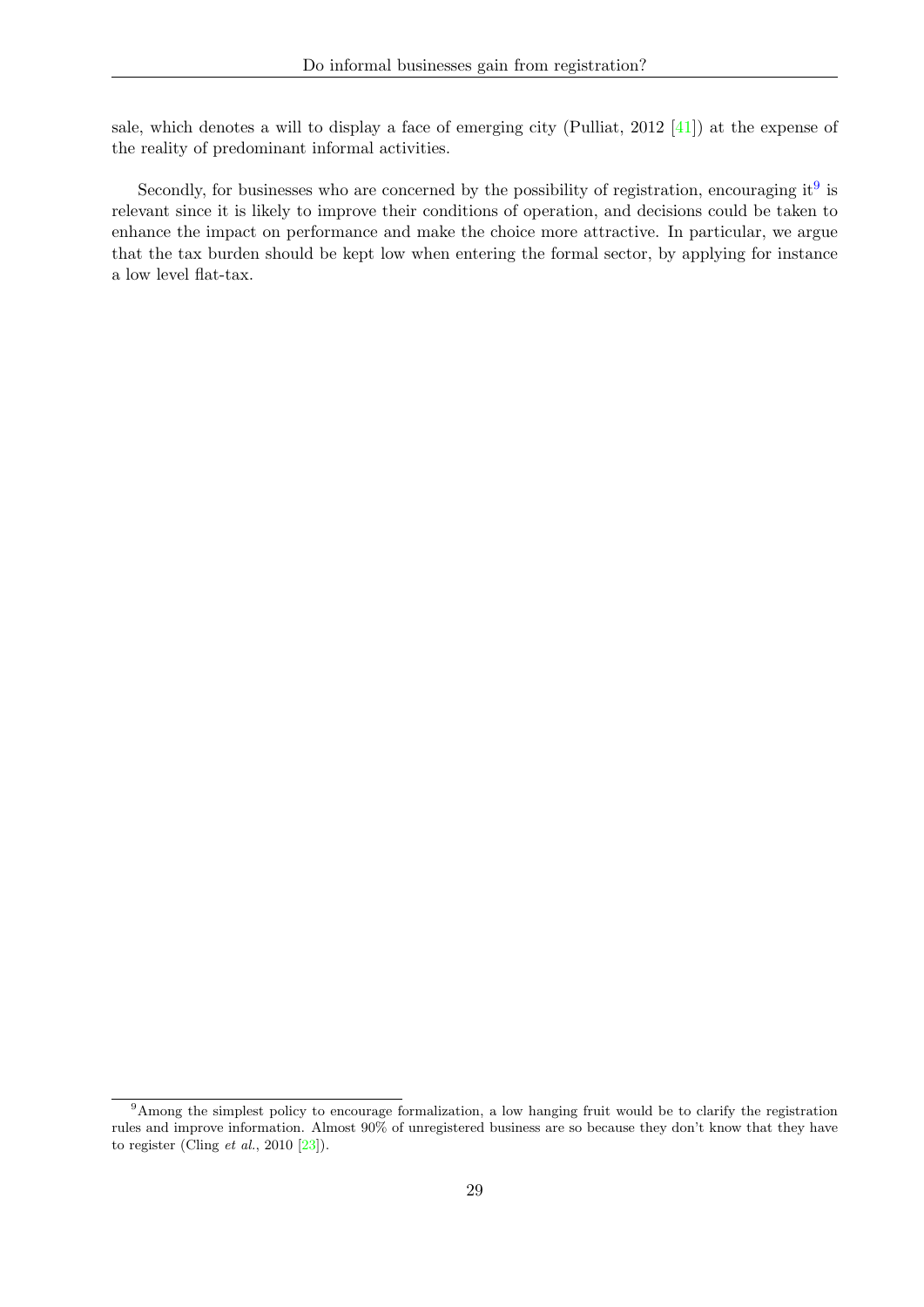# References

- <span id="page-30-2"></span>[1] Resolution concerning statistics of employment in the informal sector, fifteenth international conference of labour statistics. Technical report, International Labor Organization, January 1993.
- <span id="page-30-14"></span>[2] Doing Business 2009. The World Bank, September 2008.
- <span id="page-30-23"></span>[3] A. Abadie and G. W. Imbens. Large sample properties of matching estimators for average treatment effects. Econometrica, 74:235–267, 2006.
- <span id="page-30-22"></span>[4] Alberto Abadie and Guido W. Imbens. On the failure of the bootstrap for matching estimators. Working Paper 325, National Bureau of Economic Research, June 2006.
- <span id="page-30-10"></span>[5] Arup Banerji and Sanjay Jain. Quality dualism. Journal of Development Economics, 84(1):234 – 250, 2007.
- <span id="page-30-17"></span>[6] Becketti, Gould, Lillard, and Welch. The panel study of income dynamics after fourteen years: An evaluation. Journal of Labor Economics, 6(4):472–92, October 1988.
- <span id="page-30-7"></span>[7] Nancy C. Benjamin and Ahmadou Aly Mbaye. The informal sector, productivity, and enforcement in west africa: A firm-level analysis. Review of Development Economics, 16(4):664–680, 2012.
- <span id="page-30-6"></span>[8] Moser C.N. Informal sector or petty commodity production : dualism or independence in urban development. World Development, 6:1041–1064, 1978.
- <span id="page-30-20"></span>[9] W. G. Cochran and D. B Rubin. Controlling bias in observational studies: A review. Sankhya: The Indian Journal of Statistics, 16(A35):417–446., 1973.
- <span id="page-30-9"></span>[10] Suresh De Mel, David McKenzie, and Christopher Woodruff. Returns to capital in microenterprises: Evidence from a field experiment. Quarterly Journal of Economics,  $123(4):1329 - 1372$ ,  $2008$ .
- <span id="page-30-18"></span>[11] Axel Demenet, Hien Nguyen Thi Thu, Chi Nguyen Huu, Mireille Razafindrakoto, and François Roubaud. Dynamics of the informal sector in hanoi and ho chi minh city : Main findings of the household business and informal sector survey 2007 and 2009. Technical Report 325, GSO, IRD, World Bank, DFID, June 2010.
- <span id="page-30-1"></span>[12] Simeon Djankov, Rafael La Porta, Florencio Lopez-De-Silanes, and Andrei Shleifer. The regulation of entry. The Quarterly Journal of Economics, 117(1):1–37, February 2002.
- <span id="page-30-15"></span>[13] Ramilison E. Measuring the informal sector in africa. Technical report, ECA, Addis Abbaba, 2007.
- <span id="page-30-4"></span>[14] Roubaud F. "Mixed Surveys Using the Modular Approach," in ILO Manual on Surveys of Informal Employment and Informal Sector. ILO, Geneva, 2008.
- <span id="page-30-3"></span>[15] Roubaud F. and M. Séruzier. Economie non enregistrée par la statistique et secteur informel dans les pays en développement. Statéco, 68, 1991.
- <span id="page-30-12"></span>[16] Pablo Fajnzylber, William Maloney, and Gabriel Montes-Rojas. Releasing constraints to growth or pushing on a string? policies and performance of mexican micro-firms. The Journal of Development Studies, 45(7):1027–1047, 2009.
- <span id="page-30-13"></span>[17] Pablo Fajnzylber, William F. Maloney, and Gabriel V. Montes-Rojas. Does formality improve micro-firm performance? quasi-experimental evidence from the brazilian simples program. Journal of Development Economics,  $94(2):262 - 276$ , 2011.
- <span id="page-30-8"></span>[18] Kristin Göbel, Michael Grimm, and Jann Lay. Constrained firms, not subsistence activities: Evidence on capital returns and accumulation in peruvian microenterprises. IZA Discussion Papers 6866, Institute for the Study of Labor (IZA), September 2012.
- <span id="page-30-0"></span>[19] De Soto H. The Other Path: The Invisible Revolution in the Third World. New York: Harper and Row, 1989.
- <span id="page-30-11"></span>[20] James Heckman and Carmen Pages. Law and employment: Lessons from latin america and the caribbean. NBER Working Papers 10129, National Bureau of Economic Research, Inc, 2004.
- <span id="page-30-16"></span>[21] ILO. "Mixed surveys", in Measuring informality: a Statistical Manual on the informal sector and informal employment (pre-edited). June 2012.
- <span id="page-30-21"></span>[22] Guido W. Imbens. Nonparametric estimation of average treatment effects under exogeneity: A review. The Review of Economics and Statistics, 86(1):4–29, February 2004.
- <span id="page-30-5"></span>[23] Cling J.-P., Nguyen T. T. Huyen, Nguyen H. Chi, Phan T. N. Tram, Razafindrakoto M., and Roubaud F. The Informal Sector in Vietnam: A focus on Hanoi and Ho Chi Minh City. Hanoi: Editions The Gioi, 2010.
- <span id="page-30-24"></span>[24] Cling J.-P., Razafindrakoto M., and Roubaud F. Assessing the potential impact of the global crisis on the labour market and the informal sector in vietnam. Journal of Economics & Development, 38:16-25, June 2009.
- <span id="page-30-19"></span>[25] A. Smith Jeffrey and Petra E. Todd. Does matching overcome lalonde's critique of nonexperimental estimators? Journal of Econometrics, 125(1-2):305–353, 2005.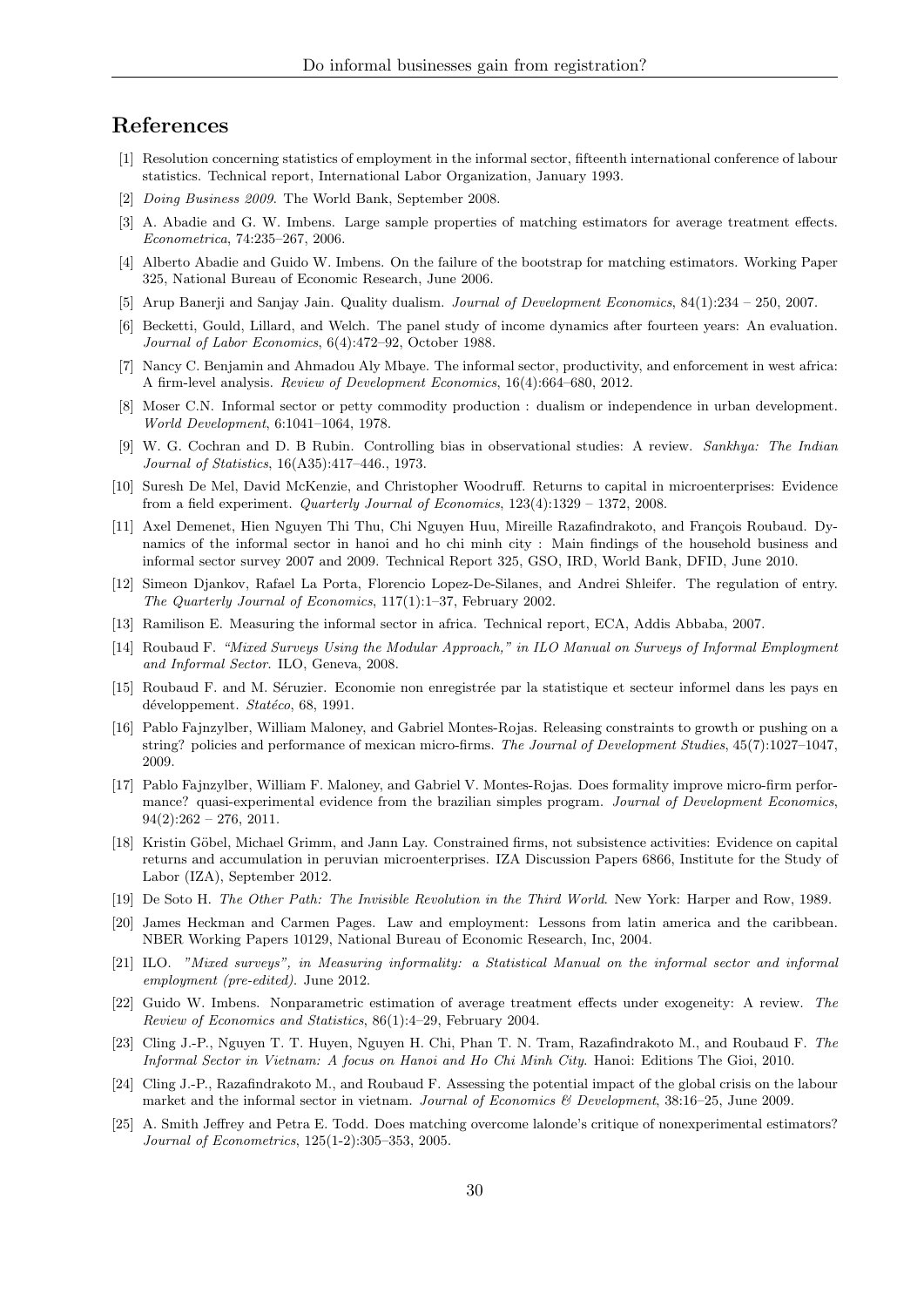- <span id="page-31-9"></span>[26] Jutting J.P. and eds. J.R. de Laiglesia. s Informal Normal? Towards more and better jobs in developing countries. Paris, OECD Development Centre, 2009.
- <span id="page-31-8"></span>[27] Hart K. Informal income opportunities and urban employment in ghana. The Journal of Modern African Studies, 11(1):61–89, 1973.
- <span id="page-31-17"></span>[28] Alec R. Levenson and William F. Maloney. The informal sector, firm dynamics, and institutional participation. Policy Research Working Paper Series 1988, The World Bank, September 1998.
- <span id="page-31-10"></span>[29] Santiago Levy. Good Intentions, Bad Outcomes: Informality, Productivity, and Growth in Mexico. Brookings Institution Press, 2007.
- <span id="page-31-20"></span>[30] Goussé M., Murard E., Naouas A., and Silavong C. Les estimateurs de matching, une alternative à l'expérimentaiton aléatoire? ENSAE, Rapport de GT, 2010.
- <span id="page-31-12"></span>[31] Grimm M., Krüger J, and Lay J. Barriers to entry and returns to capital in informal activities: Evidence from sub-saharan africa. Review of Income and Wealth, 57:S27–S53, 2011.
- <span id="page-31-0"></span>[32] Razafindrakoto M., Roubaud F., and C. Torelli. Measuring the informal sector and informal employment: the experience drawn from 1-2-3 surveys in african countries. African Statistical Journal, 9:88–129, November 2009.
- <span id="page-31-3"></span>[33] William F. Maloney. Informality revisited. World Development, 32(7):1159–1178, July 2004.
- <span id="page-31-14"></span>[34] Roxana Maurizio. Labour informality in latin america: the case of argentina, chile, brazil and peru. Working Paper 978-1-907247-64-4, Brooks World Poverty Institute, 2012.
- <span id="page-31-6"></span>[35] David McKenzie and Yaye Seynabou Sakho. Does it pay firms to register for taxes? the impact of formality on firm profitability. Journal of Development Economics, 91(1):15 – 24, January 2010.
- <span id="page-31-23"></span>[36] Woodruff C. McKenzie, D. Do entry costs provide an empirical basis for poverty traps? evidence from mexican microenterprises. Economic Development and Cultural Change, 55:3–42, 2006.
- <span id="page-31-16"></span>[37] Huu Chi Nguyen, Christophe Jalil Nordman, and François Roubaud. Who suffers the penalty? a panel data analysis of earnings gaps in vietnam. IZA Discussion Papers 7149, Institute for the Study of Labor (IZA), January 2013.
- <span id="page-31-19"></span>[38] OECD, IMF, ILO, and CIS-STAT. Measuring the non-observed economy: A handbook. Technical report, International Labour Organization, 2002.
- <span id="page-31-11"></span>[39] Rafael La Porta and Andrei Shleifer. The unofficial economy and economic development. Brookings Papers on Economic Activity, 39(2 (Fall)):275–363, 2008.
- <span id="page-31-7"></span>[40] M. Castells Portes A. and L.A. Benton. The Informal economy: Studies in advanced and less developed countries. Baltimore MD, The John Hopkins University Press, 1989.
- <span id="page-31-24"></span>[41] Gwenn Pulliat. Se nourrir à hanoi : les recompositions du système alimentaire d'une ville émergente.  $EchoGéo$ , (21), October 2012.
- <span id="page-31-5"></span>[42] Hussmanns R. Enquêtes par sondage sur les entreprises du secteur informel dans les pays en développement, In P. Guilbert, D. Haziza, A. Ruiz-Gazen and Y. Tillé (eds.), Méthodes d'enquêtes : applications aux enquêtes longitudinales, à la santé et aux enquêtes électorales dans les pays en développement. Dunod, Paris., 2008.
- <span id="page-31-18"></span>[43] John Rand and Nina Torm. The benefits of formalization: Evidence from vietnamese manufacturing smes. World Development, 40(5):983–998, May 2012.
- <span id="page-31-15"></span>[44] John Rand and Nina Torm. The informal sector wage gap among vietnamese micro-firms. Journal of the Asia Pacific Economy, 17(4):560–577, 2012.
- <span id="page-31-1"></span>[45] Donald B. Rubin. Estimating causal effects of treatments in randomized and nonrandomized studies. Journal of Educational Psychology, 66:688–701, 1974.
- <span id="page-31-2"></span>[46] Donald B. Rubin. Comment: Neyman (1923) and causal inference in experiments and observational studies. Statistical Science, 5(4):472–480, 1990.
- <span id="page-31-4"></span>[47] Jose Scheinkman and Aureo de Paula. The informal sector. 2007 Meeting Papers 117, Society for Economic Dynamics, 2007.
- <span id="page-31-22"></span>[48] William F. Steel and Don Snodgrass. "World Bank Region Analysis on the Informal Economy". In: Raising Productivity and Reducing Risk of Household Enterprises. Annex 1, "Diagnostic Methodology Framework,". Washington, DC: World Bank, 2008.
- <span id="page-31-21"></span>[49] E.A. Stuart and D.B. Rubin. "Best Practices in Quasi-Experimental Designs: Matching methods for causal inference. Chapter 11 (pp. 155-176). In: Best Practices in Quantitative Social Science. J. Osborne (Ed.). Thousand Oaks, CA: Sage Publications.". 2007.
- <span id="page-31-13"></span>[50] C. Udry. Credit markets in Northern Nigeria: credit as insurance in a rural economy. In: Hoff, K., Braverman, A., Stiglitz, A. (Eds.), The Economics of Rural Organization. World Bank, Oxford University Press, 1993.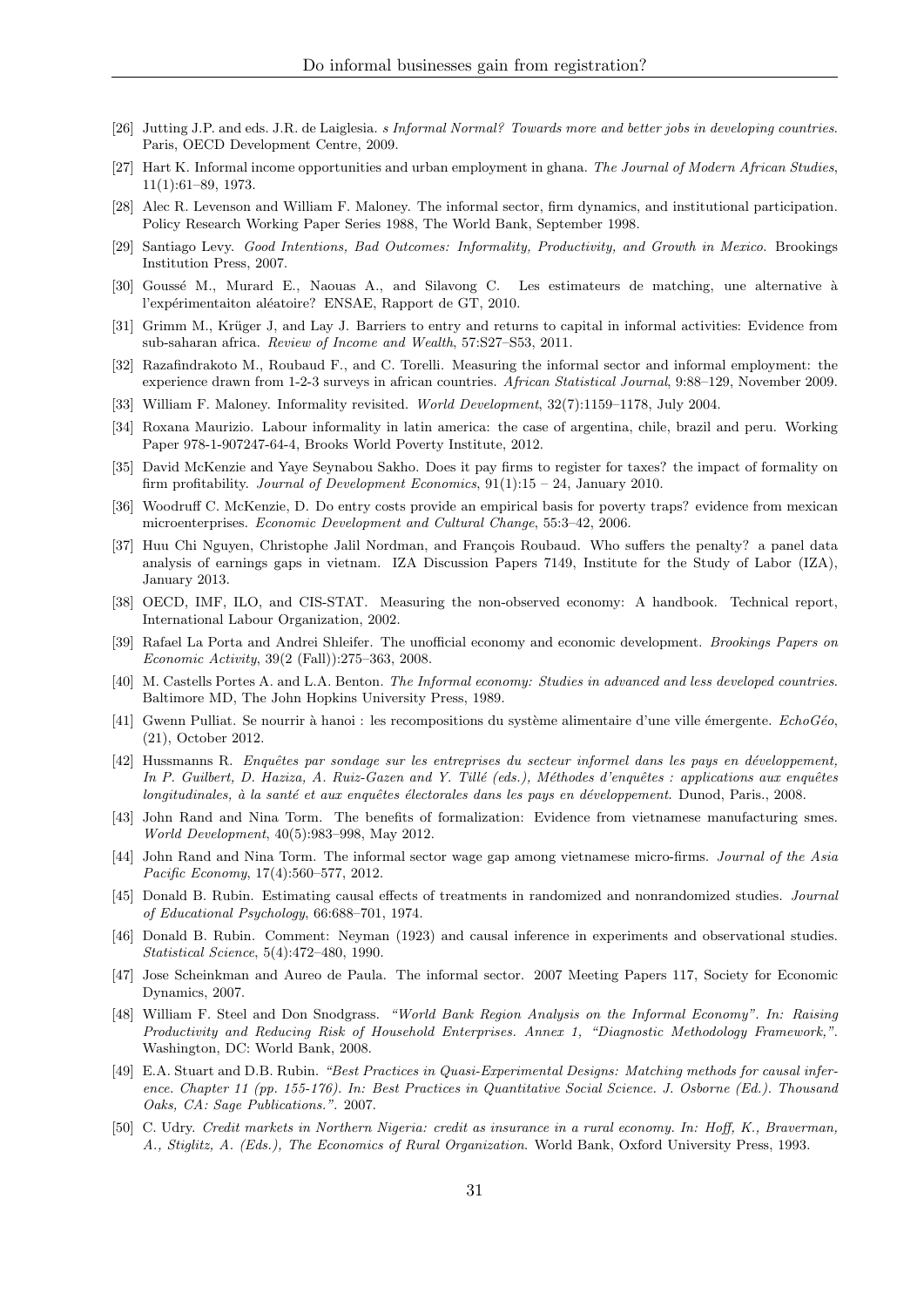- <span id="page-32-1"></span>[51] UNstats. System of national accounts 2008. Technical report, UN, EC, OECD, WB, IMF, 2008.
- <span id="page-32-0"></span>[52] WTO/ILO, Bacchetta M., Ernst E., and Bustamante Juana P. (eds). Globalization and informal jobs in developing countries. Technical report, World Trade Organization and International Labour Organization, 2009.